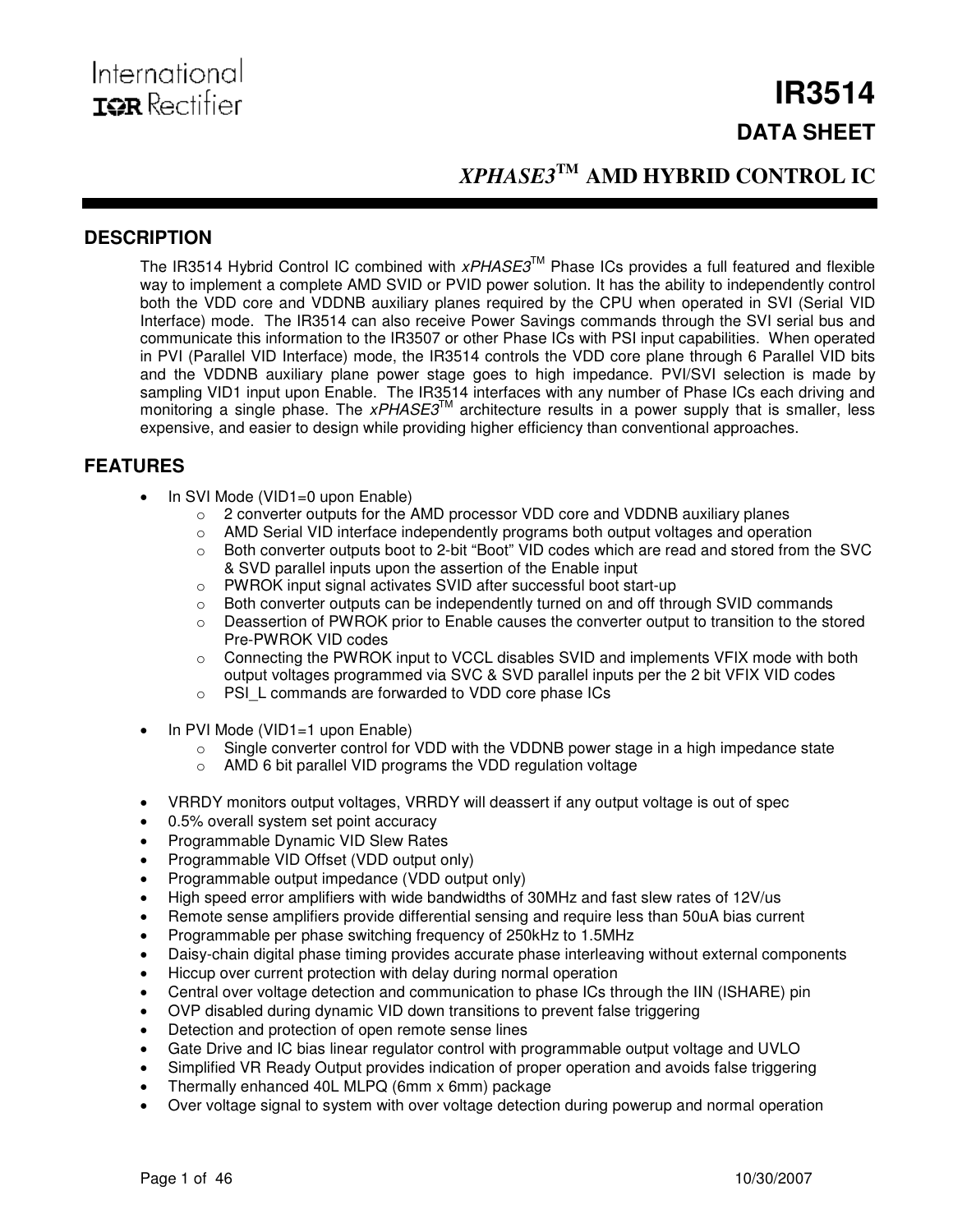# **ORDERING INFORMATION**

| <b>Device</b>  | Package                      | <b>Order Quantity</b> |
|----------------|------------------------------|-----------------------|
| IR3514MTRPBF   | 40 Lead MLPQ (6 x 6 mm body) | 3000 per reel         |
| $*$ IR3514MPBF | 40 Lead MLPQ (6 x 6 mm body) | 100 piece strips      |

\* Samples only

# **APPLICATION CIRCUIT**



**Figure 1 – IR3514 Application Circuit**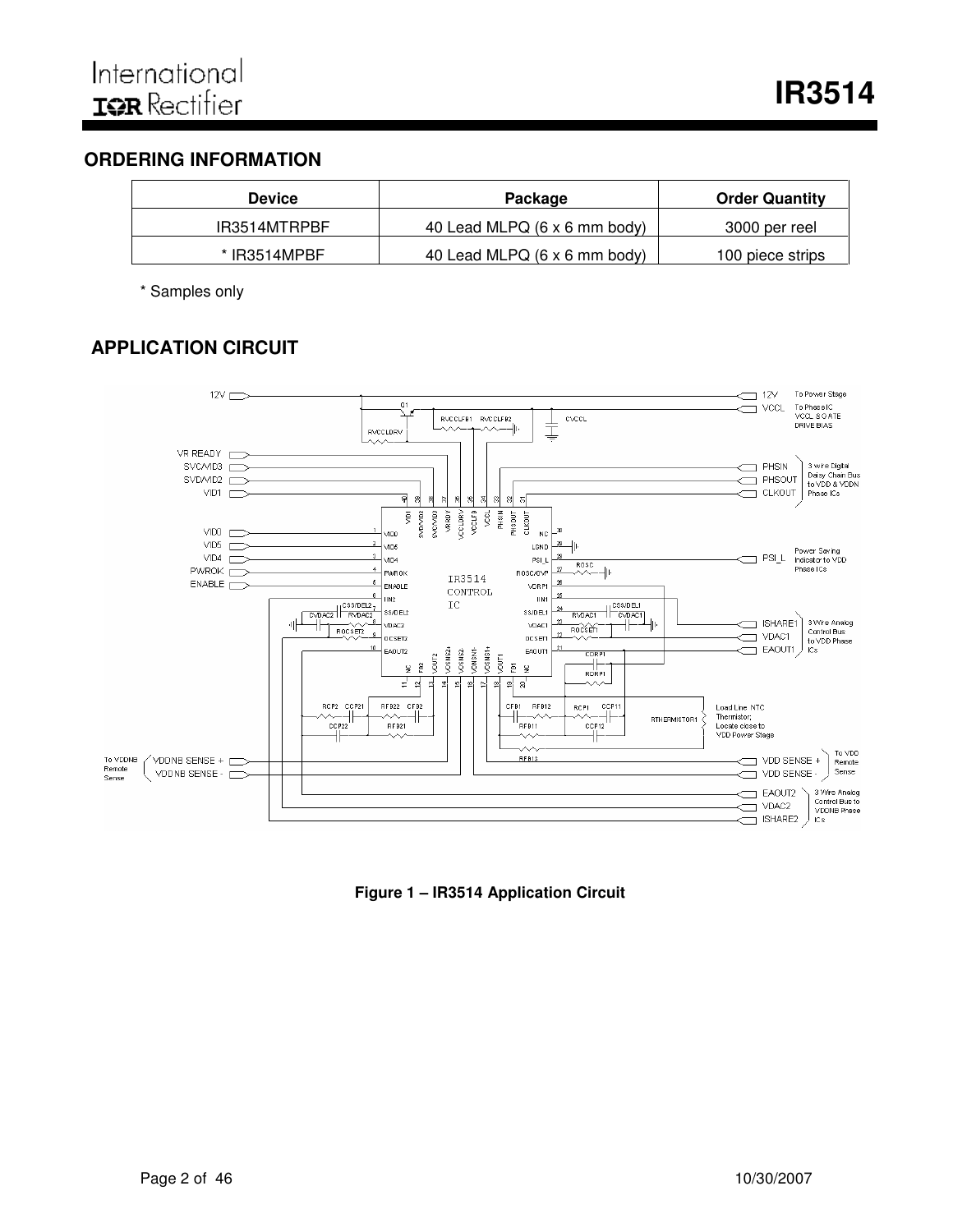# **PIN DESCRIPTION**

| PIN#                    | <b>PIN SYMBOL</b> | <b>PIN DESCRIPTION</b>                                                                                                                                       |
|-------------------------|-------------------|--------------------------------------------------------------------------------------------------------------------------------------------------------------|
| $1 - 3$                 | VID0, VID5,       | PVI VID inputs (ignored in SVI mode). Requires an external pull-up bias and                                                                                  |
|                         | VID4              | should not be floated                                                                                                                                        |
| $\overline{\mathbf{4}}$ | <b>PWROK</b>      | SVI System wide Power Good signal and input to the IR3514. When asserted,                                                                                    |
|                         |                   | the IR3514 output voltage is programmed through the SVID interface protocol.                                                                                 |
|                         |                   | Connecting this pin to VCCL enables VFIX mode upon ENABLE. Ignored in PVI.                                                                                   |
| 5                       | <b>ENABLE</b>     | Enable input. A logic low applied to this pin puts the IC into fault mode. In SVI                                                                            |
|                         |                   | mode, a logic high on the pin enables the converter and stores the SVC and                                                                                   |
|                         |                   | SVD input states to determine either a 2-bit BOOT or VFIX VID, depending on                                                                                  |
|                         |                   | the state of PWROK. Do not float this pin as the logic state will be undefined.                                                                              |
| 6                       | IIN <sub>2</sub>  | SVI mode output 2 average current information input from the phase IC(s). This                                                                               |
| $\overline{7}$          | SS/DEL2           | pin also communicates an over voltage condition to the output 2 phase ICs.                                                                                   |
|                         |                   | In SVI mode, programs the output 2 startup and over current protection delay                                                                                 |
| 8                       | VDAC2             | timing. Connect an external capacitor to LGND to program.<br>SVI mode output 2 reference voltage programmed by SVID commands. Connect                        |
|                         |                   | an external RC network to LGND to program the dynamic VID slew rate and                                                                                      |
|                         |                   | provide compensation for the internal buffer amplifier. In PVI mode, VDAC2 is                                                                                |
|                         |                   | forced to 500mV.                                                                                                                                             |
| 9                       | OCSET2            | Programs the SVI mode output 2 hiccup over-current threshold with an external                                                                                |
|                         |                   | resistor to VDAC2 and an internal ROSC based current source. Over-current                                                                                    |
|                         |                   | protection can be disabled by setting an over-current threshold higher than the                                                                              |
|                         |                   | maximum possible signal on the IIN2 pin from the phase ICs; do not exceed 5V                                                                                 |
|                         |                   | or float this pin as improper operation will occur.                                                                                                          |
| 10                      | EAOUT2            | SVI mode error amplifier 2 output. Held low in PVI mode.                                                                                                     |
| 11                      | <b>NC</b>         | No Connection                                                                                                                                                |
| 12                      | FB <sub>2</sub>   | Inverting input to error amplifier 2.                                                                                                                        |
| 13                      | VOUT2             | Output 2 remote sense amplifier output.                                                                                                                      |
| 14                      | VOSEN2+           | Output 2 remote sense amplifier input. Kelvin at the load.                                                                                                   |
| 15                      | VOSEN2-           | Output 2 remote sense amplifier input. Kelvin at the load return.                                                                                            |
| $\overline{16}$         | VOSEN1-           | Output 1 remote sense amplifier input. Kelvin at the load return.                                                                                            |
| 17                      | VOSEN1+           | Output 1 remote sense amplifier input. Kelvin at the load.                                                                                                   |
| 18                      | VOUT1             | Output 1 remote sense amplifier output.                                                                                                                      |
| 19                      | FB1               | Inverting input to error amplifier 1. Converter output voltage can be                                                                                        |
|                         |                   | programmed above the VDAC1 voltage by connecting an external resistor in                                                                                     |
|                         |                   | series with this pin. There is an ROSC based current sink on this pin.                                                                                       |
| 20                      | <b>NC</b>         | No Connection                                                                                                                                                |
| 21                      | EAOUT1            | Error amplifier 1 output.                                                                                                                                    |
| 22                      | OCSET1            | Programs the SVI mode output 1 hiccup over-current threshold with an external                                                                                |
|                         |                   | resistor to VDAC1 and an internal ROSC based current source. Over-current<br>protection can be disabled by setting an over-current threshold higher than the |
|                         |                   | maximum possible signal on the IIN2 pin from the phase ICs, do not exceed 5V                                                                                 |
|                         |                   | or float this pin as improper operation will occur.                                                                                                          |
| 23                      | VDAC1             | Output 1 reference voltage programmed by either SVID commands or parallel                                                                                    |
|                         |                   | VID bits. Connect an external RC network to LGND to program the dynamic VID                                                                                  |
|                         |                   | slew rate and provide compensation for the internal buffer amplifier.                                                                                        |
| 24                      | SS/DEL1           | Programs the output 1 startup and over current protection delay timing. Connect                                                                              |
|                         |                   | an external capacitor to LGND to program.                                                                                                                    |
| 25                      | IIN1              | Output 1 average current information input from the phase IC(s). This pin also                                                                               |
|                         |                   | communicates an over voltage condition to the output 1 phase ICs.                                                                                            |
| 26                      | VDRP1             | Buffered output of the IIN1 signal. Connect an external RC network to FB1 to                                                                                 |
|                         |                   | program converter output impedance.                                                                                                                          |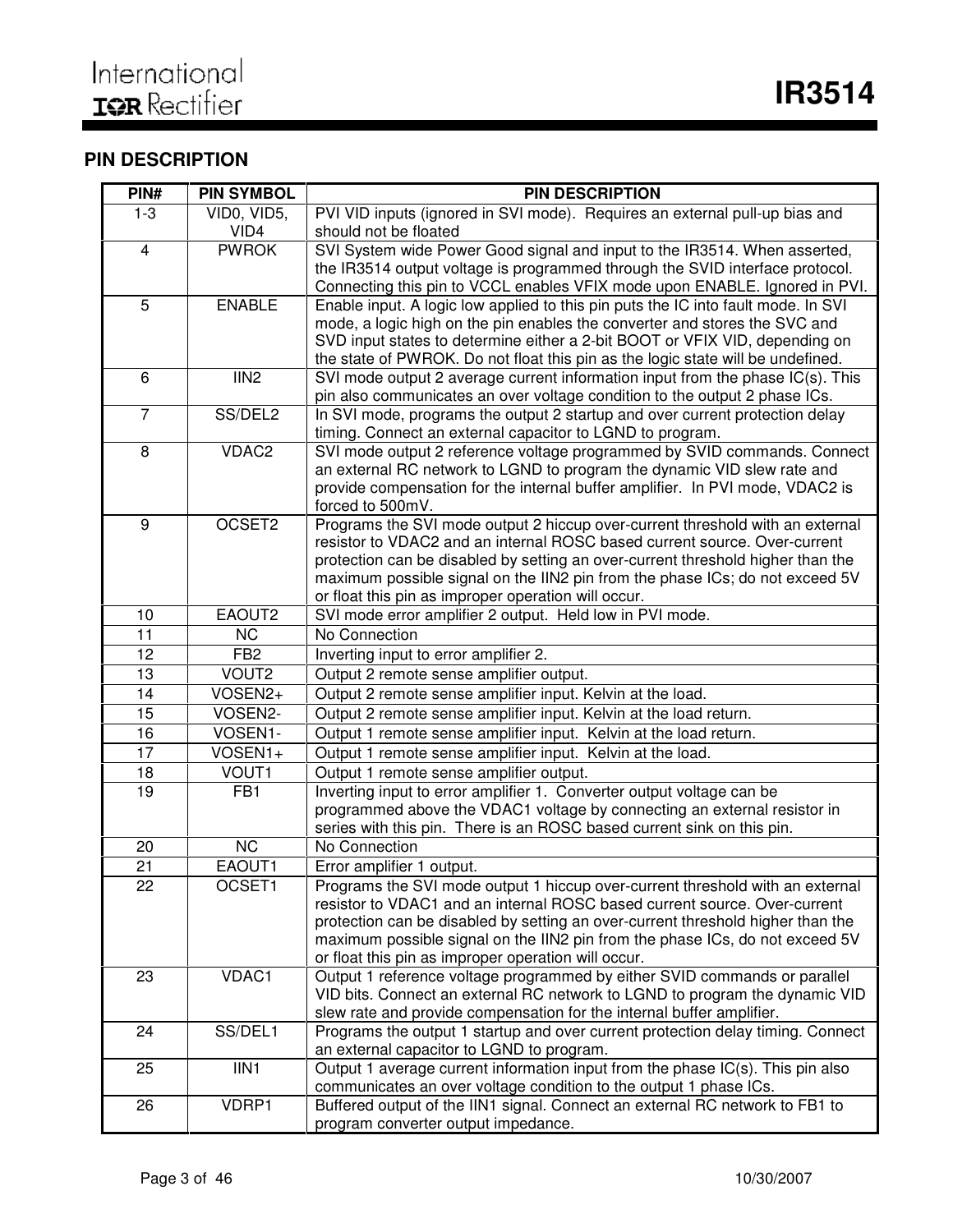# **PIN DESCRIPTION CONTINUED:**

| PIN# | <b>PIN SYMBOL</b> | <b>PIN DESCRIPTION</b>                                                                                                                                                                                                                                                                              |
|------|-------------------|-----------------------------------------------------------------------------------------------------------------------------------------------------------------------------------------------------------------------------------------------------------------------------------------------------|
| 27   | ROSC/OVP          | Connect a resistor to LGND to program oscillator frequency and OCSET1,<br>OCSET2, FB1, VDAC1, and VDAC2 bias currents. Oscillator frequency equals<br>switching frequency per phase. The pin voltage is 0.6V during normal operation<br>and higher than 1.6V if over-voltage condition is detected. |
| 28   | PSI L             | Digital output to communicate PSI_L to Phase Ics.                                                                                                                                                                                                                                                   |
| 29   | <b>LGND</b>       | Local ground for internal circuitry and IC substrate connection                                                                                                                                                                                                                                     |
| 30   | <b>NC</b>         | No Connection                                                                                                                                                                                                                                                                                       |
| 31   | <b>CLKOUT</b>     | Clock output at switching frequency multiplied by phase number. Connect to<br>CLKIN pins of phase ICs.                                                                                                                                                                                              |
| 32   | <b>PHSOUT</b>     | Phase clock output at switching frequency per phase. Connect to PHSIN pin of<br>the first phase IC.                                                                                                                                                                                                 |
| 33   | <b>PHSIN</b>      | Feedback input of phase clock. Connect to PHSOUT pin of the last phase IC.                                                                                                                                                                                                                          |
| 34   | <b>VCCL</b>       | Output of the voltage regulator, and power input for clock oscillator circuitry.<br>Connect a decoupling capacitor to LGND.                                                                                                                                                                         |
| 35   | <b>VCCLFB</b>     | Non-inverting input of the voltage regulator error amplifier. Output voltage of the<br>regulator is programmed by a resistor divider connected to VCCL.                                                                                                                                             |
| 36   | <b>VCCLDRV</b>    | Output of the VCCL regulator error amplifier to control an external pass<br>transistor. The pin senses 12V power supply through a resistor.                                                                                                                                                         |
| 37   | <b>VRRDY</b>      | Open collector output. It is asserted in SVI mode when both outputs are<br>regulated. It is asserted in PVI mode when VDD output is regulated. Connect<br>external pull-up.                                                                                                                         |
| 38   | SVC/VID3          | In SVI mode, SVC (Serial VID Clock) is an input to IR3514 that is driven by an<br>open drain output of the processor. In PVI mode, this pin functions as the VID3<br>input. It requires an external pull-up and should not be floated.                                                              |
| 39   | SVD/VID2          | In SVI mode, SVD (Serial VID Data) is a bidirectional signal that is an input and<br>open drain output for both the AMD processor and the IR3514. In PVI mode, this<br>pin functions as the VID2. It requires an external pull-up and should not be<br>floated.                                     |
| 40   | VID1              | This pin determines the control mode of the IR3514, either SVI or PVI. SVI<br>mode is selected if VID1=0 upon Enable. PVI mode is selected if VID1=1 upon<br>Enable. It requires an external pull-up and should not be floated.                                                                     |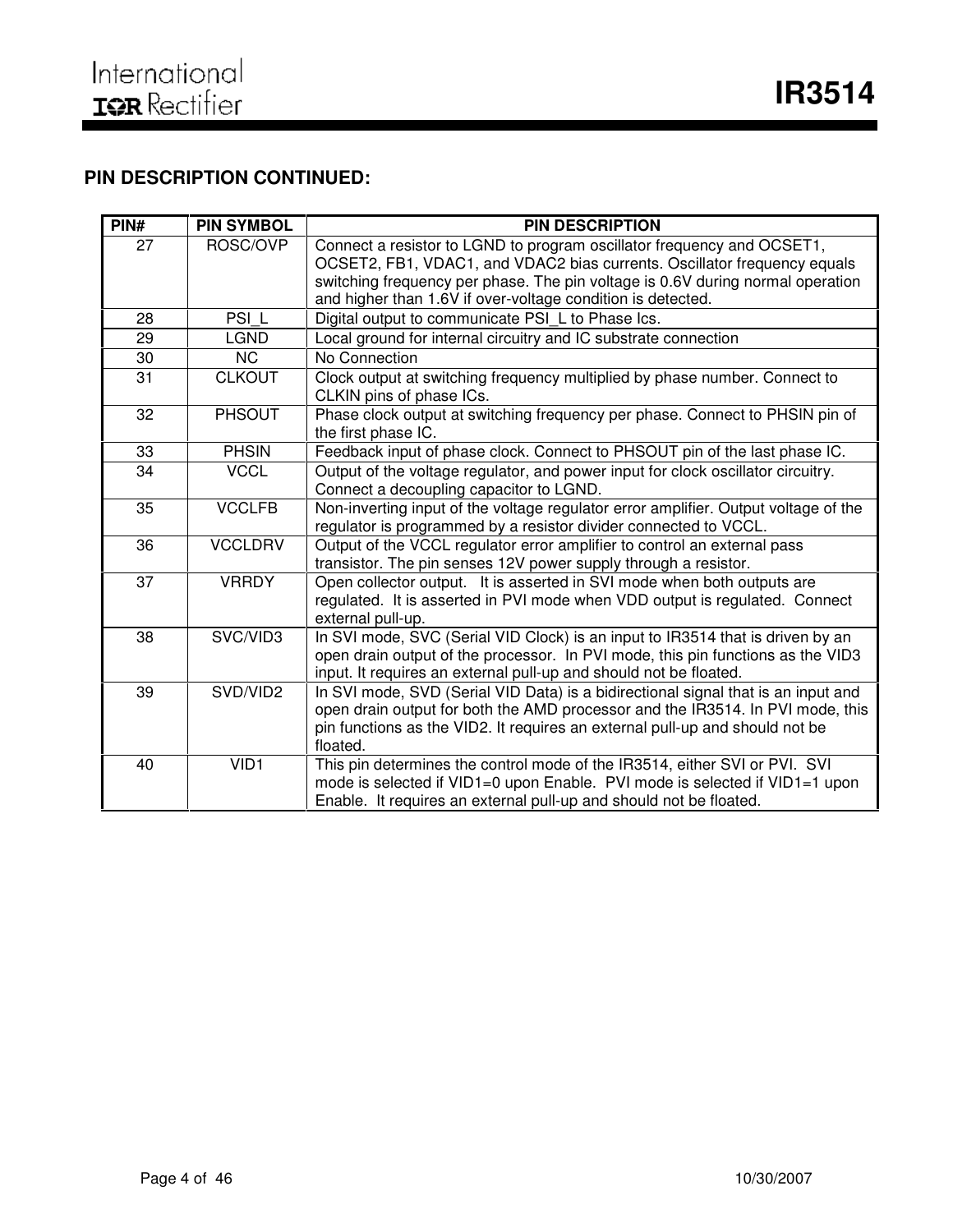# **ABSOLUTE MAXIMUM RATINGS**

Absolute maximum ratings indicate sustained limits beyond which damage to the device may occur. All voltages are absolute voltages referenced to the LGND pin.

| PIN#            | <b>PIN NAME</b>   | $V_{MAX}$       | <b>V<sub>MIN</sub></b> | <b>I</b> SOURCE | <b>I</b> <sub>SINK</sub> |
|-----------------|-------------------|-----------------|------------------------|-----------------|--------------------------|
| 1               | VID <sub>0</sub>  | 8V              | $-0.3V$                | 1mA             | 1mA                      |
| $\overline{c}$  | VID <sub>5</sub>  | 8V              | $-0.3V$                | 1mA             | 1mA                      |
| $\overline{3}$  | VID4              | 8V              | $-0.3V$                | 1mA             | 1mA                      |
| $\overline{4}$  | <b>PWROK</b>      | $\overline{8V}$ | $-0.3V$                | 1mA             | 1mA                      |
| 5               | <b>ENABLE</b>     | 3.5V            | $-0.3V$                | 1mA             | 1mA                      |
| $\overline{6}$  | IIN <sub>2</sub>  | 8V              | $-0.3V$                | 5mA             | 1mA                      |
| $\overline{7}$  | SS/DEL2           | 8V              | $-0.3V$                | 1mA             | 1mA                      |
| 8               | VDAC2             | 3.5V            | $-0.3V$                | 1mA             | 1mA                      |
| 9               | OCSET2            | $\overline{8V}$ | $-0.3V$                | 1mA             | 1mA                      |
| 10              | EAOUT2            | 8V              | $-0.3V$                | 25mA            | 10 <sub>m</sub> A        |
| 12              | FB <sub>2</sub>   | $\overline{8V}$ | $-0.3V$                | 1mA             | 1mA                      |
| 13              | VOUT <sub>2</sub> | 8V              | $-0.3V$                | 5mA             | 25mA                     |
| 14              | VOSEN2+           | 8V              | $-0.5V$                | 5mA             | 1mA                      |
| 15              | VOSEN2-           | 1.0V            | $-0.5V$                | 5mA             | 1mA                      |
| 16              | VOSEN1-           | 1.0V            | $-0.5V$                | 5mA             | 1mA                      |
| $\overline{17}$ | VOSEN1+           | 8V              | $-0.5V$                | 5mA             | 1mA                      |
| 18              | VOUT <sub>1</sub> | 8V              | $-0.3V$                | 5mA             | 25mA                     |
| $\overline{19}$ | FB1               | $\overline{8V}$ | $-0.3V$                | 1mA             | 1mA                      |
| 21              | EAOUT1            | 8V              | $-0.3V$                | 25mA            | 10mA                     |
| 22              | OCSET1            | 8V              | $-0.3V$                | 1mA             | 1mA                      |
| 23              | VDAC1             | 3.5V            | $-0.3V$                | 1mA             | 1mA                      |
| 24              | SS/DEL1           | 8V              | $-0.3V$                | 1mA             | 1mA                      |
| 25              | IIN1              | 8V              | $-0.3V$                | 5mA             | 1mA                      |
| $\overline{26}$ | VDRP1             | 8V              | $-0.3V$                | 35mA            | 1mA                      |
| 27              | ROSC/OVP          | $\overline{8V}$ | $-0.3V$                | 1mA             | 1mA                      |
| 28              | PSI <sub>L</sub>  | $\overline{8V}$ | $-0.3V$                | 1mA             | 10mA                     |
| 29              | <b>LGND</b>       | n/a             | n/a                    | 20mA            | 1mA                      |
| 31              | <b>CLKOUT</b>     | $\overline{8V}$ | $-0.3V$                | 100mA           | 100mA                    |
| $\overline{32}$ | <b>PHSOUT</b>     | $\overline{8V}$ | $-0.3V$                | 10mA            | 10mA                     |
| 33              | <b>PHSIN</b>      | 8V              | $-0.3V$                | 1mA             | 1mA                      |
| 34              | <b>VCCL</b>       | 8V              | $-0.3V$                | 1mA             | 20mA                     |
| 35              | <b>VCCLFB</b>     | 3.5V            | $-0.3V$                | 1mA             | 1mA                      |
| 36              | <b>VCCLDRV</b>    | 10V             | $-0.3V$                | 1mA             | 50 <sub>m</sub> A        |
| 37              | <b>VRRDY</b>      | 8V              | $-0.3V$                | 1mA             | 20mA                     |
| 38              | SVC/VID3          | 8V              | $-0.3V$                | 1mA             | 1mA                      |
| 39              | SVD/VID2          | 8V              | $-0.3V$                | 1mA             | 10mA                     |
| 40              | VID1              | 8V              | $-0.3V$                | 1mA             | 1mA                      |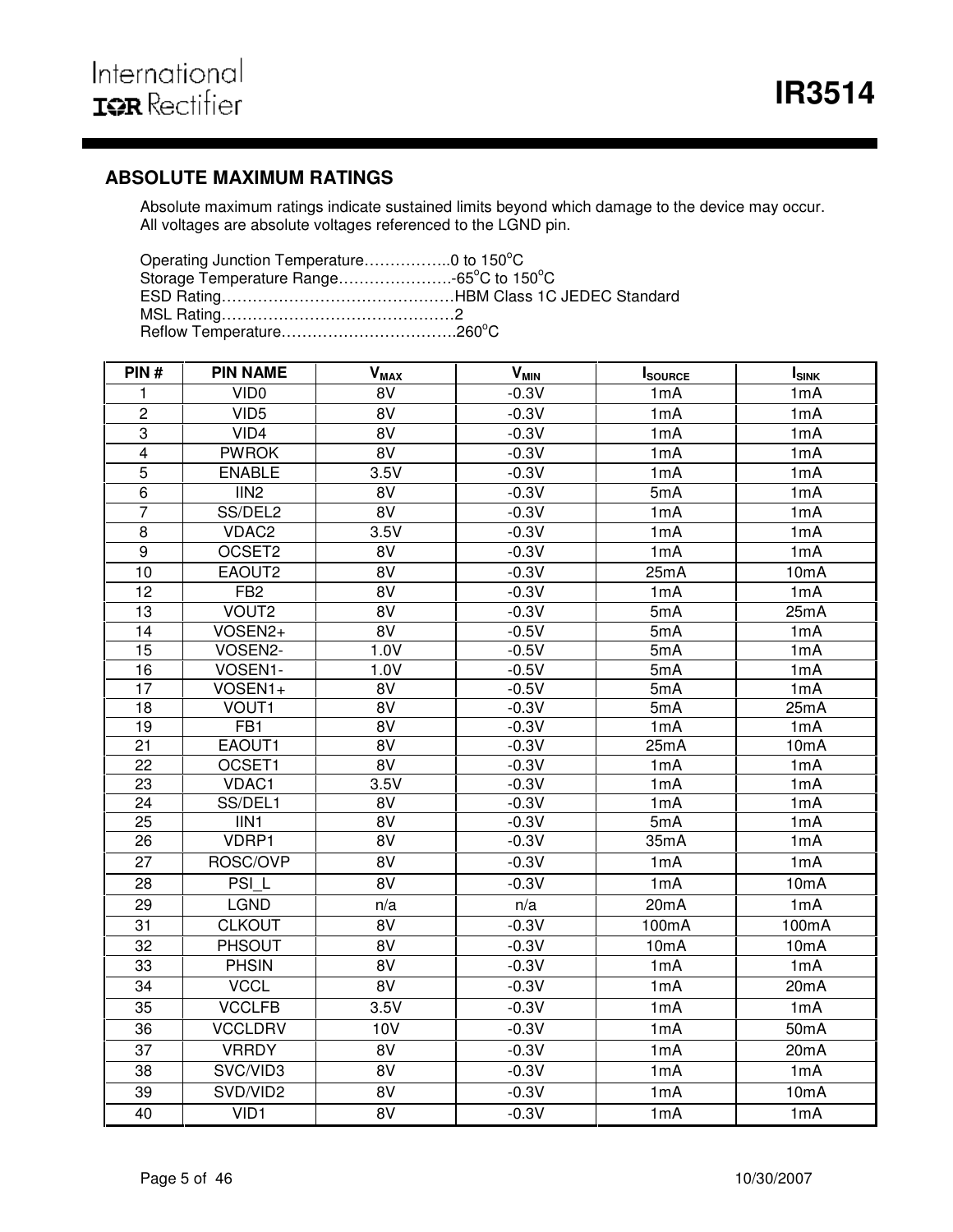#### RECOMMENDED OPERATING CONDITIONS FOR RELIABLE OPERATION WITH MARGIN  $4.75$ V ≤ VCCL ≤ 7.5V, -0.3V ≤ VOSEN-x ≤ 0.3V, 0 °C ≤ Tյ ≤ 100 °C, 7.75 kΩ ≤ Rosc ≤ 50 kΩ, Css/deLx = 0.1uF

# **ELECTRICAL CHARACTERISTICS**

The electrical characteristics involve the spread of values guaranteed within the recommended operating conditions (unless otherwise specified). Typical values represent the median values, which are related to 25°C.

#### **IR3514 Electrical Characteristics**

| <b>PARAMETER</b>                            | <b>TEST CONDITION</b> | <b>MIN</b> | TYP  | <b>MAX</b> | UNIT |
|---------------------------------------------|-----------------------|------------|------|------------|------|
| <b>PVID INTERFACE</b>                       |                       |            |      |            |      |
| VID <sub>x</sub> Input Threshold            |                       | 0.85       | 0.95 | 1.05       | v    |
| <b>VID<sub>x</sub></b> Pull-down Resistance |                       | 100        | 175  | 250        | kΩ   |
| <b>PSI L OUTPUT</b>                         |                       |            |      |            |      |
| Output Voltage                              | $I(PSI L) = 3mA$      |            | 150  | 300        | mV   |
| Pull-up Resistance (to VCCL)                |                       | 6          | 10   | 20         | kΩ   |

#### **IR3514 Electrical Characteristics**

| <b>PARAMETER</b>                                        | <b>TEST CONDITION</b>                                                                                                               | <b>MIN</b>            | <b>TYP</b>             | <b>MAX</b>   | <b>UNIT</b>   |
|---------------------------------------------------------|-------------------------------------------------------------------------------------------------------------------------------------|-----------------------|------------------------|--------------|---------------|
| <b>SVID Interface</b>                                   |                                                                                                                                     |                       |                        |              |               |
| SVC & SVD Input Thresholds                              | Threshold Increasing                                                                                                                | 0.850                 | 0.950                  | 1.05         | $\vee$        |
|                                                         | <b>Threshold Decreasing</b>                                                                                                         | 550                   | 650                    | 750          | mV            |
|                                                         | <b>Threshold Hysteresis</b>                                                                                                         | 195                   | 300                    | 405          | mV            |
| <b>Bias Current</b>                                     | $0V \le V(x) \le 3.5V$ , SVD not asserted                                                                                           | -5                    | $\Omega$               | 5            | uA            |
| SVD Low Voltage                                         | $I(SVD)=3mA$                                                                                                                        |                       | 20                     | 300          | mV            |
| SVD Output Fall Time                                    | 0.7 x VDD to 0.3 x VDD, 1.425V $\leq$ VDD $\leq$<br>1.9V, 10 pF $\leq$ Cb $\leq$ 400 pF,<br>Cb=capacitance of one bus line (Note 1) | $20 + 0.1$<br>xCb(pF) |                        | 250          | ns            |
| Pulse width of spikes suppressed<br>by the input filter | Note 1                                                                                                                              | 97                    | 260                    | 410          | ns            |
| <b>Oscillator</b>                                       |                                                                                                                                     |                       |                        |              |               |
| <b>PHSOUT Frequency</b>                                 |                                                                                                                                     | $-10%$                | <b>See</b><br>Figure 2 | $+10%$       | kHz           |
| <b>ROSC Voltage</b>                                     |                                                                                                                                     | 0.57                  | 0.600                  | 0.630        | V             |
| <b>CLKOUT High Voltage</b>                              | I(CLKOUT)= -10 mA, measure V(VCCL) -<br>V(CLKOUT).                                                                                  |                       |                        |              | $\vee$        |
| <b>CLKOUT Low Voltage</b>                               | I(CLKOUT)= 10 mA                                                                                                                    |                       |                        | $\mathbf{1}$ | $\vee$        |
| PHSOUT High Voltage                                     | I(PHSOUT)= -1 mA, measure V(VCCL) -<br>V(PHSOUT)                                                                                    |                       |                        | 1            | $\vee$        |
| PHSOUT Low Voltage                                      | I(PHSOUT)= 1 mA                                                                                                                     |                       |                        | $\mathbf{1}$ | $\vee$        |
| <b>PHSIN Threshold Voltage</b>                          | Compare to V(VCCL)                                                                                                                  | 30                    | 50                     | 70           | $\frac{9}{6}$ |
| <b>VDRP1 Buffer Amplifier</b>                           |                                                                                                                                     |                       |                        |              |               |
| Input Offset Voltage                                    | $V(VDRP1) - V(1IN1), 0.5V \le V(1IN1) \le 3.3V$                                                                                     | -8                    | $\mathbf 0$            | 8            | mV            |
| Source Current                                          | $0.5V \le V(11N1) \le 3.3V$                                                                                                         | $\mathfrak{p}$        |                        | 30           | mA            |
| <b>Sink Current</b>                                     | $0.5V \le V(11N1) \le 3.3V$                                                                                                         | 0.2                   | 0.4                    | 0.6          | mA            |
| Unity Gain Bandwidth                                    | Note 1                                                                                                                              |                       | 8                      |              | <b>MHz</b>    |
| <b>Slew Rate</b>                                        | Note 1                                                                                                                              |                       | 4.7                    |              | $V/\mu s$     |
| <b>IIN Bias Current</b>                                 |                                                                                                                                     | $-1$                  | $\mathbf 0$            | $\mathbf{1}$ | $\mu$ A       |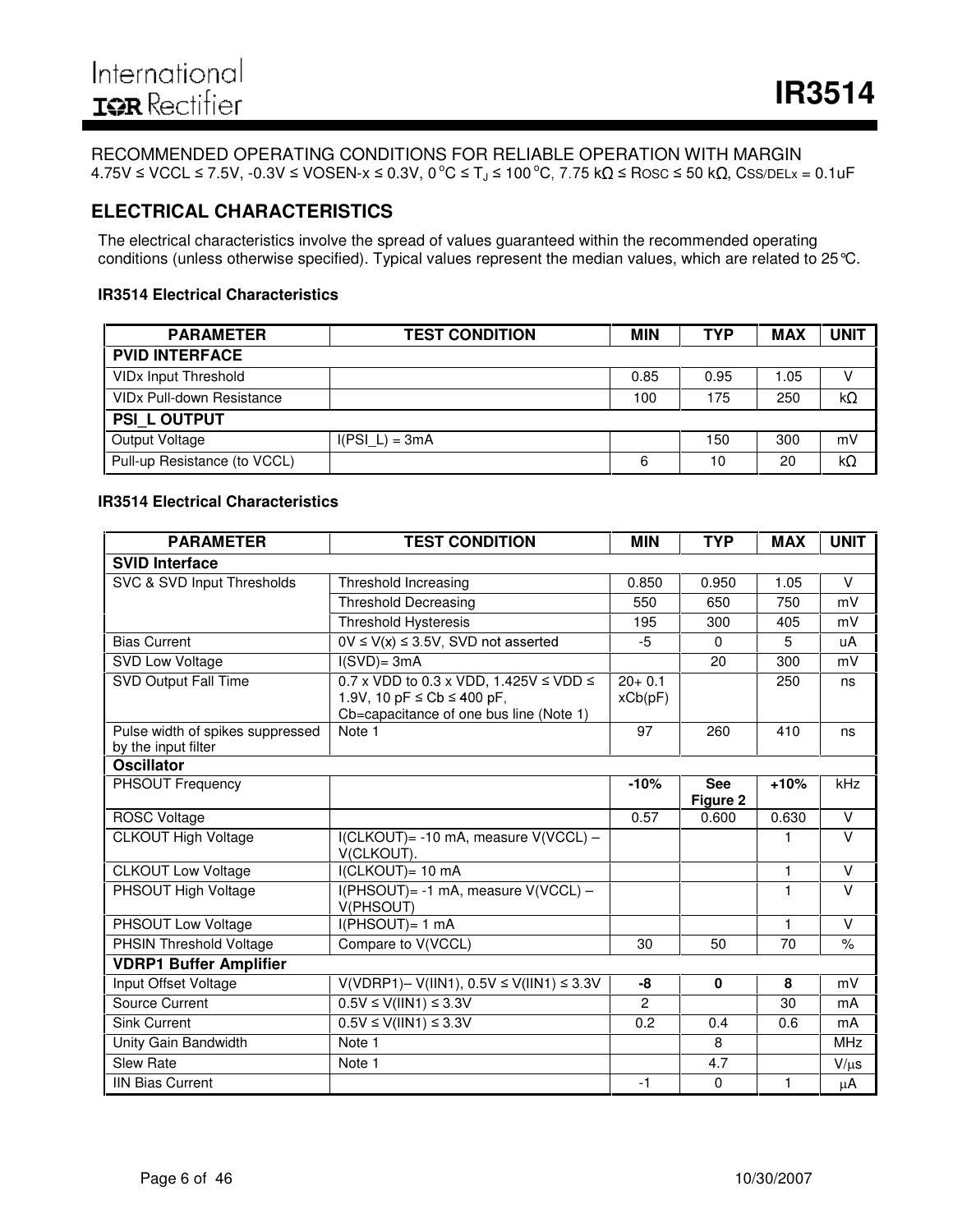| <b>PARAMETER</b>                            | <b>TEST CONDITION</b>                                                          | <b>MIN</b>     | <b>TYP</b>                           | <b>MAX</b>   | <b>UNIT</b> |
|---------------------------------------------|--------------------------------------------------------------------------------|----------------|--------------------------------------|--------------|-------------|
| <b>Remote Sense Differential Amplifiers</b> |                                                                                |                |                                      |              |             |
| Unity Gain Bandwidth                        | Note 1                                                                         | 3.0            | 6.4                                  | 9.0          | <b>MHz</b>  |
| Input Offset Voltage                        | $0.5V \le V(VOSENx+) - V(VOSENx-) \le 1.6V$<br>Note 2                          | -3             | $\Omega$                             | 3            | mV          |
| Source Current                              | $0.5V \le V(VOSENx+) - V(VOSENx-) \le 1.6V$                                    | 0.5            | 1                                    | 1.7          | mA          |
| <b>Sink Current</b>                         | $0.5V \le V(VOSENx+) - V(VOSENx-) \le 1.6V$                                    | $\overline{c}$ | 12                                   | 18           | mA          |
| Slew Rate                                   | $0.5V \leq V(VOSENx+) - V(VOSENx-) \leq 1.6V,$<br>Note 1                       | $\overline{c}$ | 4                                    | 8            | V/us        |
| <b>VOSEN+ Bias Current</b>                  | $0.5V < V(VOSENx+) < 1.6V$                                                     |                | 30                                   | 50           | uA          |
| VOSEN- Bias Current                         | -0.3V ≤ VOSENx- ≤ 0.3V, All VID Codes                                          |                | 30                                   | 50           | uA          |
| <b>VOSEN+ Input Voltage Range</b>           | $V(VCCL)=7V$                                                                   |                |                                      | 5.5          | $\vee$      |
| Low Voltage                                 | $V(VCCL) = 7V$                                                                 |                |                                      | 250          | mV          |
| High Voltage                                | $V(VCCL) - V(VOUTx)$                                                           |                | 0.5                                  | 1            | $\vee$      |
| <b>Soft Start and Delay</b>                 |                                                                                |                |                                      |              |             |
| <b>Start Delay</b>                          | Measure Enable to EAOUTx activation                                            | 1              | 2.9                                  | 3.5          | ms          |
| Start-up Time                               | Measure Enable activation to VRRDY                                             | 3              | 8                                    | 13           | ms          |
| OC Delay Time                               | $V(IINx) - V(OCSETx) = 500 mV$                                                 | 300            | 650                                  | 1000         | us          |
| SS/DELx to FBx Input Offset<br>Voltage      | With FBx = 0V, adjust V(SS/DELx) until<br>EAOUTx drives high                   | 0.7            | 1.4                                  | 1.9          | v           |
| <b>Charge Current</b>                       |                                                                                | $-30$          | $-50$                                | $-70$        | μA          |
| OC Delay/VID Off Discharge Currents         | Note 1                                                                         | 30             | 47                                   | 70           | $\mu$ A     |
| <b>Fault Discharge Current</b>              |                                                                                | 2.5            | 4.5                                  | 6.5          | μA          |
| <b>Hiccup Duty Cycle</b>                    | I(Fault) / I(Charge)                                                           | 8              | 10                                   | 12           | uA/uA       |
| <b>Charge Voltage</b>                       |                                                                                | 3.5            | 3.9                                  | 4.2          | V           |
| Delay Comparator Threshold                  | Relative to Charge Voltage, SS/DELx<br>rising Note 1                           |                | 80                                   |              | mV          |
| Delay Comparator Threshold                  | Relative to Charge Voltage, SS/DELx<br>falling<br>Note 1                       |                | 120                                  |              | mV          |
| Delay Comparator Hysteresis                 | Note 1                                                                         |                | 40                                   |              | mV          |
| Discharge Comp. Threshold                   |                                                                                | 150            | 200                                  | 300          | mV          |
| <b>Over-Current Comparators</b>             |                                                                                |                |                                      |              |             |
| Input Offset Voltage                        | $1V \leq V(OCSETx) \leq 3.3V$                                                  | $-35$          | 0                                    | 35           | mV          |
| <b>OCSET Bias Current</b>                   |                                                                                | $-5%$          | $Vrosc(V)*1000$<br>/ $Rosc(K\Omega)$ | $+5%$        | μA          |
| 2048-4096 Count Threshold                   | Adjust ROSC value to find threshold                                            |                | 11.4                                 |              | $k\Omega$   |
| 1024-2048 Count Threshold                   | Adjust ROSC value to find threshold                                            |                | 32.5                                 |              | kO          |
| <b>Error Amplifiers</b>                     |                                                                                |                |                                      |              |             |
| <b>System Set-Point Accuracy</b>            | $VID \geq 1V$                                                                  | $-0.5$         |                                      | 0.5          | $\%$        |
| (Deviation from Table 1, 2, and 3           | $0.8V \leq VID < 1V$                                                           | $-5$           |                                      | $+5$         | mV          |
| per test circuit in Figures 2A &<br>2B)     | $0.5V \leq VID < 0.8V$                                                         | -8             |                                      | $+8$         | mV          |
| Input Offset Voltage                        | Measure V(FBx) - V(VDACx)). Note 2<br>$25^{\circ}$ C ≤ T <sub>J</sub> ≤ 100 °C | $-1$           | 0                                    | 1            | mV          |
| FB1 Bias Current                            |                                                                                | $-5%$          | $Vrosc(V)*1000$<br>/ $Rosc(K\Omega)$ | $+5%$        | μA          |
| FB2 Bias Current                            |                                                                                | $-1$           | $\mathbf 0$                          | 1            | $\mu$ A     |
| DC Gain                                     | Note 1                                                                         | 100            | 110                                  | 120          | dB          |
| Bandwidth                                   | Note 1                                                                         | 20             | 30                                   | 40           | <b>MHz</b>  |
| Slew Rate                                   | Note 1                                                                         | 7              | 12                                   | 20           | $V/\mu s$   |
| Sink Current                                |                                                                                | 0.4            | 0.85                                 | $\mathbf{1}$ | mA          |
| Source Current                              |                                                                                | 5.0            | 8.5                                  | 12.0         | mA          |
| Maximum Voltage                             | Measure V(VCCL) - V(EAOUTx)                                                    | 500            | 780                                  | 950          | mV          |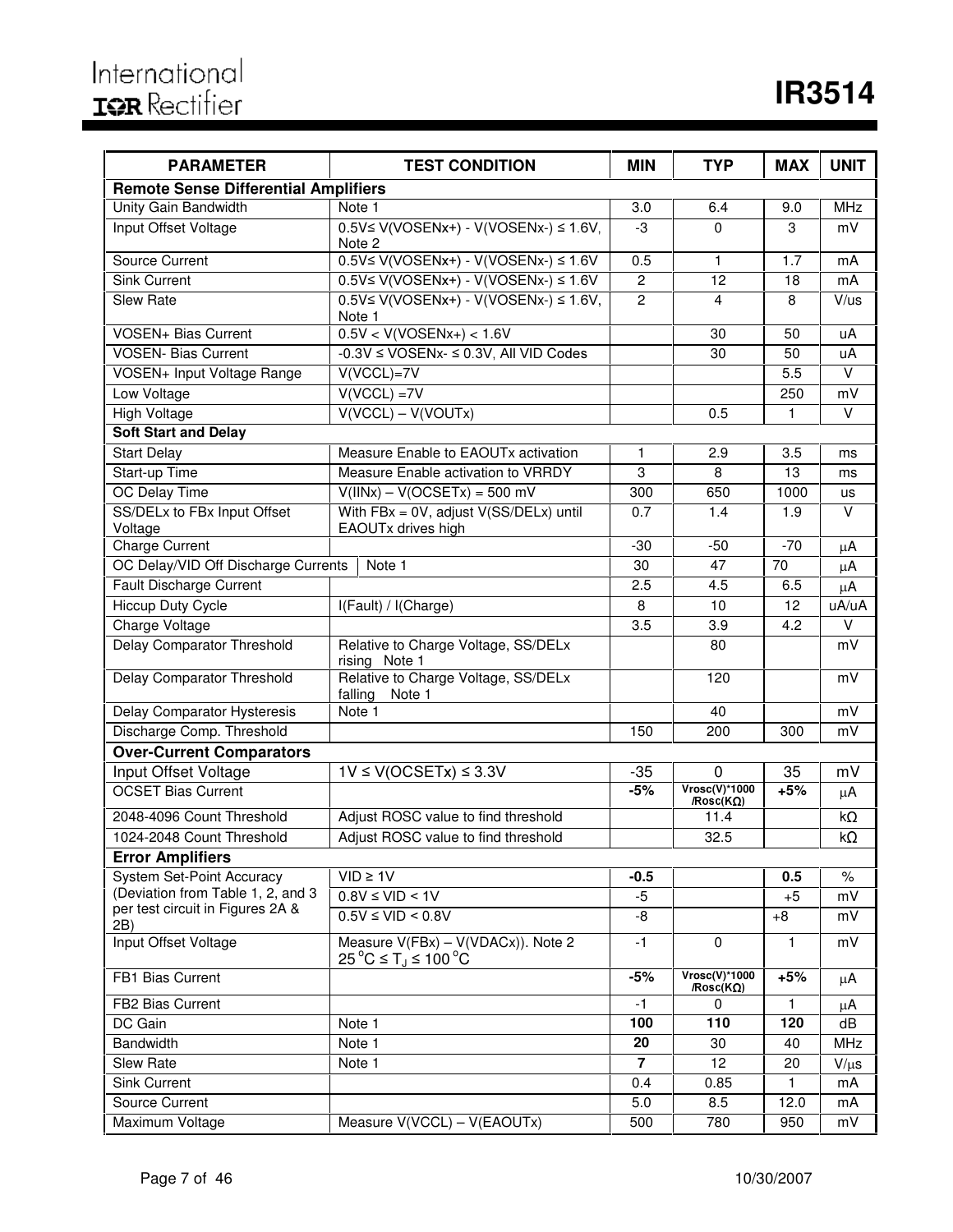| <b>PARAMETER</b>                                                   | <b>TEST CONDITION</b>                                                                                   | <b>MIN</b> | <b>TYP</b>                                             | <b>MAX</b> | <b>UNIT</b>    |
|--------------------------------------------------------------------|---------------------------------------------------------------------------------------------------------|------------|--------------------------------------------------------|------------|----------------|
| Minimum Voltage                                                    |                                                                                                         |            | 120                                                    | 250        | mV             |
| Open Voltage Loop Detection<br>Threshold                           | Measure V(VCCL) - V(EAOUT), Relative<br>to Error Amplifier maximum voltage.                             | 125        | 300                                                    | 600        | mV             |
| Open Voltage Loop Detection<br>Delay                               | Measure PHSOUT pulse numbers from<br>$V(EAOUTx) = V(VCCL)$ to $VRRDY = low$ .                           |            | $\, 8$                                                 |            | Pulses         |
| <b>Enable Input</b>                                                |                                                                                                         |            |                                                        |            |                |
| <b>Blanking Time</b>                                               | Noise Pulse < 100ns will not register an                                                                | 75         | 250                                                    | 400        | ns             |
|                                                                    | ENABLE state change. Note 1                                                                             |            |                                                        |            |                |
| <b>VDAC References</b>                                             |                                                                                                         |            |                                                        |            |                |
| <b>Source Currents</b>                                             | Includes I(OCSETx)                                                                                      | $-8%$      | 3000*Vrosc(V)<br>/ $\mathsf{ROSC}(\mathsf{k}\Omega)$   | $+8%$      | $\mu$ A        |
| <b>Sink Currents</b>                                               | Includes I(OCSETx)                                                                                      | $-11%$     | $1000*Vrosc(V)$<br>/ $\mathsf{ROSC}(\mathsf{k}\Omega)$ | $+11%$     | μA             |
| <b>VRRDY Output</b>                                                |                                                                                                         |            |                                                        |            |                |
| Under Voltage Threshold -<br><b>Voutx Decreasing</b>               | Reference to VDACx                                                                                      | $-365$     | $-315$                                                 | $-265$     | mV             |
| Under Voltage Threshold -<br>Voutx Increasing                      | Reference to VDACx                                                                                      | $-325$     | $-275$                                                 | $-225$     | mV             |
| <b>Under Voltage Threshold</b><br>Hysteresis                       |                                                                                                         | 5          | $\overline{53}$                                        | 110        | mV             |
| <b>Output Voltage</b>                                              | $I(VRRDY) = 4mA$                                                                                        |            | 150                                                    | 300        | mV             |
| Leakage Current                                                    | $V(VRRDY) = 5.5V$                                                                                       |            | 0                                                      | 10         | μA             |
| <b>VCCL Activation Threshold</b>                                   | $I(VRRDY) = 4mA$ , $V(VRRDY) = 300mV$                                                                   |            | 1.73                                                   | 3.5        | $\vee$         |
| <b>Over Voltage Protection (OVP) Comparators</b>                   |                                                                                                         |            |                                                        |            |                |
| Threshold at Power-up                                              |                                                                                                         | 1.60       | 1.73                                                   | 1.83       | V              |
| Voutx Threshold Voltage                                            | Compare to V(VDACx)                                                                                     | 100        | 125                                                    | 150        | mV             |
| <b>OVP Release Voltage during</b><br>Normal Operation              | Compare to V(VDACx)                                                                                     | $-13$      | 3                                                      | 20         | mV             |
| Threshold during Dynamic VID<br>down                               |                                                                                                         | 1.66       | 1.72                                                   | 1.78       | $\vee$         |
| Dynamic VID Detect Comparator<br>Threshold                         |                                                                                                         | 25         | 50                                                     | 75         | mV             |
| Propagation Delay to IIN                                           | Measure time from V(Voutx) > V(VDACx)<br>(250mV overdrive) to V(IINx) transition to ><br>0.9 * V(VCCL). |            | 90                                                     | 180        | ns             |
| OVP High Voltage                                                   | Measure V(VCCL)-V(ROSC/OVP)                                                                             | $\pmb{0}$  |                                                        | 1.2        | V              |
| OVP Power-up High Voltage                                          | V(VCCLDRV)=1.8V. Measure V(VCCL)-<br>V(ROSC/OVP)                                                        | 0          |                                                        | 0.2        | $\overline{V}$ |
| Propagation Delay to OVP                                           | Measure time from $V(Voutx) > V(VDACx)$<br>(250mV overdrive) to V(ROSC/OVP)<br>transition to >1V.       |            | 150                                                    | 300        | nS             |
| <b>IIN Pull-up Resistance</b>                                      |                                                                                                         |            | 5                                                      | 15         | $\Omega$       |
| <b>Open Sense Line Detection</b>                                   |                                                                                                         |            |                                                        |            |                |
| Sense Line Detection Active<br><b>Comparator Threshold Voltage</b> |                                                                                                         | 150        | 200                                                    | 250        | mV             |
| Sense Line Detection Active<br><b>Comparator Offset Voltage</b>    | $V(Voutx) < [V(VOSENx+) - V(LGND)]/2$                                                                   | 35         | 62.5                                                   | 90         | mV             |
| VOSEN+ Open Sense Line                                             | Compare to V(VCCL)                                                                                      | 86.5       | 89.0                                                   | 91.5       | $\%$           |
| <b>Comparator Threshold</b><br><b>VOSEN- Open Sense Line</b>       |                                                                                                         | 0.36       | 0.40                                                   | 0.44       | V              |
| <b>Comparator Threshold</b>                                        |                                                                                                         |            |                                                        |            |                |
| Sense Line Detection Source                                        | $V( Voutx) = 100mV$                                                                                     | 200        | 500                                                    | 700        | uA             |
| Currents                                                           |                                                                                                         |            |                                                        |            |                |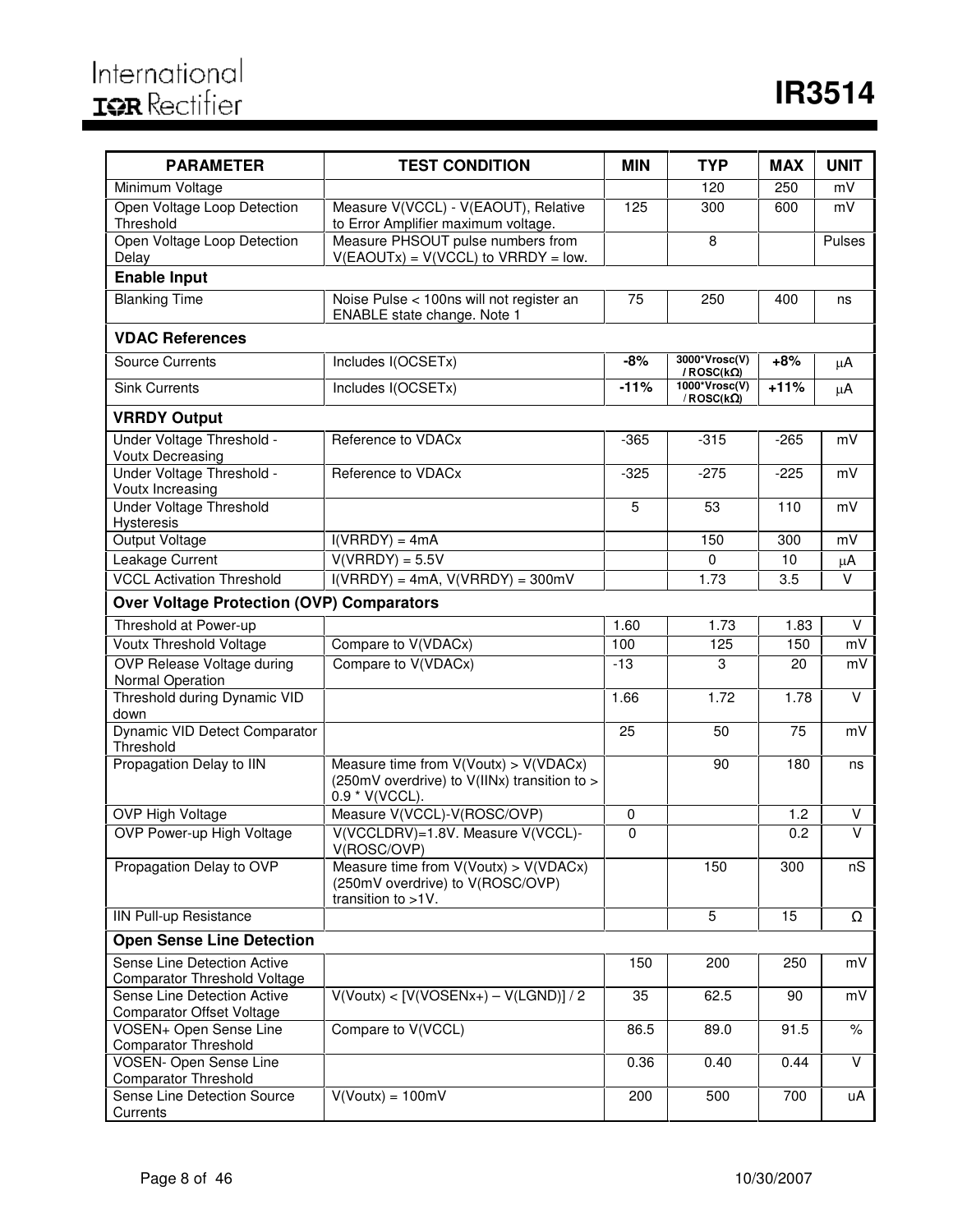| <b>PARAMETER</b>                 | <b>TEST CONDITION</b>                     | <b>MIN</b> | <b>TYP</b>                | <b>MAX</b>  | <b>UNIT</b> |
|----------------------------------|-------------------------------------------|------------|---------------------------|-------------|-------------|
| <b>VCCL Regulator Amplifier</b>  |                                           |            |                           |             |             |
| Reference Feedback Voltage       |                                           | 1.15       | 1.2                       | 1.25        | $\vee$      |
| <b>VCCLFB Bias Current</b>       |                                           | $-1$       | $\Omega$                  | 1           | uA          |
| <b>VCCLDRV Sink Current</b>      |                                           | 10         | 30                        |             | mA          |
| <b>UVLO Start Threshold</b>      | Compare to V(VCCL)                        | 89.0       | 93.5                      | 97.0        | $\%$        |
| <b>UVLO Stop Threshold</b>       | Compare to V(VCCL)                        | 81.0       | 85.0                      | 89.0        | $\%$        |
| <b>Hysteresis</b>                | Compare to V(VCCL)                        | 7.0        | 8.25                      | 9.5         | $\%$        |
| <b>ENABLE, PWROK Inputs</b>      |                                           |            |                           |             |             |
| Threshold Increasing             |                                           | 1.38       | 1.65                      | 1.94        | $\vee$      |
| <b>Threshold Decreasing</b>      |                                           | 0.8        | 0.99                      | 1.2         | $\vee$      |
| <b>Threshold Hysteresis</b>      |                                           | 470        | 620                       | 770         | mV          |
| <b>Bias Current</b>              | $0V \le V(x) \le 3.5V$ , SVC not asserted | $-5$       | 0                         | 5           | uA          |
| <b>PWROK VFIX Mode Threshold</b> |                                           | 3.3V       | (VCCL<br>$+3.3)(V)/$<br>2 | <b>VCCL</b> | $\vee$      |
| General                          |                                           |            |                           |             |             |
| <b>VCCL Supply Current</b>       |                                           | 4          | 10                        | 15          | mA          |

**Note 1:** Guaranteed by design, but not tested in production

**Note 2:** VDACx Outputs are trimmed to compensate for Error & Amp Remote Sense Amp input offsets

**Bold Letters:** Critical specs

**TBD:** To be determined by Applications Engineer

**TBS:** To be selected by the Design Engineer to facilitate the IC design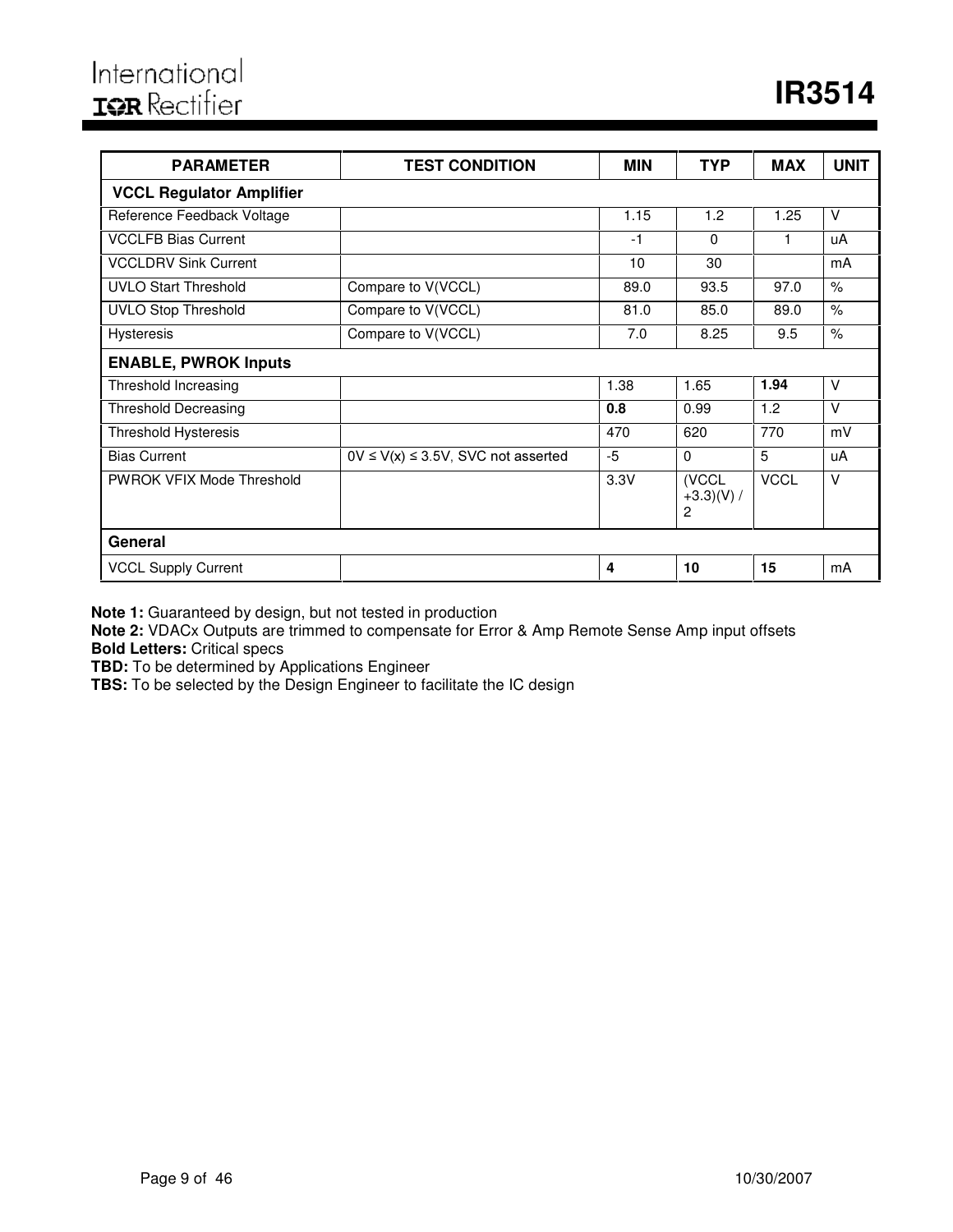**IR3514**

### **PHSOUT FREQUENCY VS RROSC CHART**



#### **PHSOUT FREQUENCY vs. RROSC**

**Figure 2 - PHSOUT Frequency vs. R<sub>ROSC</sub> chart**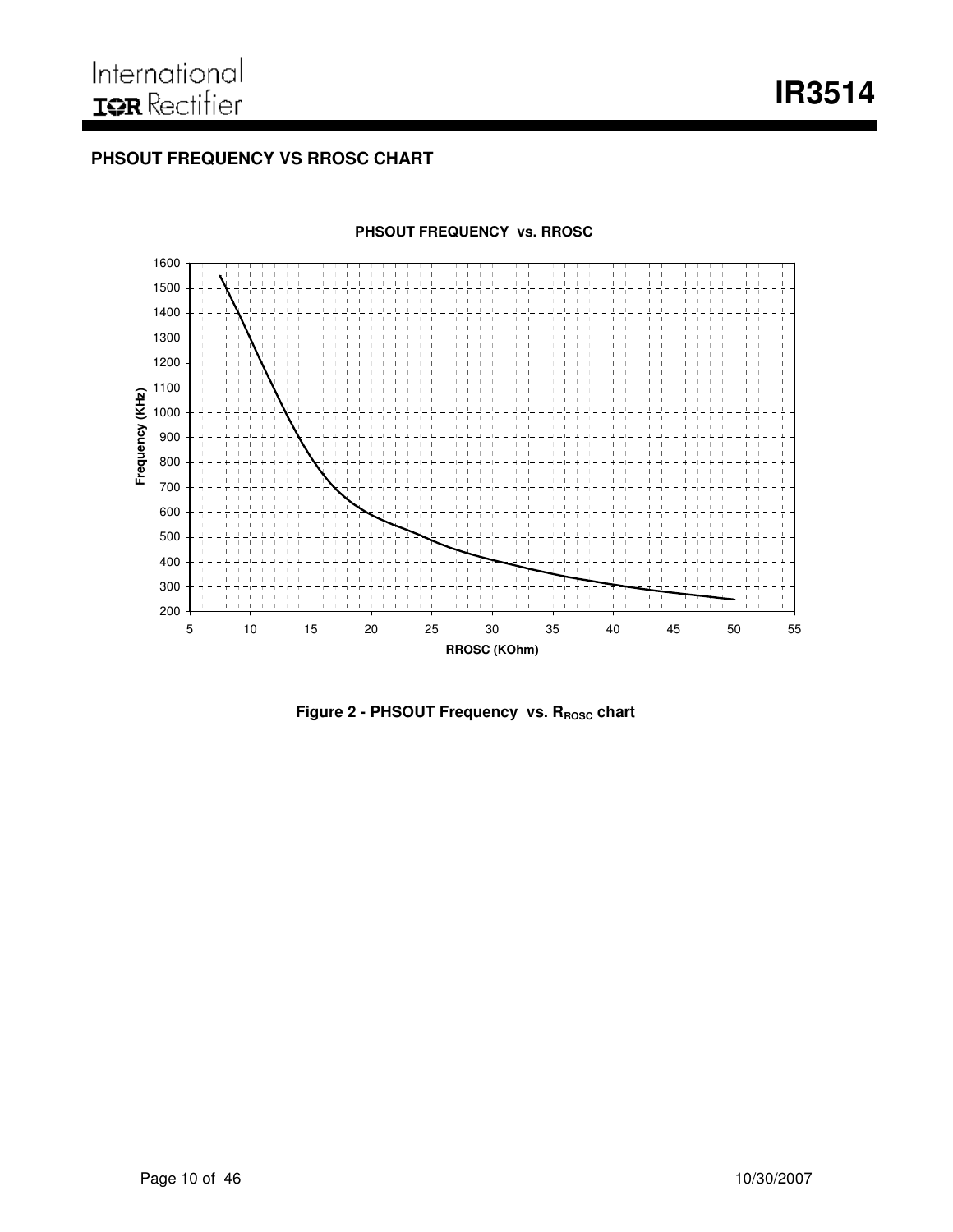# International **IQR** Rectifier

# **IR3514**



**Figure 3 – IR3514 BLOCK DIAGRAM**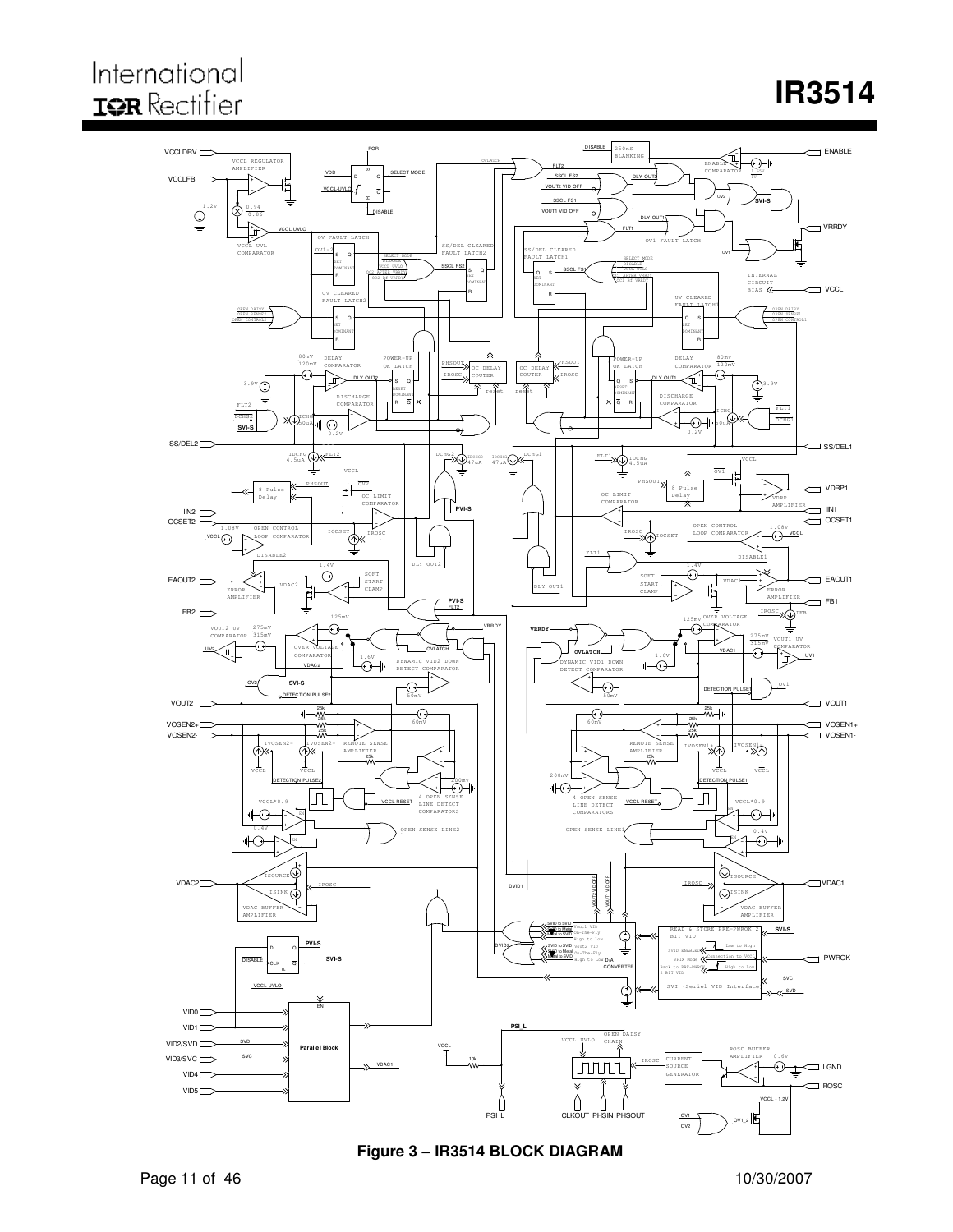### **SYSTEM SET POINT TEST**

Converter output voltage is determined by the system set point voltage which is the voltage that appears at the FBx pins when the converter is in regulation. The set point voltage includes error terms for the VDAC digital-toanalog converters, Error Amp input offsets, and Remote Sense input offsets. The voltage appearing at the VDACx pins is not the system set point voltage. System set point voltage test circuits for Outputs 1 and 2 are shown in Figures 4A and 4B.



**Figure 4A - Output 1 System Set Point Test Circuit**



**Figure 4B - Output 2 System Set Point Test Circuit**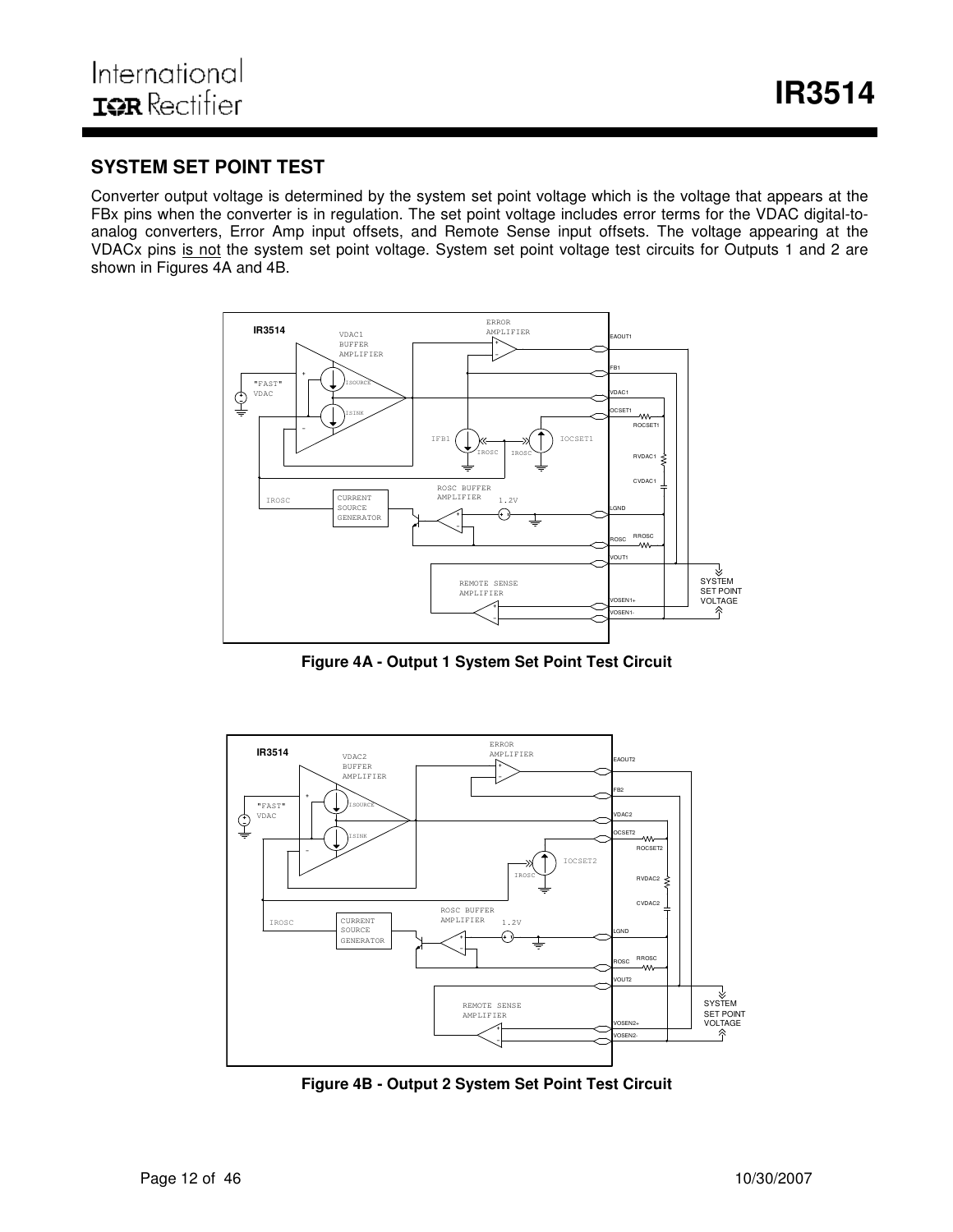# **SYSTEM THEORY OF OPERATION**

#### **PWM Control Method**

The PWM block diagram of the *xPHASE3*™ architecture is shown in Figure 5. Feed-forward voltage mode control with trailing edge modulation is used. A high-gain wide-bandwidth voltage type error amplifier in the Control IC is used for the voltage control loop. Input voltage is sensed in phase ICs and feed-forward control is realized. The PWM ramp slope will change with the input voltage automatically compensating for changes in the input voltage. The input voltage can change due to variations in the silver box output voltage or due to the wire and PCB-trace voltage drop related to changes in load current.



**Figure 5 - PWM Block Diagram**

#### **Frequency and Phase Timing Control**

The oscillator is located in the Control IC and the system clock frequency is programmable from 250 kHz to 9 MHZ by an external resistor. The control IC system clock signal (CLKOUT) is connected to CLKIN of all the phase ICs. The phase timing of the phase ICs is controlled by the daisy chain loop, where control IC phase clock output (PHSOUT) is connected to the phase clock input (PHSIN) of the first phase IC, and PHSOUT of the first phase IC is connected to PHSIN of the second phase IC, etc. The last phase IC (PHSOUT) is connected back to PHSIN of the control IC to complete the loop. During power up, the control IC sends out clock signals from both CLKOUT and PHSOUT pins and detects the feedback at PHSIN pin to determine the phase number and monitor any fault in the daisy chain loop. Figure 6 shows the phase timing for a four phase converter.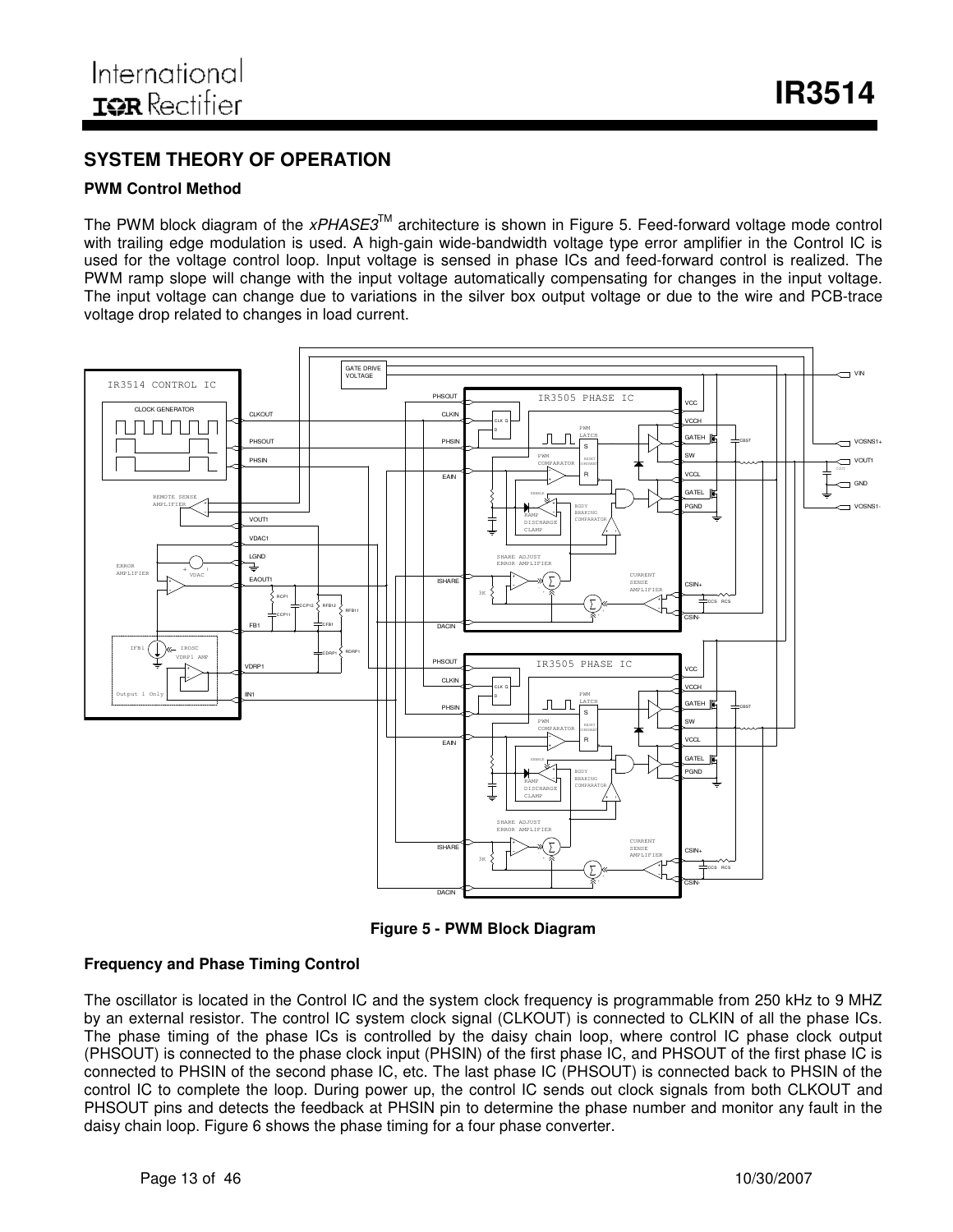# International **IOR** Rectifier

| Control IC CLKOUT<br>(Phase IC CLKIN)  |
|----------------------------------------|
| Control IC PHSOUT<br>(Phase IC1 PHSIN) |
| Phase IC1<br><b>PWM Latch SET</b>      |
| Phase IC 1 PHSOUT<br>(Phase IC2 PHSIN) |
| Phase IC 2 PHSOUT<br>(Phase IC3 PHSIN) |
| Phase IC 3 PHSOUT<br>(Phase IC4 PHSIN) |
| Phase IC4 PHSOUT<br>(Control IC PHSIN) |



#### **PWM Operation**

The PWM comparator is located in the phase IC. Upon receiving the falling edge of a clock pulse, the PWM latch is set. This event starts the PWM ramp voltage charge cycle, turns off the low side driver, and turns on the high side driver after a non-overlap blank time. When the PWM ramp voltage exceeds the error amplifier's output voltage, the PWM latch is reset. This turns off the high side driver and then turns on the low side driver after the non-overlap blank time; it activates the ramp discharge clamp, which quickly discharges the internal PWM ramp capacitor to the output voltage of share adjust amplifier in phase IC until the next clock pulse.

The PWM latch is reset dominant allowing all phases to go to zero duty cycle within a few tens of nanoseconds in response to a load step decrease. Phases can overlap and go up to 100% duty cycle in response to a load step increase with turn-on gated by the clock pulses. An error amplifier output voltage greater than the common mode input range of the PWM comparator results in 100% duty cycle regardless of the voltage of the PWM ramp. This arrangement guarantees the error amplifier is always in control and can demand 0 to 100% duty cycle as required. It also favors response to a load step decrease which is appropriate given the low output to input voltage ratio of most systems. The inductor current will increase much more rapidly than decrease in response to load transients.

This control method is designed to provide "single cycle transient response" where the inductor current changes in response to load transients within a single switching cycle maximizing the effectiveness of the power train and minimizing the output capacitor requirements. An additional advantage of the architecture is that differences in ground or input voltage at the phases have no effect on operation since the PWM ramps are referenced to VDAC.

Figure 7 depicts PWM operating waveforms under various conditions.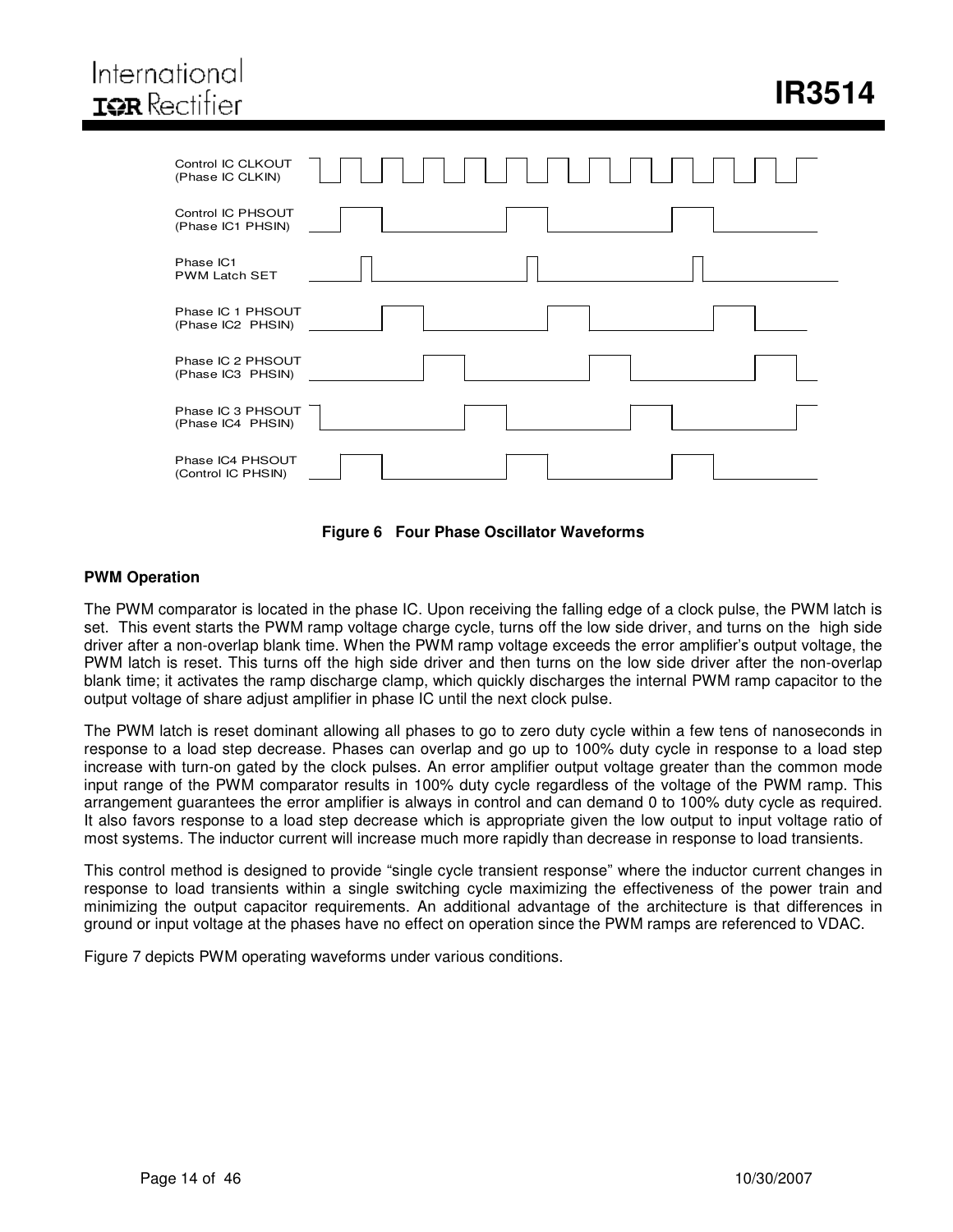# International **IOR** Rectifier

**IR3514**



**Figure 7 PWM Operating Waveforms**

### **Body Braking TM**

In a conventional synchronous buck converter, the minimum time required to reduce the current in the inductor in response to a load step decrease is;

$$
T_{SLEW} = \frac{L*(I_{MAX} - I_{MIN})}{V_O}
$$

The slew rate of the inductor current can be significantly increased by turning off the synchronous rectifier in response to a load step decrease. The switch node voltage is then forced to decrease until conduction of the synchronous rectifier's body diode occurs. This increases the voltage across the inductor from Vout to Vout +  $V_{\rm BODYDIODE}$ . The minimum time required to reduce the current in the inductor in response to a load transient decrease is now;

$$
T_{SLEW} = \frac{L*(I_{MAX} - I_{MIN})}{V_O + V_{BODYDIODE}}
$$

Since the voltage drop in the body diode is often higher than output voltage, the inductor current slew rate can be increased by 2X or more. This patent pending technique is referred to as "body braking" and is accomplished through the "body braking comparator" located in the phase IC. If the error amplifier's output voltage drops below the VDAC voltage or a programmable voltage, this comparator turns off the low side gate driver.

#### **Lossless Average Inductor Current Sensing**

Inductor current can be sensed by connecting a series resistor and a capacitor network in parallel with the inductor and measuring the voltage across the capacitor, as shown in Figure 8. The equation of the sensing network is,

$$
v_C(s) = v_L(s) \frac{1}{1 + sR_{CS}C_{CS}} = i_L(s) \frac{R_L + sL}{1 + sR_{CS}C_{CS}}.
$$

Usually, the resistor R<sub>CS</sub> and capacitor C<sub>CS</sub> are chosen so that the time constant of R<sub>CS</sub> and C<sub>CS</sub> equals the time constant of the inductor which is the inductance L over the inductor DCR  $(R<sub>L</sub>)$ . If the two time constants match, the voltage across  $C_{CS}$  is proportional to the current through L, and the sense circuit can be treated as if only a sense resistor with the value of R<sup>L</sup> was used. The mismatch of the time constants does not affect the measurement of inductor DC current, but does affects the AC component of the inductor current.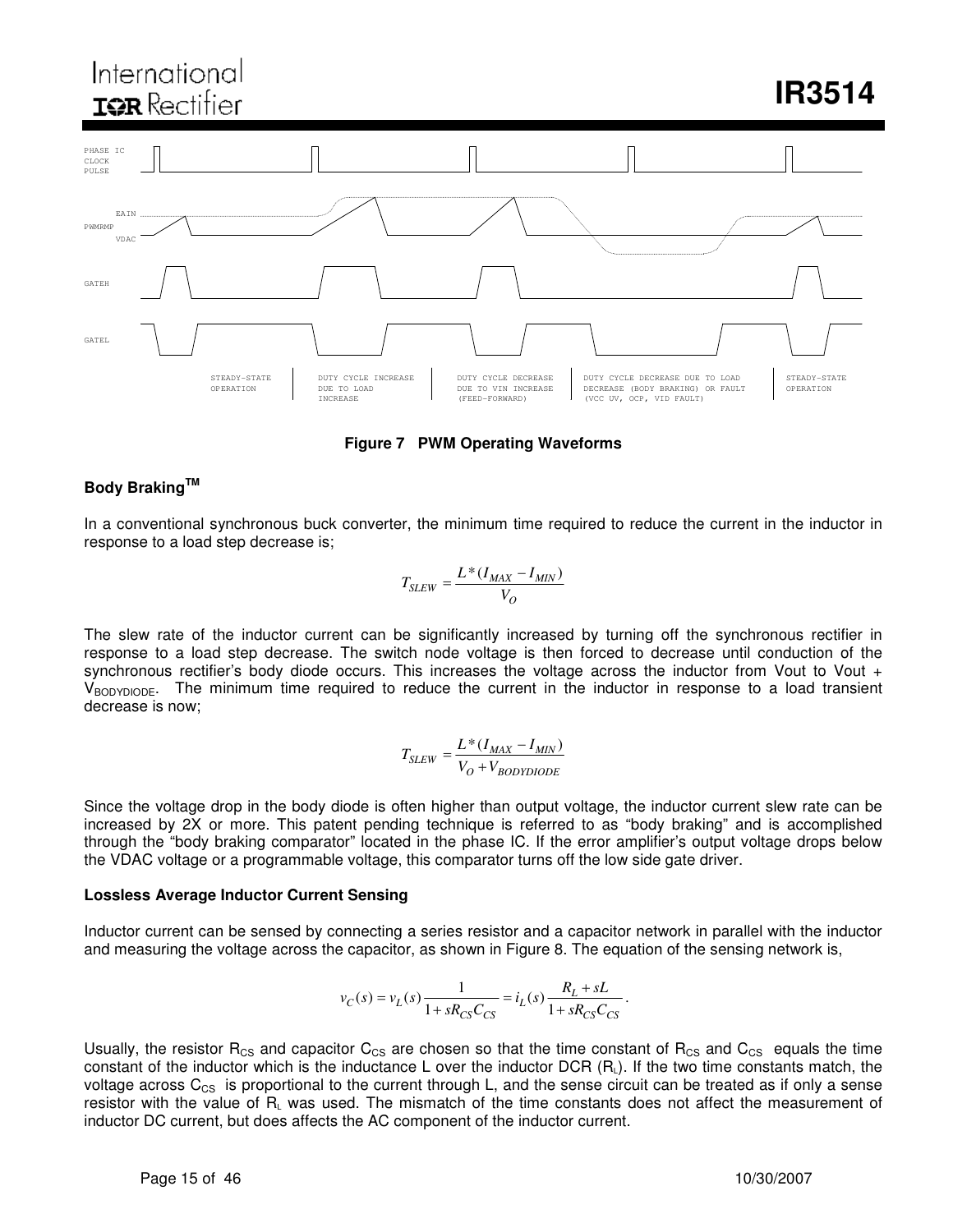

**Figure 8 Inductor Current Sensing and Current Sense Amplifier**

The advantage of sensing the inductor current, versus high side or low side sensing, is that the actual output current being delivered to the load is obtained rather than sensing only a peak or sampled information about the switch currents. The output voltage can be positioned to meet a load line based on real time information. Except for a sense resistor in series with the inductor, this is the only sense method that can support a single cycle transient response. Other methods provide no information during either load increase (low side sensing) or load decrease (high side sensing).

An additional problem associated with peak or valley current mode control for voltage positioning is that they suffer from peak-to-average errors. These errors will show in many ways but one example is the effect of frequency variation. If the frequency of a particular unit is 10% low, the peak to peak inductor current will be 10% larger and the output impedance of the converter will drop by about 10%. Variations in inductance, current sense amplifier bandwidth, PWM prop delay, any added slope compensation, input voltage, and output voltage are all additional sources of peak-to-average errors.

#### **Current Sense Amplifier**

A high speed differential current sense amplifier is located in the phase IC, as shown in Figure 8. Its gain is nominally 32.5 at 25ºC, and the 3850 ppm/ºC increase in inductor DCR should be compensated in the voltage loop feedback path.

The current sense amplifier can accept positive differential input up to 50mV and negative up to -10mV before clipping. The output of the current sense amplifier is summed with the DAC voltage and sent to the control IC and other phases through an on-chip  $3K\Omega$  resistor connected to the ISHARE pin. The ISHARE pins of all the phases are tied together and the voltage on the share bus represents the average current through all the inductors and is used by the control IC for voltage positioning and current limit protection.

#### **Average Current Share Loop**

Current sharing between phases of the converter is achieved by the average current share loop in each phase IC. The output of the current sense amplifier is compared with average current at the share bus. If current in a phase is smaller than the average current, the share adjust amplifier of the phase will pull down the starting point of the PWM ramp thereby increasing its duty cycle and output current; if current in a phase is larger than the average current, the share adjust amplifier of the phase will pull up the starting point of the PWM ramp thereby decreasing its duty cycle and output current. The current share amplifier is internally compensated so that the crossover frequency of the current share loop is much slower than that of the voltage loop and the two loops do not interact.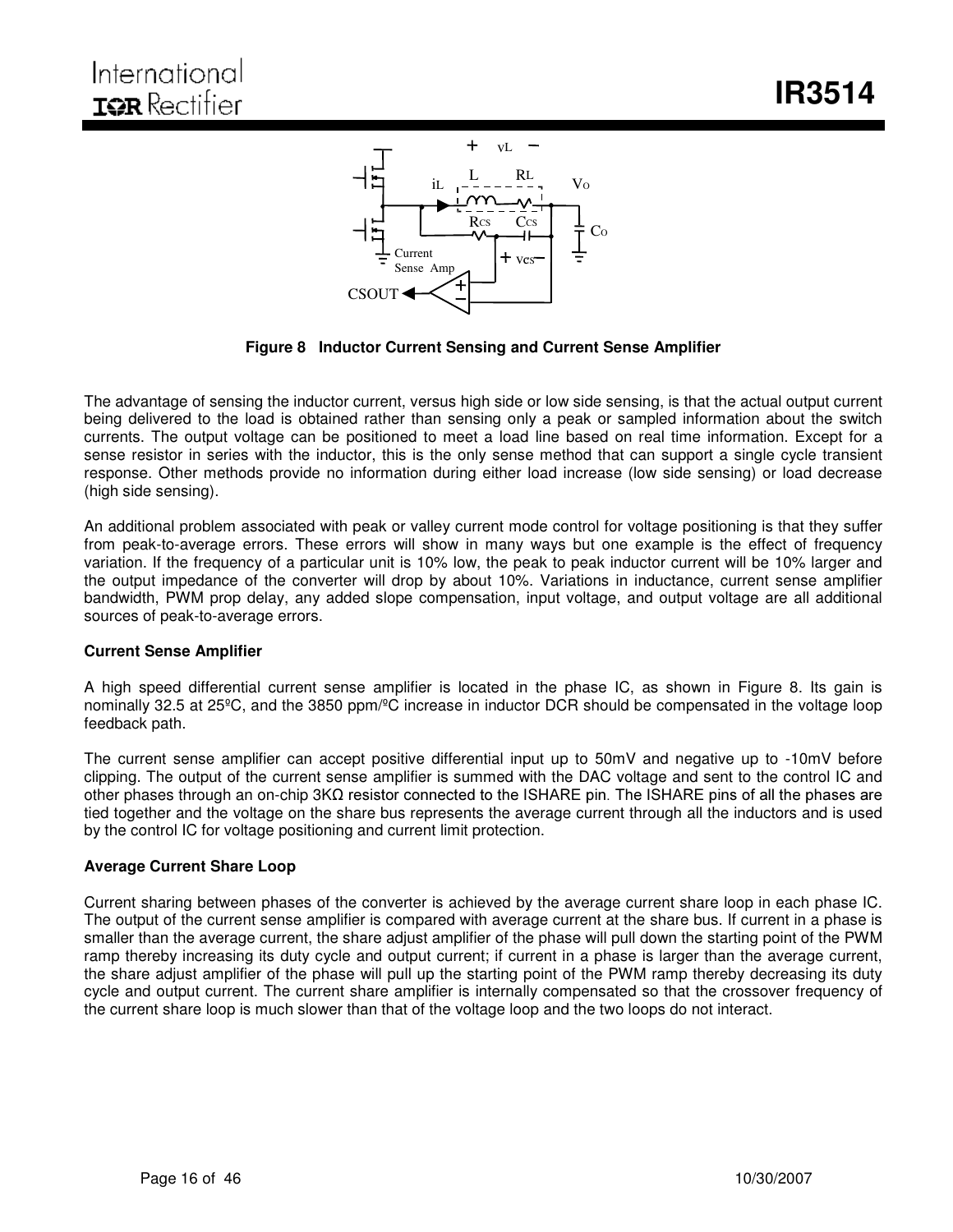## **IR3514 THEORY OF OPERATION**

#### **Block Diagram**

The Block diagram of the IR3514 is shown in Figure 3. The following discussions are applicable to either output plane unless otherwise specified.

#### **VID Interface Configuration**

The IR3514 Hybrid Control IC can operate in either SVI (Serial VID Interface) or PVI (Parallel VID Interface) mode. The state of VID1 upon ENABLE assertion determines which mode the IR3514 will operate in; VID1=0V enables the SVI Dual Plane Mode, conversely VID1="1" selects PVI Single Plane Mode.

SVI mode has the ability to independently control both the VDD core and VDDNB auxiliary planes required by the CPU. The IR3514 can also receive Power Savings commands through the SVI serial bus and communicate this information to the IR3507 or other Phase ICs with PSI input capabilities.

When operated in PVI (Parallel VID Interface) mode, the IR3514 controls the VDD core plane through 6 Parallel VID bits and the VDDNB auxiliary plane power stage goes to high impedance.

#### **Serial VID Control (VID1="0" at ENABLE assertion)**

The two Serial VID Interface (SVID) pins SVC and SVD are used to program the Boot VID voltage upon assertion of ENABLE while PWROK is de-asserted. See Table 2 for the 2-bit Boot VID codes. Both VDAC1 and VDAC2 voltages will be programmed to the Boot VID code until PWROK is asserted. The Boot VID code is stored by the IR3514 to be utilized again if PWROK is de-asserted.

Serial VID communication from the processor is enabled after the PWROK is asserted. Addresses and data are serially transmitted in 8-bit words. The IR3514 has three fixed addresses to control VDAC1, VDAC2, or both VDAC1 and VDAC2 (See Table 6 for addresses). The first data bit of the SVID data word represents the PSI bit which is passed on to the phase ICs via the IR3514 PSI\_L pin. PSI\_L is pulled high by an internal 10K resistor to VCCL when data bit 7 of an SVID command is high. The remaining data bits SVID[6:0] select the desired VDACx regulation voltage as defined in Table 3. SVID[6:0] are the inputs to the Digital-to-Analog Converter (DAC) which then provides an analog reference voltage to the transconductance type buffer amplifier. This VDACx buffer provides a system reference on the VDACx pin. The VDACx voltage along with error amplifier and remote sense differential amplifier input offsets are post-package trimmed to provide a 0.5% system set-point accuracy, as measured in Figures 4A and 4B. VDACx slew rates are programmable by properly selecting external series RC compensation networks located between the VDACx and the LGND pins. The VDACx source and sink currents are derived off the external oscillator frequency setting resistor, R<sub>ROSC</sub>. The programmable slew rate enables the IR3514 to smoothly change the regulated output voltage throughout VID transitions resulting in a power supply input and output capacitor inrush currents, along with output voltage overshoot, to be well controlled.

The two Serial VID Interface (SVID) pins SVC and SVD can also program the VFIX VID voltage upon assertion of ENABLE while PWROK is equal to VCCL. See Table 3 for the 2-bit VFIX VID codes. Both VDAC1 and VDAC2 voltages will be programmed to the VFIX code. The SVC and SVD pins require external pull-up biasing and should not be floated.

| <b>Bits</b> | <b>Description</b>                                                                                                                                                                                       |
|-------------|----------------------------------------------------------------------------------------------------------------------------------------------------------------------------------------------------------|
|             | PSI L:                                                                                                                                                                                                   |
|             | $= 0$ means the processor is at an optimal load for the regulator(s) to enter power-saving mode.<br>$=$ 1 means the processor is not at an optimal load for the regulator(s) to enter power-saving mode. |
| 6:0         | SVID[6:0] as defined in Table 4.                                                                                                                                                                         |

#### **Table 1. Serial VID 8-Bit Data Field Encoding**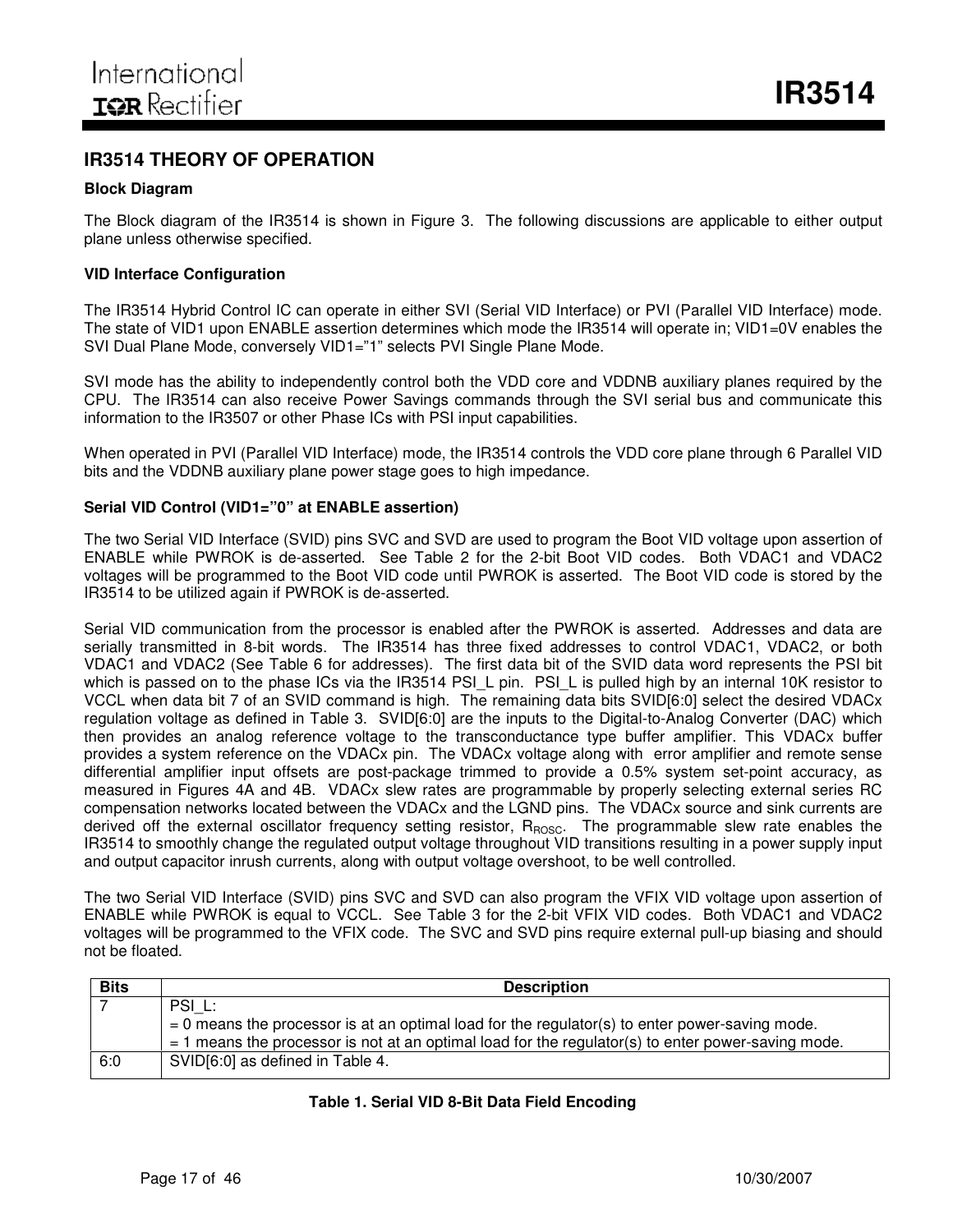## **Table 2 – Pre-PWROK 2 bit "metal" VID codes Table 3 – VFIX mode 2 bit VID Codes**

| <b>SVC</b> | <b>SVD</b> | <b>Output Voltage(V)</b> |
|------------|------------|--------------------------|
|            |            |                          |
|            |            | 1.0                      |
|            |            | 0.9                      |
|            |            | 0 8                      |

| <b>SVC</b> | <b>SVD</b> | <b>Output Voltage(V)</b> |
|------------|------------|--------------------------|
|            |            |                          |
|            |            | 1.2.                     |
|            |            | 1.0                      |
|            |            | በ ጸ                      |

#### **Table 4 - AMD 7 BIT SVID CODES**

| <b>SVID</b> [6:0] | Voltage (V) | <b>SVID</b> [6:0] | Voltage (V) | <b>SVID</b> [6:0] | Voltage (V) | <b>SVID</b> [6:0] | Voltage (V) |
|-------------------|-------------|-------------------|-------------|-------------------|-------------|-------------------|-------------|
| 000_0000          | 1.5500      | 010_0000          | 1.1500      | 100_0000          | 0.7500      | 110_0000          | 0.5000      |
| 000_0001          | 1.5375      | 010_0001          | 1.1375      | 100_0001          | 0.7375      | 110_0001          | 0.5000      |
| 000_0010          | 1.5250      | 010_0010          | 1.1250      | 100_0010          | 0.7250      | 110_0010          | 0.5000      |
| 000_0011          | 1.5125      | 010_0011          | 1.1125      | 100_0011          | 0.7125      | 110_0011          | 0.5000      |
| 000_0100          | 1.5000      | 010_0100          | 1.1000      | 100_0100          | 0.7000      | 110_0100          | 0.5000      |
| 000_0101          | 1.4875      | 010_0101          | 1.0875      | 100_0101          | 0.6875      | 110_0101          | 0.5000      |
| 000_0110          | 1.4750      | 010_0110          | 1.0750      | 100_0110          | 0.6750      | 110_0110          | 0.5000      |
| 000_0111          | 1.4625      | 010_0111          | 1.0625      | 100_0111          | 0.6625      | 110_0110          | 0.5000      |
| 000 1000          | 1.4500      | 010_1000          | 1.0500      | 100_1000          | 0.6500      | 110_1000          | 0.5000      |
| $000_1001$        | 1.4375      | 010_1001          | 1.0375      | 100_1001          | 0.6375      | 110_1001          | 0.5000      |
| 000_1010          | 1.4250      | 010_1010          | 1.0250      | 100_1010          | 0.6250      | 110_1010          | 0.5000      |
| 000_1011          | 1.4125      | 010_1011          | 1.0125      | 100_1011          | 0.6125      | 110_1011          | 0.5000      |
| 000_1100          | 1.4000      | 010_1100          | 1.0000      | 100_1100          | 0.6000      | 110_1100          | 0.5000      |
| 000_1101          | 1.3875      | 010_1101          | 0.9875      | 100_1101          | 0.5875      | 110_1101          | 0.5000      |
| 000_1110          | 1.3750      | 010_1110          | 0.9750      | 100_1110          | 0.5750      | 110_1110          | 0.5000      |
| 000_1111          | 1.3625      | 010_1111          | 0.9625      | 100_1111          | 0.5625      | 110_1111          | 0.5000      |
| 001_0000          | 1.3500      | 011_0000          | 0.9500      | 101_0000          | 0.5500      | 111_0000          | 0.5000      |
| 001_0001          | 1.3375      | 011_0001          | 0.9375      | 101_0001          | 0.5375      | 111_0001          | 0.5000      |
| 001_0010          | 1.3250      | 011_0010          | 0.9250      | 101_0010          | 0.5250      | 111_0010          | 0.5000      |
| 001_0011          | 1.3125      | 011_0011          | 0.9125      | 101_0011          | 0.5125      | 111_0011          | 0.5000      |
| 001_0100          | 1.3000      | 011_0100          | 0.9000      | 101_0100          | 0.5000      | 111_0100          | 0.5000      |
| 001_0101          | 1.2875      | 011_0101          | 0.8875      | 101_0101          | 0.5000      | 111_0101          | 0.5000      |
| 001_0110          | 1.2750      | 011_0110          | 0.8750      | 101_0110          | 0.5000      | 111_0110          | 0.5000      |
| 001_0111          | 1.2625      | 011_0111          | 0.8625      | 101_0111          | 0.5000      | 111_0111          | 0.5000      |
| 001_1000          | 1.2500      | 011_1000          | 0.8500      | 101_1000          | 0.5000      | 111_1000          | 0.5000      |
| $001\_1001$       | 1.2375      | 011_1001          | 0.8375      | $101\_1001$       | 0.5000      | $111\_1001$       | 0.5000      |
| 001_1010          | 1.2250      | 011_1010          | 0.8250      | $101_1010$        | 0.5000      | 111_1010          | 0.5000      |
| 001_1011          | 1.2125      | 011_1011          | 0.8125      | 101_1011          | 0.5000      | 111_1011          | 0.5000      |
| $001\_1100$       | 1.2000      | 011_1100          | 0.8000      | $101\_1100$       | 0.5000      | 111_1100          | <b>OFF</b>  |
| 001_1101          | 1.1875      | 011_1101          | 0.7875      | $101\_1101$       | 0.5000      | $111\_1101$       | <b>OFF</b>  |
| 001_1110          | 1.1750      | 011_1110          | 0.7750      | 101_1110          | 0.5000      | 111_1110          | <b>OFF</b>  |
| 001_1111          | 1.1625      | 011_1111          | 0.7625      | $101_1111$        | 0.5000      | 111_1111          | <b>OFF</b>  |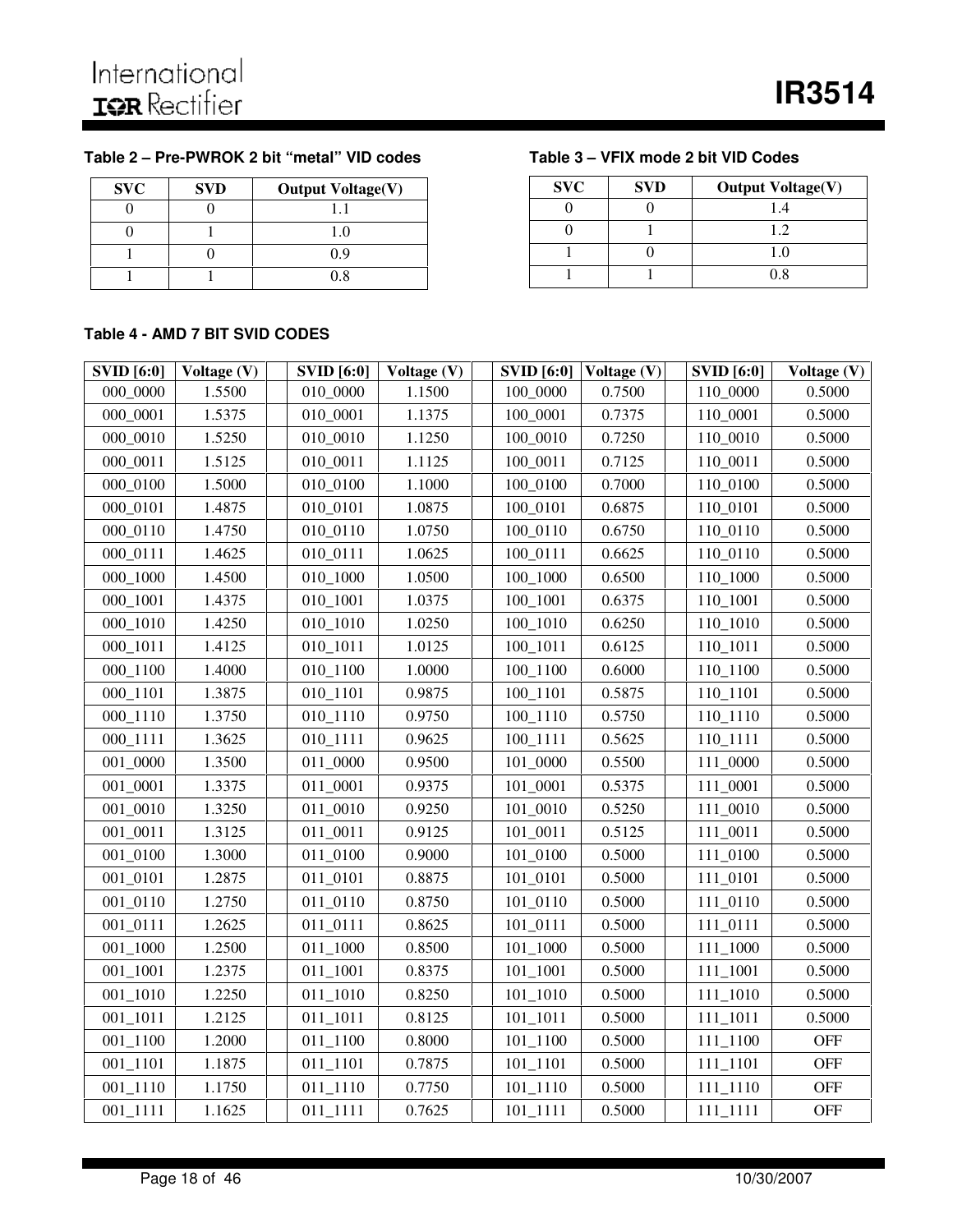### **AMD 6-Bit Parallel VID Control (VID1=" 1" at ENABLE assertion)**

PVI mode is enabled if VID1 is equal to logic 1 when ENABLE is asserted. VID1 can then be used along with the other VIDx bits to program VDAC1 to AMD 6-bit Parallel VID codes shown in Table 5. Output 2 is shut down with VID2 defaulting to 0.5V, SS/DEL2 is held at 0V, and EAOUT2 = 0V which places all Output 2 phase ICs in high impedance mode. All Output 2 fault and OVP communication to VRRDY, ROSC and IIN2 are disabled. PWROK and PSI L bits are ignored in PVI mode. Pins VID0, VID1, VID4 and VID5 have 175 kQ resistors to LGND and require external pull-up biasing. VID2/SVD and VID3/SVC do not have internal resistor pull downs and also require external pull-up biasing.

#### **Table 5 – AMD 6-BIT PVID TABLE**

| VID <sub>5</sub> | VID4           | VID <sub>3</sub> | VID <sub>2</sub> | VID <sub>1</sub> | <b>VIDO</b>  | Vout (V) | VID <sub>5</sub> | VID4           | VID <sub>3</sub> | VID <sub>2</sub> | VID <sub>1</sub> | VID <sub>0</sub> | Vout(V) |
|------------------|----------------|------------------|------------------|------------------|--------------|----------|------------------|----------------|------------------|------------------|------------------|------------------|---------|
| 0                | 0              | 0                | 0                | 0                | $\Omega$     | 1.5500   | 1                | $\mathbf 0$    | $\mathbf 0$      | $\mathbf 0$      | $\mathbf 0$      | $\mathbf 0$      | 0.7625  |
| 0                | $\mathbf 0$    | $\mathbf 0$      | $\mathbf 0$      | 0                | 1            | 1.5250   | $\mathbf{1}$     | $\mathbf 0$    | $\mathbf 0$      | 0                | $\mathbf 0$      | $\mathbf{1}$     | 0.7500  |
| 0                | $\mathbf 0$    | $\pmb{0}$        | $\mathbf 0$      | 1                | 0            | 1.5000   | $\mathbf{1}$     | $\mathbf 0$    | 0                | 0                | $\mathbf{1}$     | $\mathbf 0$      | 0.7375  |
| 0                | $\mathbf 0$    | $\mathbf 0$      | 0                | 1                | 1            | 1.4750   | $\overline{1}$   | $\mathbf 0$    | 0                | 0                | $\mathbf{1}$     | $\mathbf{1}$     | 0.7250  |
| 0                | $\mathbf 0$    | $\mathbf 0$      | 1                | $\mathbf 0$      | 0            | 1.4500   | $\mathbf{1}$     | $\mathbf 0$    | 0                |                  | $\mathbf 0$      | $\mathbf 0$      | 0.7125  |
| 0                | $\mathbf 0$    | $\mathbf 0$      | 1                | $\mathbf 0$      | $\mathbf{1}$ | 1.4250   |                  | $\mathbf 0$    | $\overline{0}$   |                  | $\mathbf 0$      | $\mathbf{1}$     | 0.7000  |
| 0                | $\mathbf 0$    | $\mathbf 0$      | 1                | 1                | $\mathbf 0$  | 1.4000   |                  | $\mathbf 0$    | 0                |                  | $\mathbf{1}$     | $\mathbf 0$      | 0.6875  |
| 0                | $\mathbf 0$    | $\mathbf 0$      | 1                | $\mathbf{1}$     | 1            | 1.3750   |                  | $\mathbf 0$    | 0                | 1                | $\mathbf{1}$     | $\mathbf{1}$     | 0.6750  |
| 0                | $\overline{0}$ | 1                | 0                | $\mathbf 0$      | 0            | 1.3500   | 1                | $\mathbf 0$    |                  | $\mathbf 0$      | $\mathbf 0$      | $\overline{0}$   | 0.6625  |
| 0                | $\overline{0}$ | 1                | 0                | 0                | 1            | 1.3250   | 1                | $\mathbf 0$    |                  | 0                | $\mathbf 0$      | $\mathbf{1}$     | 0.6500  |
| 0                | $\mathbf 0$    | 1                | 0                | 1                | 0            | 1.3000   | 1                | $\overline{0}$ |                  | 0                | $\mathbf{1}$     | $\mathbf 0$      | 0.6375  |
| 0                | $\overline{0}$ | 1                | 0                | $\mathbf{1}$     | 1            | 1.2750   | $\mathbf{1}$     | $\mathbf 0$    | 1                | 0                | $\mathbf{1}$     | $\mathbf{1}$     | 0.6250  |
| 0                | $\overline{0}$ | 1                | 1                | $\mathbf 0$      | 0            | 1.2500   | $\mathbf{1}$     | $\mathbf 0$    | 1                | 1                | $\mathbf 0$      | $\overline{0}$   | 0.6125  |
| 0                | $\overline{0}$ | 1                | 1                | 0                | 1            | 1.2250   | $\mathbf{1}$     | $\mathbf 0$    | 1                | $\mathbf{1}$     | $\mathbf 0$      | $\mathbf{1}$     | 0.6000  |
| 0                | $\mathbf 0$    | 1                | 1                | 1                | 0            | 1.2000   | $\mathbf{1}$     | $\mathbf 0$    | 1                | $\mathbf{1}$     | $\mathbf{1}$     | $\mathbf 0$      | 0.5875  |
| 0                | $\mathbf 0$    | 1                | 1                | 1                | 1            | 1.1750   | $\mathbf{1}$     | $\mathbf 0$    | 1                | $\mathbf{1}$     | $\mathbf{1}$     | $\mathbf{1}$     | 0.5750  |
| 0                | 1              | $\mathbf 0$      | $\mathbf 0$      | $\pmb{0}$        | $\mathbf 0$  | 1.1500   |                  | 1              | $\mathbf 0$      | $\mathbf 0$      | $\mathbf 0$      | $\mathbf 0$      | 0.5625  |
| 0                | 1              | 0                | 0                | 0                | $\mathbf{1}$ | 1.1250   |                  |                | 0                | 0                | 0                | $\mathbf{1}$     | 0.5500  |
| 0                | 1              | $\mathbf 0$      | $\mathbf 0$      | 1                | 0            | 1.1000   |                  |                | 0                | 0                | $\mathbf{1}$     | $\mathbf 0$      | 0.5375  |
| 0                | 1              | 0                | 0                | 1                | $\mathbf{1}$ | 1.0750   |                  | 1              | 0                | 0                | $\mathbf{1}$     | $\mathbf{1}$     | 0.5250  |
| 0                | 1              | $\mathbf 0$      | 1                | $\mathbf 0$      | 0            | 1.0500   |                  | 1              | $\mathbf 0$      |                  | $\mathbf 0$      | $\mathbf 0$      | 0.5125  |
| 0                | 1              | 0                | 1                | 0                | 1            | 1.0250   |                  | $\mathbf{1}$   | 0                | $\mathbf{1}$     | $\mathbf 0$      | $\mathbf{1}$     | 0.5000  |
| 0                | 1              | $\mathbf 0$      | 1                | 1                | 0            | 1.0000   | 1                | $\mathbf 1$    | $\mathbf{0}$     | 1                | $\mathbf{1}$     | 0                | 0.4875  |
| 0                | 1              | $\mathbf 0$      | 1                | 1                | 1            | 0.9750   | $\mathbf{1}$     | 1              | 0                | $\mathbf{1}$     | $\mathbf{1}$     | $\mathbf{1}$     | 0.4750  |
| 0                | 1              | 1                | $\mathbf 0$      | $\pmb{0}$        | 0            | 0.9500   | $\mathbf{1}$     | $\mathbf{1}$   | 1                | 0                | $\mathbf 0$      | $\mathbf 0$      | 0.4625  |
| 0                | $\mathbf{1}$   | $\mathbf{1}$     | 0                | $\mathbf 0$      | $\mathbf{1}$ | 0.9250   | $\mathbf{1}$     | $\mathbf{1}$   | $\mathbf{1}$     | 0                | $\mathbf 0$      | $\mathbf{1}$     | 0.4500  |
| 0                | 1              | $\mathbf{1}$     | 0                | 1                | 0            | 0.9000   | $\overline{1}$   | $\mathbf{1}$   | 1                | 0                | $\mathbf{1}$     | $\mathbf 0$      | 0.4375  |
| 0                | $\mathbf{1}$   | $\mathbf{1}$     | 0                | 1                | $\mathbf{1}$ | 0.8750   | $\mathbf{1}$     | $\mathbf{1}$   | 1                | 0                | $\mathbf{1}$     | $\mathbf{1}$     | 0.4250  |
| 0                | $\mathbf{1}$   | $\mathbf{1}$     | 1                | $\pmb{0}$        | 0            | 0.8500   | 1                | $\mathbf{1}$   |                  | 1                | $\mathbf 0$      | $\mathbf 0$      | 0.4125  |
| 0                | 1              | $\mathbf{1}$     | 1                | 0                | $\mathbf{1}$ | 0.8250   |                  | $\mathbf{1}$   |                  | 1                | $\mathbf 0$      | $\mathbf{1}$     | 0.4000  |
| 0                | 1              | 1                | 1                | 1                | 0            | 0.8000   |                  | 1              |                  |                  | 1                | $\mathbf 0$      | 0.3875  |
| 0                | 1              | $\mathbf{1}$     | 1                | 1                | $\mathbf{1}$ | 0.7750   | 1                | 1              |                  | 1                | 1                | $\mathbf{1}$     | 0.3750  |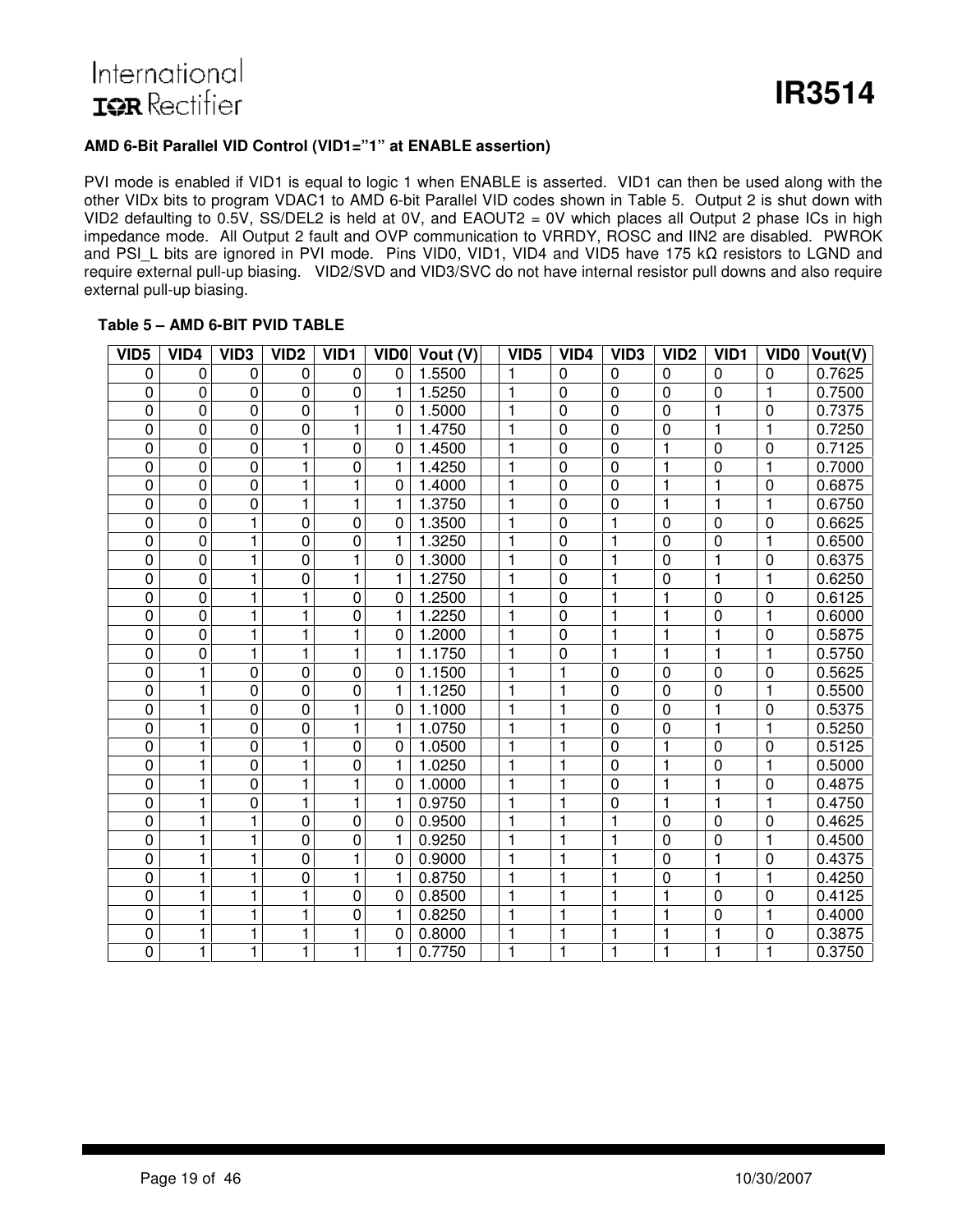#### **Output 1 (VDD) Adaptive Voltage Positioning**

The IR3514 provides Adaptive Voltage Positioning (AVP) on the output1 plane only. AVP helps reduces the peak to peak output voltage excursions during load transients and reduces load power dissipation at heavy load. The circuitry related to the voltage positioning is shown in Figure 9. Resistor  $R_{FB1}$  is connected between the error amplifiers inverting input pin FB1 and the remote sense differential amplifier output, VOUT1. An internal current sink on the FB1 pin along with  $R_{FB1}$  provides programmability of a fixed offset voltage above the VDAC1 voltage. The offset voltage generated across  $R_{FB1}$  forces the converter's output voltage higher to maintain a balance at the error amplifiers inputs. The FB1 sink current is derived by the external resistor  $R_{ROSC}$  that programs the oscillator frequency.

The VDRP1 pin voltage is a buffered reproduction of the IIN1 pin which is connected to the current share bus ISHARE. The voltage on ISHARE represents the system average inductor current information. At each phase IC, an RC network across the inductor provides current information which is gained up 32.5X and then added to the VDAC<sub>X</sub> voltage. This phase current information is provided on the ISHARE bus via a 3K resistor in the phase ICs.

#### **Output 1 Inductor DCR Temperature Compensation**

A negative temperature coefficient (NTC) thermistor can be used for output1 inductor DCR temperature compensation. The thermistor should be placed close to the output1 inductors and connected in parallel with the feedback resistor, as shown in Figure 10. The resistor in series with the thermistor is used to reduce the nonlinearity of the thermistor.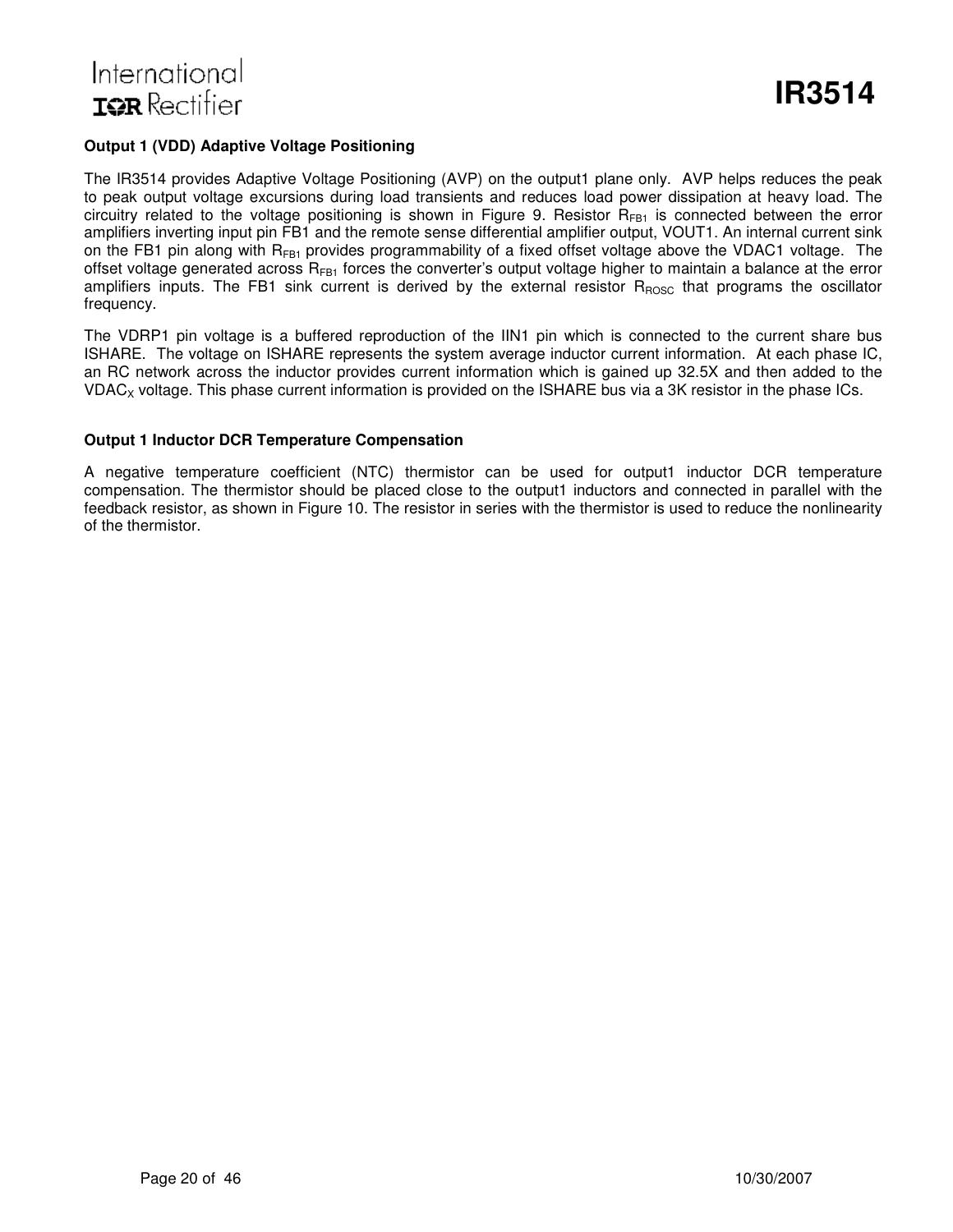





**Figure 10 Temperature compensation of Output1 inductor DCR**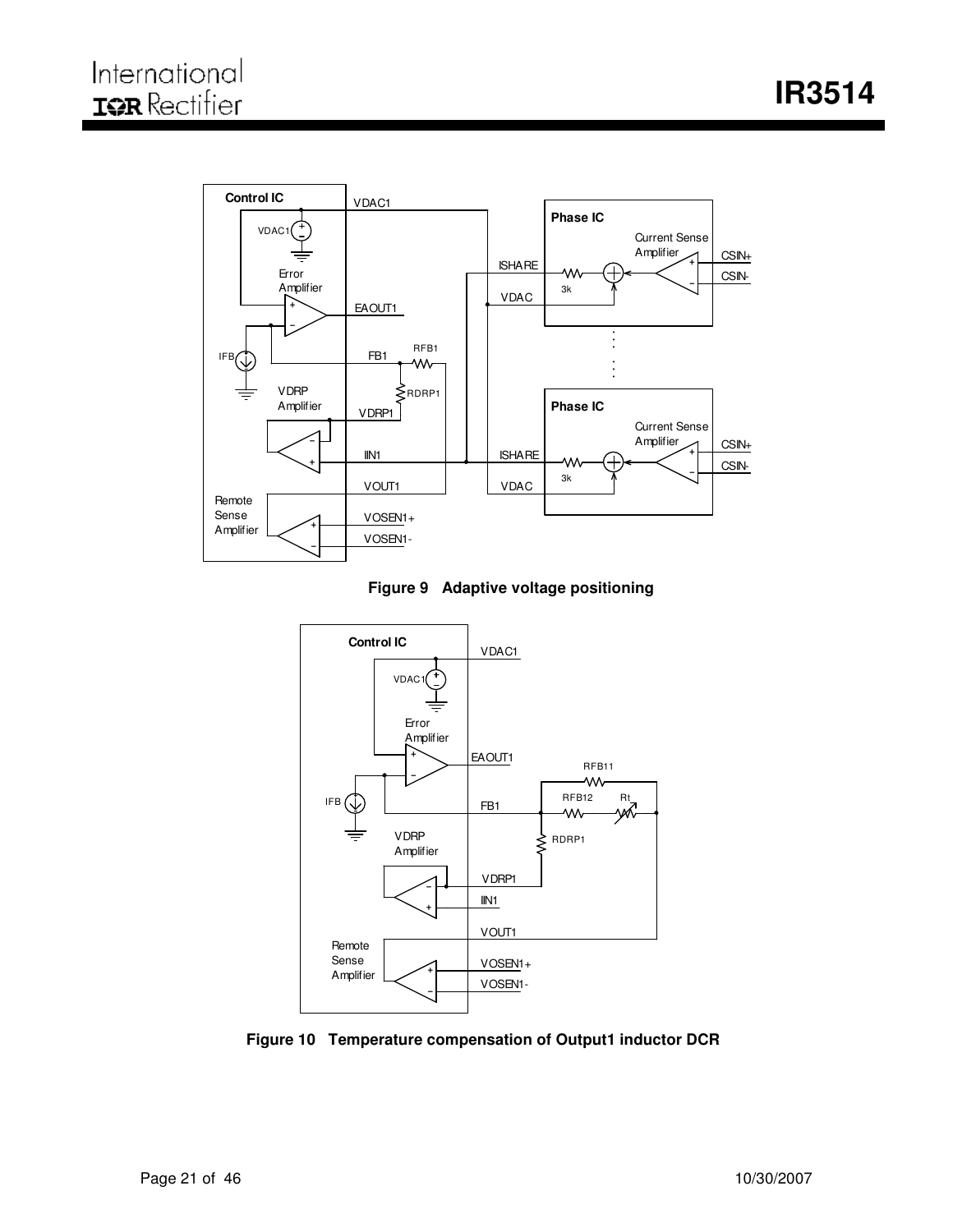#### **Remote Voltage Sensing**

VOSENX+ and VOSENX- are used for remote sensing and connected directly to the load. The remote sense differential amplifiers with high speed, low input offset and low input bias current ensure accurate voltage sensing and fast transient response.

#### **Start-up Sequence**

The IR3514 has a programmable soft-start function to limit the surge current during the converter start-up. A capacitor connected between the  $SS/DEL_X$  and LGND pins controls soft start timing, over-current protection delay and hiccup mode timing. Constant current sources and sinks control the charge and discharge rates of the SS/DEL<sub>x</sub>.

Figure 11 depicts the SVID start-up sequence. If the ENABLE input is asserted and there are no faults, the  $SS/DEL<sub>x</sub>$ pin will begin charging, the pre-PWROK 2 bit Boot VID codes are read and stored, and both VDAC pins transition to the pre-PWROK Boot VID code. The error amplifier output  $EACOUT<sub>x</sub>$  is clamped low until SS/DEL<sub>X</sub> reaches 1.4V. The error amplifier will then regulate the converter's output voltage to match the V(SS/DEL<sub>x</sub>)-1.4V offset until the converter output reaches the 2-bit Boot VID code. The SS/DEL<sub>x</sub> voltage continues to increase until it rises above the threshold of Delay Comparator where the VRRDY output is allowed to go high. The SVID interface is activated upon PWROK assertion and the VDAC<sub>x</sub> along with the converter output voltage will change in response to any SVID commands.

The PVI Single Plane Mode start-up sequence is the same as the SVID startup sequence with the exceptions that only SS/DEL1 will be allowed to charge and there is no Boot VID voltage. PWROK is ignored.

The Error Amplifier output EAOUTx is clamped low until SS/DELx reaches 1.4V. The error amplifier will then regulate the converter's output voltage to match the SS/DELx voltage less the 1.4V offset until the converter output reaches the pre-PWROK 2 bit metal VID code. The SS/DELx voltage continues to increase until it rises above the threshold of Delay Comparator. The VRRDY output is then de-asserted (allowed to go high). Upon PWROK assertion the SVID interface is activated and VDACx and converter output will change in response to any SVID commands.

VCCL under voltage, over current, or a low signal on the ENABLE input immediately sets the fault latch, which causes the EAOUT pin to drive low, thereby turning off the phase IC drivers. The VRRDY pin also drives low and SS/DEL<sub>X</sub> discharges to 0.2V. If the fault has cleared, the fault latch will be reset by the SS/DEL<sub>X</sub> discharge comparator allowing another soft start charge cycle to occur.

Other fault conditions, such as output over voltage, open VOSNS sense lines, or an open phase timing daisy chain set a different group of fault latches that can only be reset by cycling VCCL power. These faults discharge  $SS/DEL_x$ , pull down  $EAOUT_x$  and drive VRRDY low.

SVID OFF codes turn off the converter by discharging SS/DEL<sub>x</sub> and pulling down EAOUTx but do not drive VRRDY low. Upon receipt of a non-off SVID code the converter will re-soft start and transition to the voltage represented by the SVID code as shown in Figure 11.

The converter can be disabled by pulling the SS/DELx pins below 0.6V.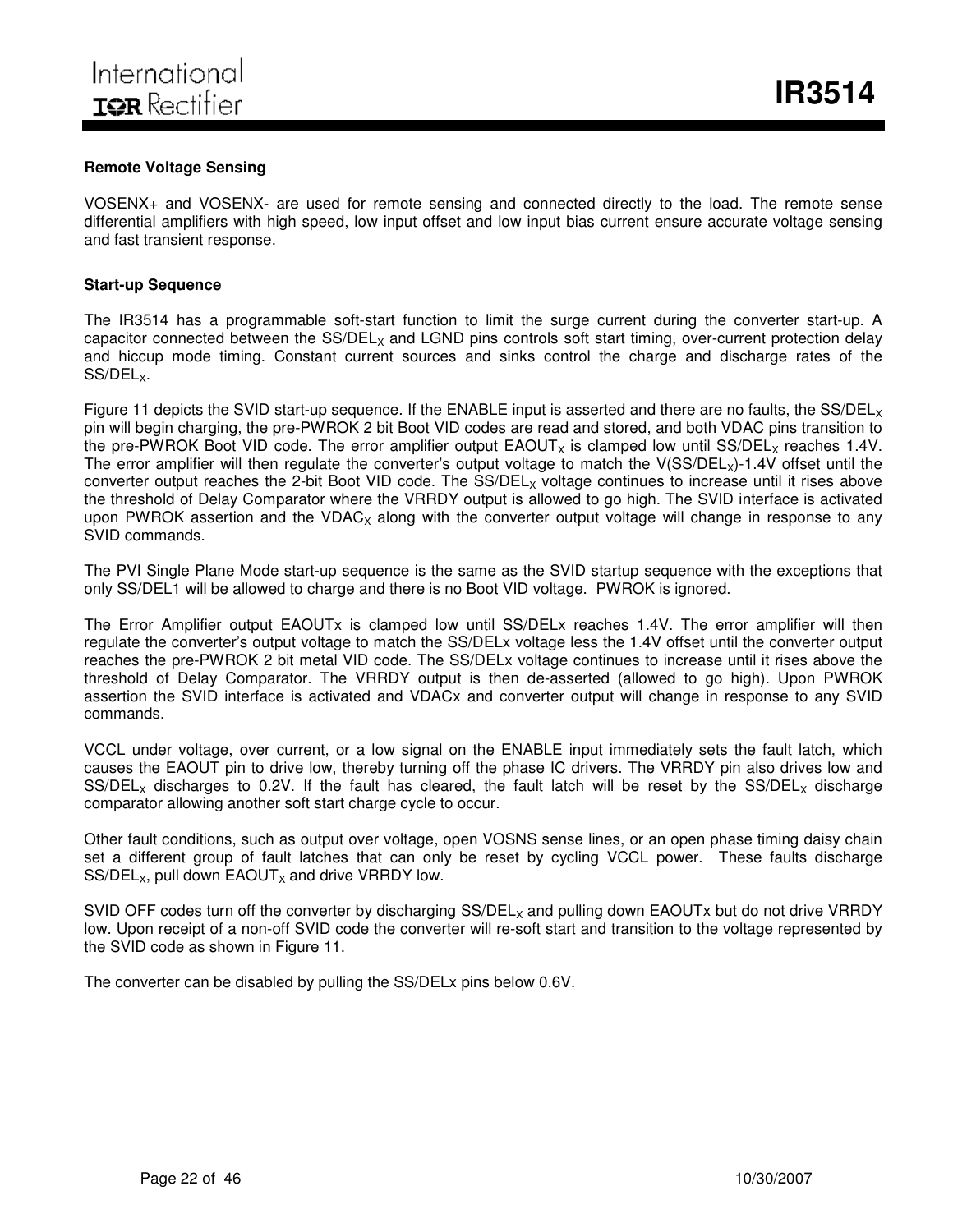

**Figure 11 SVID Start-up Sequence Transitions**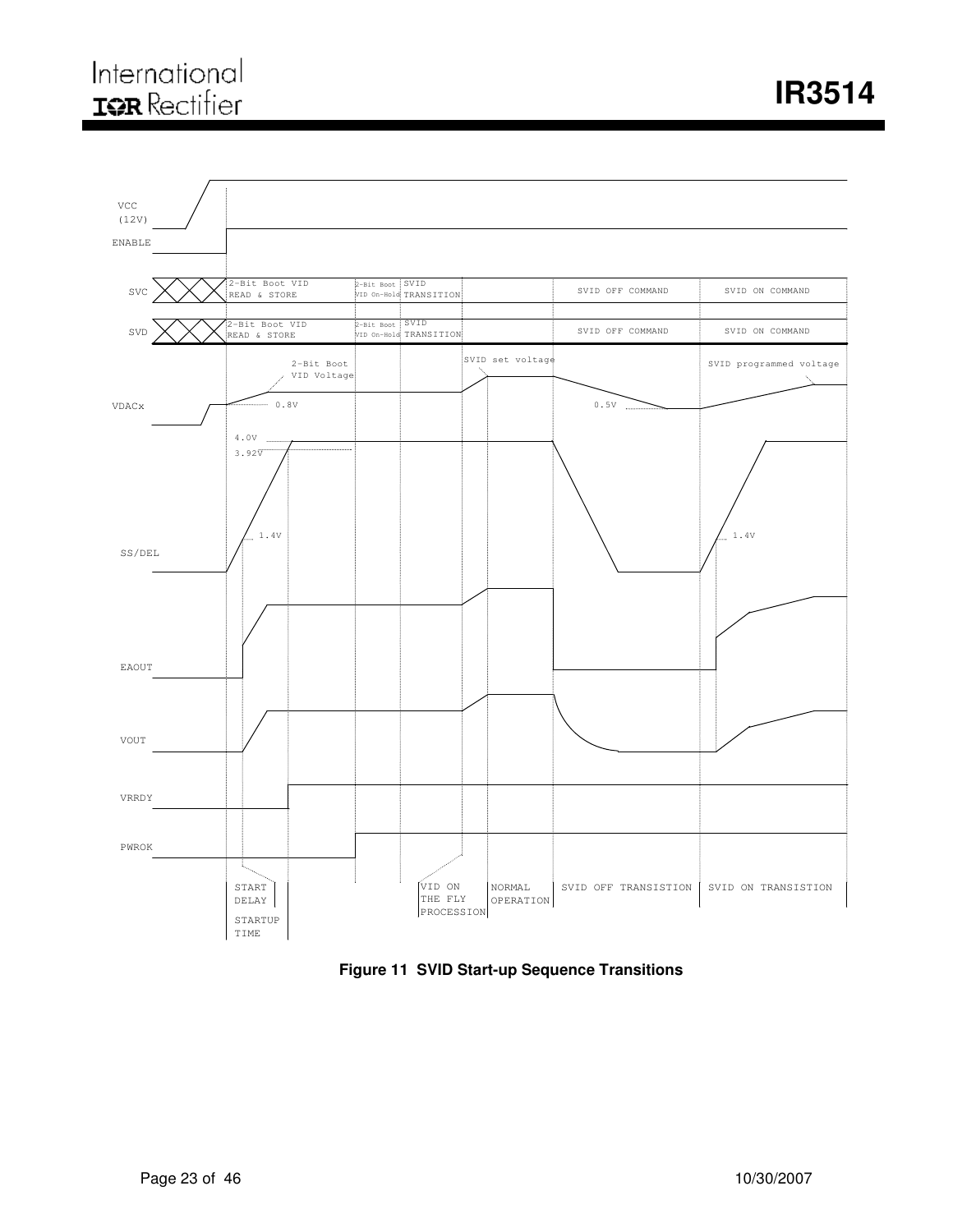#### **Serial VID Interface Protocol and VID-on-the-fly Transition**

The IR3514 supports the AMD SVI bus protocol and the AMD Server and desktop SVI wire protocol which is based on fast-mode I<sup>2</sup>C. SVID commands from an AMD processor are communicated through SVID bus pins SVC and SVD. The SVC pin of the IR3514 does not have an open drain output since AMD SVID protocol does not support slave clock stretching.

The IR3514 transitions from a 2-bit Boot VID mode to SVI mode upon assertion of PWROK. The SMBus *send byte* protocol is used by the IR3514 VID-on-the-fly transactions. The IR3514 will wait until it detects a start bit which is defined as an SVD falling edge while SVC is high. A 7bit address code plus one write bit (low) should then follow the start bit. This address code will be compared against an internal address table and the IR3514 will reply with an acknowledge ACK bit if the address is one of the three stored addresses otherwise the ACK bit will not be sent out. The SVD pin is pulled low by the IR3514 to generate the ACK bit. Table 6 has the list of addresses recognized by the IR3514.

The processor should then transmit the 8-bit data word immediately following the ACK bit. Data bit 7 is the PSIL bit which is followed by the 7Bit AMD code. The IR3514 replies again with an ACK bit once the data is received. If the received data is not a VID-OFF command, the IR3514 immediately changes the DAC analog outputs to the new target. VDAC1 and VDAC2 then slew to the new VID voltages. See Figure 12a and 12b for a send byte examples.

#### **Table 6 - SVI Send Byte Address Table**

| SVI Address [6:0] + Wr | <b>Description</b>                    |  |  |  |  |  |
|------------------------|---------------------------------------|--|--|--|--|--|
| 110xx100b              | Set VID only on Output 1              |  |  |  |  |  |
| 110xx010b              | Set VID only on Output 2              |  |  |  |  |  |
| 110xx110b              | Set VID on both Output 1 and Output 2 |  |  |  |  |  |

**Note: 'x' in the above Table 4 means the bit could be either '1' or '0'.**



#### **Figure 12a Send Byte Example**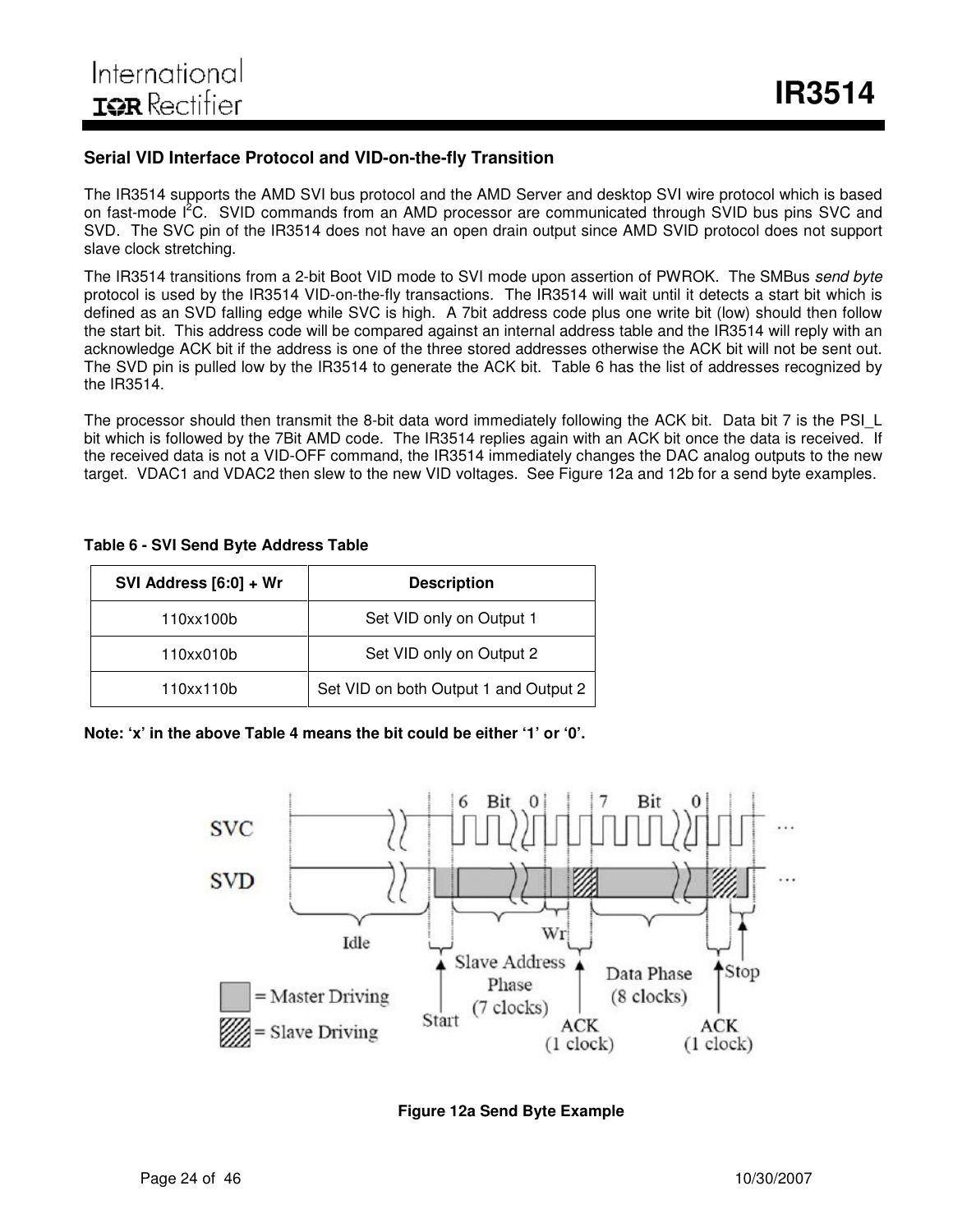

**Figure 12b Sending 1.55 VID to both outputs and turning off PSI mode**

#### **Over-Current Hiccup Protection after Soft Start**

The over current limit threshold is set by a resistor connected between OCSETx and VDACx pins. Figure 13 shows the hiccup over-current protection with delay after VRRDY is asserted. The delay is required since over-current conditions can occur as part of normal operation due to load transients or VID transitions.

If the IINx pin voltage, which is proportional to the average current plus VDACx voltage, exceeds the OCSETx voltage after VRRDY is asserted, it will initiate the discharge of the capacitor at SS/DELx through the discharge current 47uA. If the over-current condition persists long enough for the SS/DELx capacitor to discharge below the 120mV offset of the delay comparator, the fault latch will be set pulling the error amplifier's output low and inhibiting switching in the phase ICs and de-asserting the VRRDY signal. The SS/DEL capacitor will then continue to discharge through the 4.5uA discharge current until it reaches 200 mV and the fault latch is reset allowing a normal soft start to occur. The output current is not controlled during the delay time. If an over-current condition is again encountered during the soft start cycle, the over-current action will repeat and the converter will be in hiccup mode.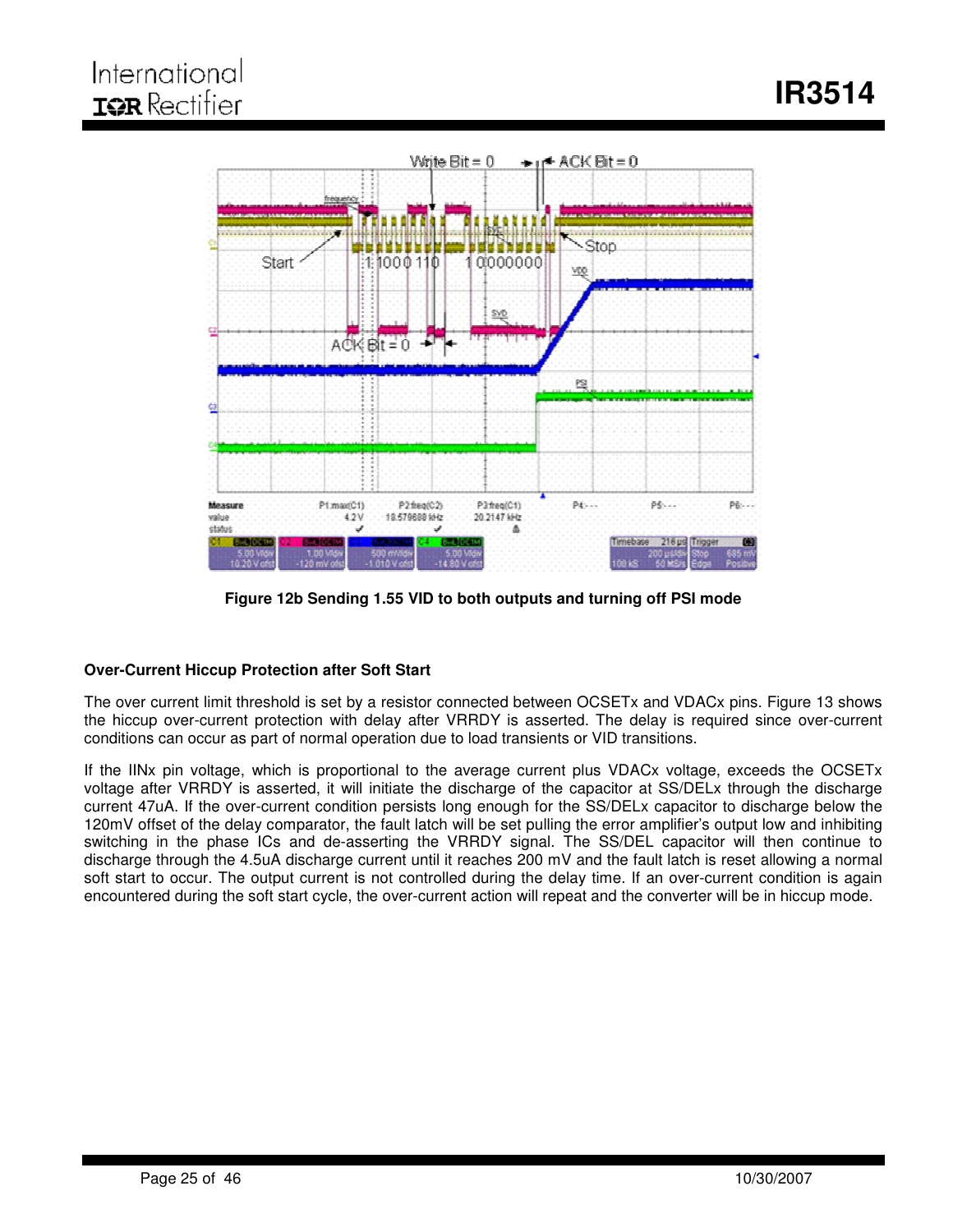# International **TOR** Rectifier



**Figure 13 Hiccup over-current waveforms**

#### **Linear Regulator Output (VCCL)**

The IR3514 has a built-in linear regulator controller, and only an external NPN transistor is needed to create a linear regulator. The output voltage of the linear regulator can be programmed between 4.75V and 7.5V by the resistor divider at VCCLFB pin. The regulator output powers the gate drivers and other circuits of the phase ICs along with circuits in the control IC, and the voltage is usually programmed to optimize the converter efficiency. The linear regulator can be compensated by a 4.7uF capacitor at the VCCL pin. As with any linear regulator, due to stability reasons, there is an upper limit to the maximum value of capacitor that can be used at this pin and it's a function of the number of phases used in the multiphase architecture and their switching frequency. Figure 14 shows the stability plots for the linear regulator with 5 phases switching at 750 kHz.

An external 5V can be connected to this pin to replace the linear regulator with appropriate selection of the VCCLFB resistor divider, and VCCLDRV resistor. When using an external VCCL, it's essential to adjust it such that VCCLFB is slightly less than the 1.19V reference voltage. This condition ensures that the VCCLDRV pin doesn't load the ROSC pin. The switching frequency, FB1 bias current, VDAC slew rate and OCSET point are derived from the loading current of ROSC pin.



**Figure 14 VCCL regulator stability with 5 phases and PHSOUT equals 750 kHz**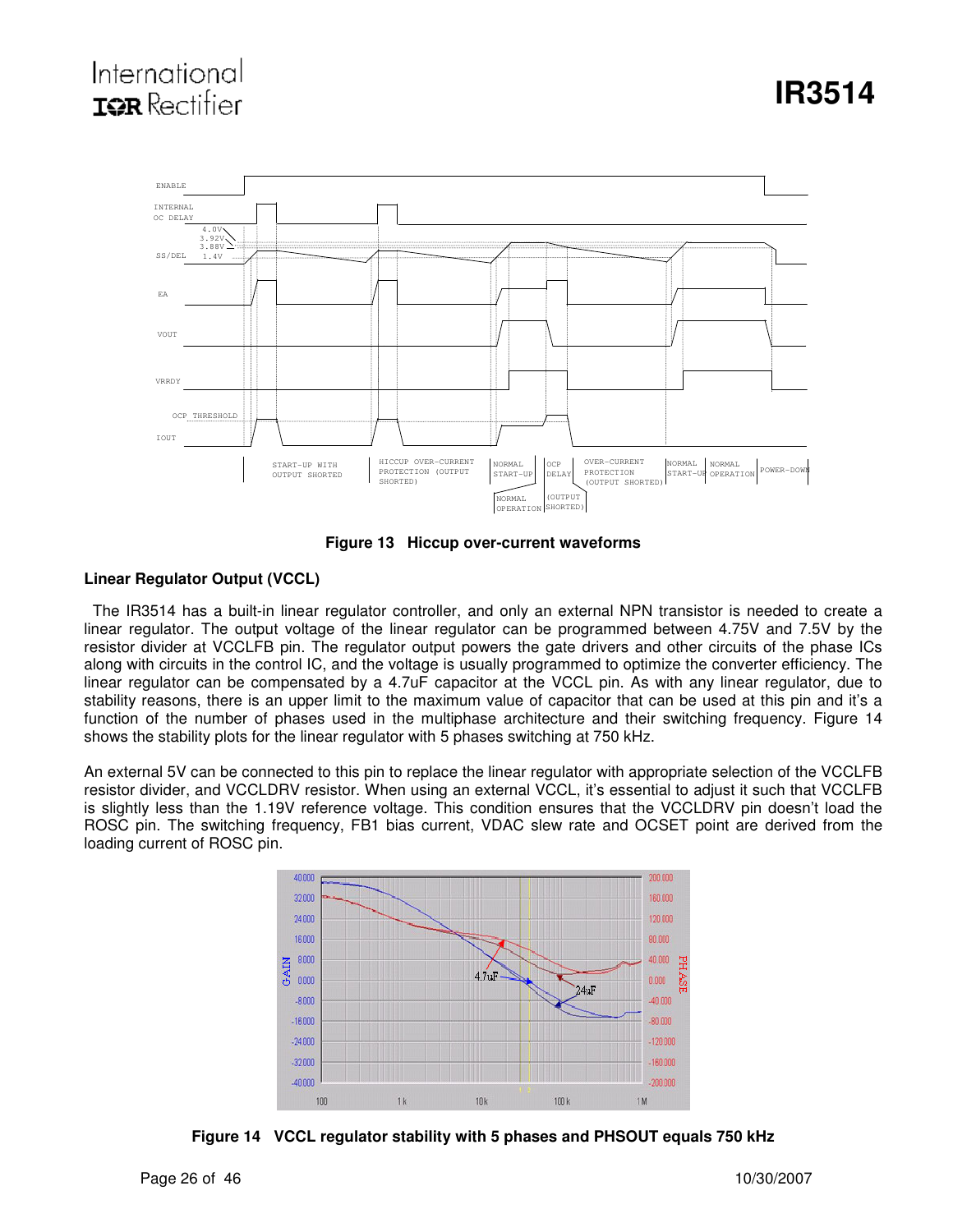#### **VCCL Under Voltage Lockout (UVLO)**

The IR3514 has no under voltage lockout for converter input voltage (VCC), but monitors the VCCL voltage instead, which is used for the gate drivers of phase ICs and circuits in control IC and phase ICs. During power up, the fault latch will be reset if VCCL is above 94% of the voltage set by resistor divider at VCCLFB pin. If VCCL voltage drops below 86% of the set value, the fault latch will be set.

#### **VID OFF Codes**

SVID OFF codes of 111\_1100, 111\_1101, 111\_1110, and 111\_1111 turn off the converter by pulling down EAOUTx voltage and discharging SS/DELx through the discharge current 47uA, but do not drive VRRDY low. Upon receipt of a non-off SVID code the converter will turn on and transition to the voltage represented by the SVID as shown in figure 11.

#### **Voltage Regulator Ready (VRRDY)**

The VRRDY pin is an open-collector output and should have an external pull-up resistor. During soft start, VRRDY remains low until the output voltage is in regulation and  $SS/DEL_x$  is above 3.9V. The VRRDY pin becomes low if ENABLE is low, VCCL is below 86% of target, an over current condition occurs for at least 1024 PHSOUT clocks prior to VRRDY, an over current condition occurs after VRRDY and SS/DEL<sub>x</sub> discharges to the delay threshold, an open phase timing daisy chain condition occurs, VOSNS lines are detected open, VOUT<sub>x</sub> is 315mV below VDAC<sub>x</sub>, or if the error amp is sensed as operating open loop for 8 PHSOUT cycles. A high level at the VRRDY pin indicates that the converter is in operation with no fault and ensures the output voltage is within the regulation. Output 2 can not affect VRRDY in PVI mode.

VRRDY monitors the output voltage. If any of the voltage planes fall out of regulation, VRRDY will become low, but the VR continues to regulate its output voltages. The PWROK input may or may not de-assert prior to the voltage planes falling out of specification. Output voltage out of spec is defined as 315mV to 275mV below nominal voltage. VID on-the-fly transition which is a voltage plane transitioning between one voltage associated with one VID code and a voltage associated with another VID code is not considered to be out of specification.

A PWROK de-assert while ENABLE is high results in all planes regulating to the previously stored 2-bit Boot VID. If the 2-bit Boot VID is higher than the VID prior to PWROK de-assertion, this transition will NOT be treated as VID onthe-fly and if either of the two outputs is out of spec high, VRRDY will be pulled down.

#### **Open Voltage Loop Detection**

The output voltage range of error amplifier is continuously monitored to ensure the voltage loop is in regulation. If any fault condition forces the error amplifier output above VCCL-1.08V for 8 PHSOUT switching cycles, the fault latch is set. The fault latch can only be cleared by cycling the power to VCCL.

#### **Load Current Indicator Output**

The VDRP pin voltage represents the average current of the converter plus the DAC voltage. The load current information can be retrieved by using a differential amplifier to subtract VDAC1 voltage from the VDRP1 voltage.

#### **Enable Input**

Pulling the ENABLE pin below 0.8V sets the Fault Latch. Forcing ENABLE to a voltage above 1.94V results in the pre-PWROK 2 bit VID codes off the SVD and SVC pins to be read and stored. SS/DEL<sub>X</sub> pins are also allowed to begin their power-up cycles.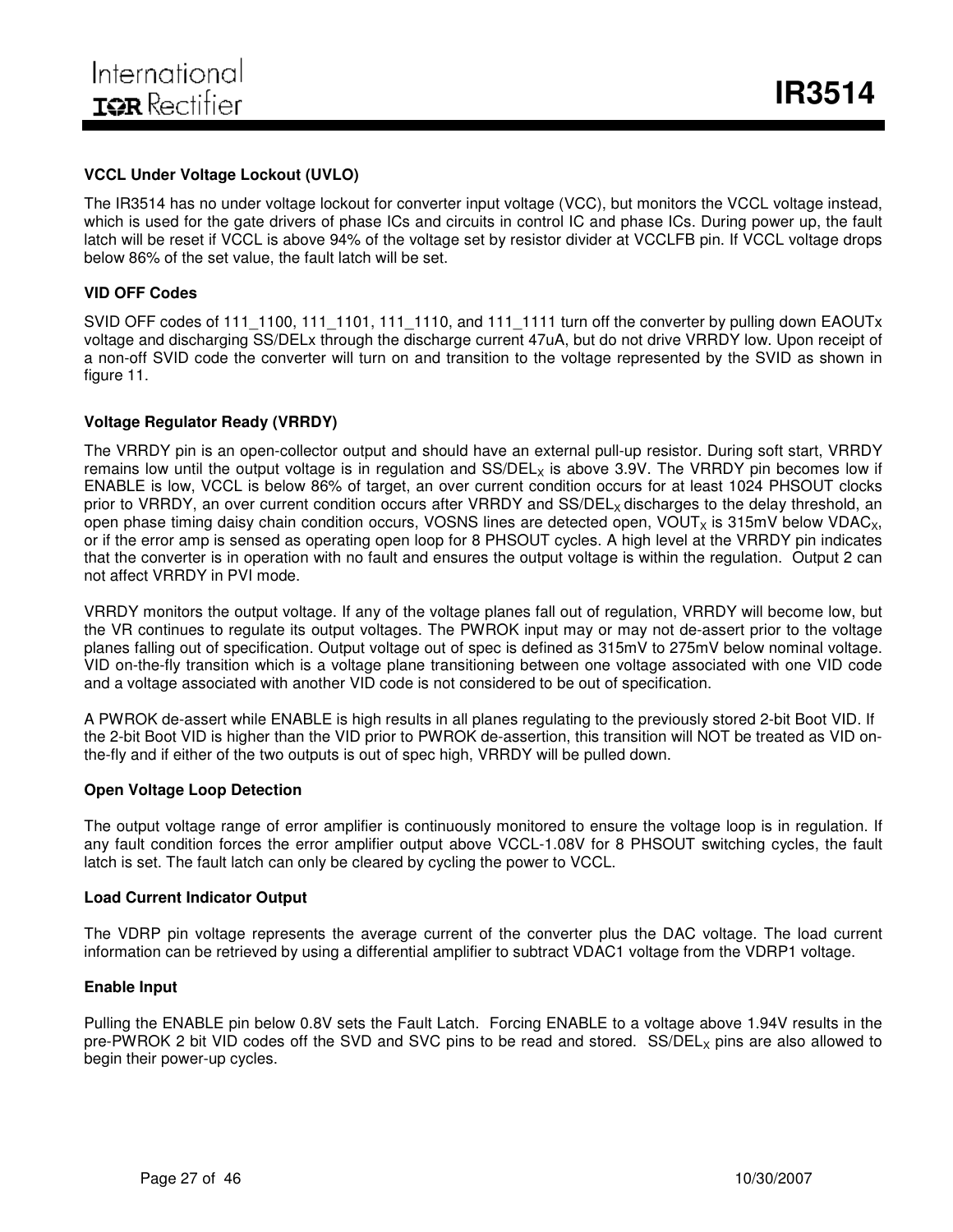#### **Over Voltage Protection (OVP)**

Output over-voltage might occur due to a high side MOSFET short or if the output voltage sense path is compromised. If the over-voltage protection comparators sense that either VOUT<sub>x</sub> pin voltage exceeds VDAC<sub>x</sub> by 125mV, the over voltage fault latch is set which pulls the error amplifier output low to turn off the converter power stage. The IR3514 communicates an OVP condition to the system by raising the ROSC/OVP pin voltage to within V(VCCL) – 1.2V. An OVP condition is also communicated to the phase ICs by forcing the IIN pin (which is tied to the ISHARE bus and ISHARE pins of the phase ICs) to VCCL as shown in Figure 15. In each phase IC, the OVP circuit overrides the normal PWM operation to ensure the low side MOSFET turn-on within approximately 150ns. The low side MOSFET will remain on until the ISHARE pins fall below V(VCCL) - 800mV. An over voltage fault condition is latched in the IR3514 and can only be cleared by cycling the power to VCCL. Output 2 OVP is disabled in PVI mode.

During dynamic VID down at light to no load, false OVP triggering is prevented by increasing the OVP threshold to a fixed 1.6V whenever a dynamic VID is detected and the difference between output voltage and the fast internal VDAC is more than 50mV, as shown in Figure 16. The over-voltage threshold is changed back to VDAC+125mV if the difference between output voltage and the fast internal VDAC is less than 50mV.

The overall system must be considered when designing for OVP. In many cases the over-current protection of the AC-DC or DC-DC converter supplying the multiphase converter will be triggered thus providing effective protection without damage as long as all PCB traces and components are sized to handle the worst-case maximum current. If this is not possible, a fuse can be added in the input supply to the multiphase converter.



**Figure 15 - Over-voltage protection during normal operation**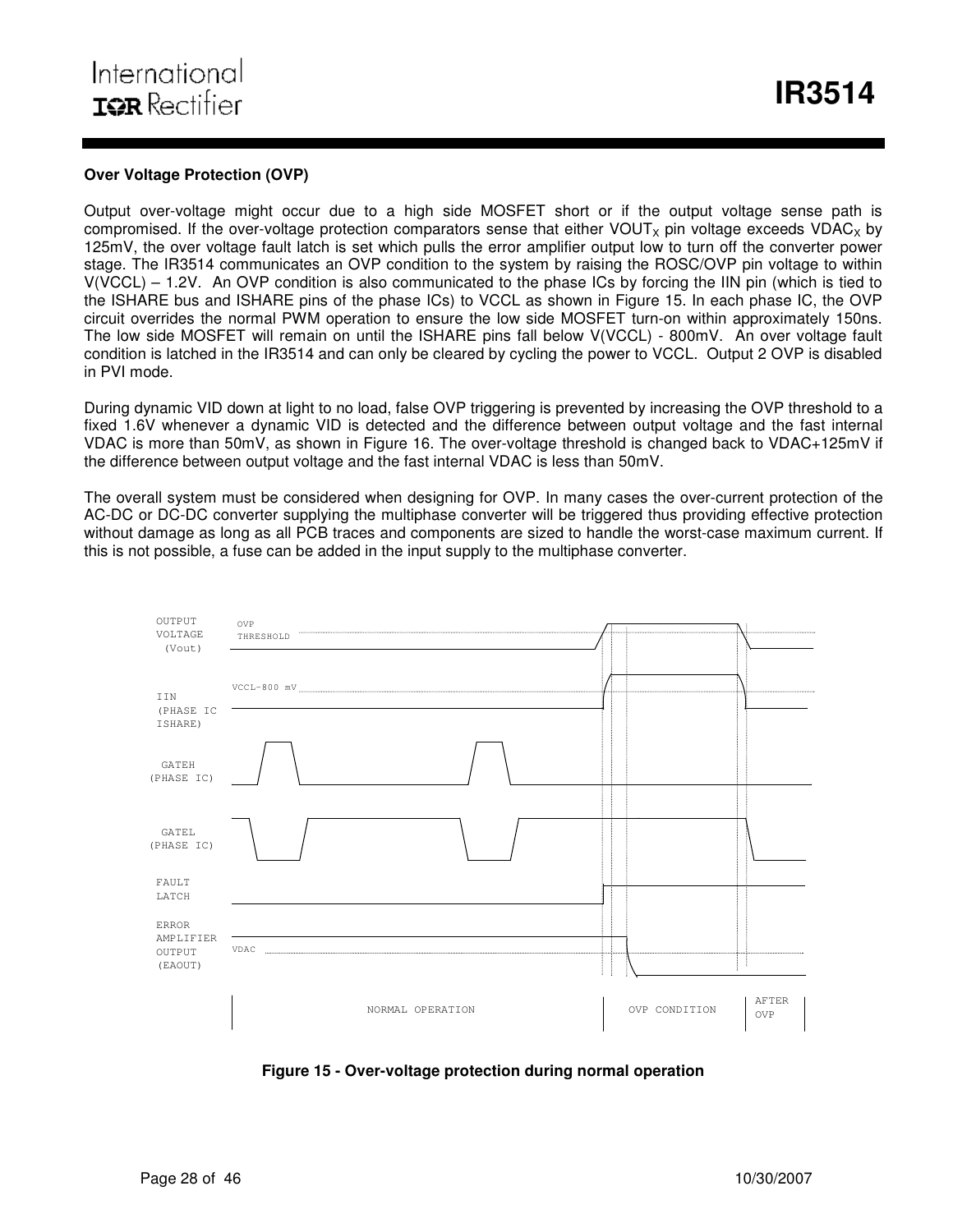

#### **Open Remote Sense Line Protection**

If either remote sense line VOSEN<sub>X+</sub> or VOSEN<sub>X</sub>- is open, the output of Remote Sense Amplifier (VOUT<sub>X</sub>) drops. The IR3514 continuously monitors the VOUT<sub>x</sub> pin and if VOUT<sub>x</sub> is lower than 200 mV, two separate pulse currents are applied to the VOSEN<sub>X</sub>+ and VOSEN<sub>X</sub>- pins to check if the sense lines are open. If VOSEN<sub>X</sub>+ is open, a voltage higher than 90% of  $V(VCCL)$  will be present at  $VOSEN<sub>X+</sub>$  pin and the output of Open Line Detect Comparator will be high. If VOSEN<sub>X</sub>- is open, a voltage higher than 400mV will be present at VOSEN<sub>X</sub>- pin and the Open Line Detect Comparator output will be high. With either sense line open, the Open Sense Line Fault Latch will be set to force the error amplifier output low and immediately shut down the converter.  $SS/DEL_x$  will be discharged and the Open Sense Fault Latch can only be reset by cycling the power to VCCL.

#### **Open Daisy Chain Protection**

IR3514 checks the daisy chain every time it powers up. It starts a daisy chain pulse on the PHSOUT pin and detects the feedback at PHSIN pin. If no pulse comes back after 32 CLKOUT pulses, the pulse is restarted again. If the pulse fails to come back the second time, the open daisy chain fault is registered, and SS/DEL is not allowed to charge. The fault latch can only be reset by cycling the power to VCCL.

After powering up, the IR3514 monitors PHSIN pin for a phase input pulse equal or less than the number of phases detected. If PHSIN pulse does not return within the number of phases in the converter, another pulse is started on PHSOUT pin. If the second started PHSOUT pulse does not return on PHSIN, an open daisy chain fault is registered.

#### **Phase Number Determination**

After a daisy chain pulse is started, the IR3514 checks the timing of the input pulse at PHSIN pin to determine the phase number.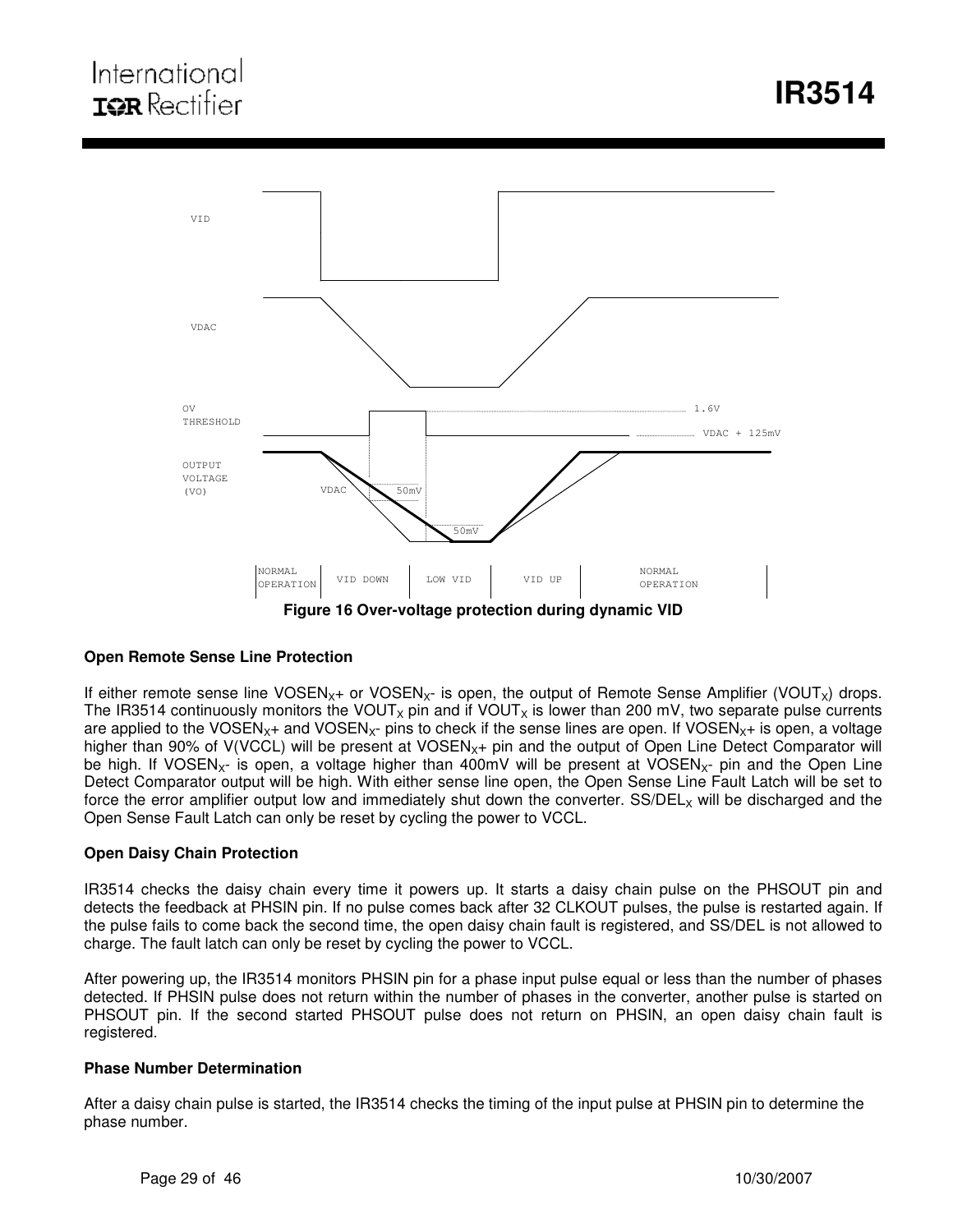**IR3514**

# **APPLICATIONS INFORMATION**



**Figure 17 IR3514 \ IR3507 Five Phases – One Phase Dual Outputs Converter**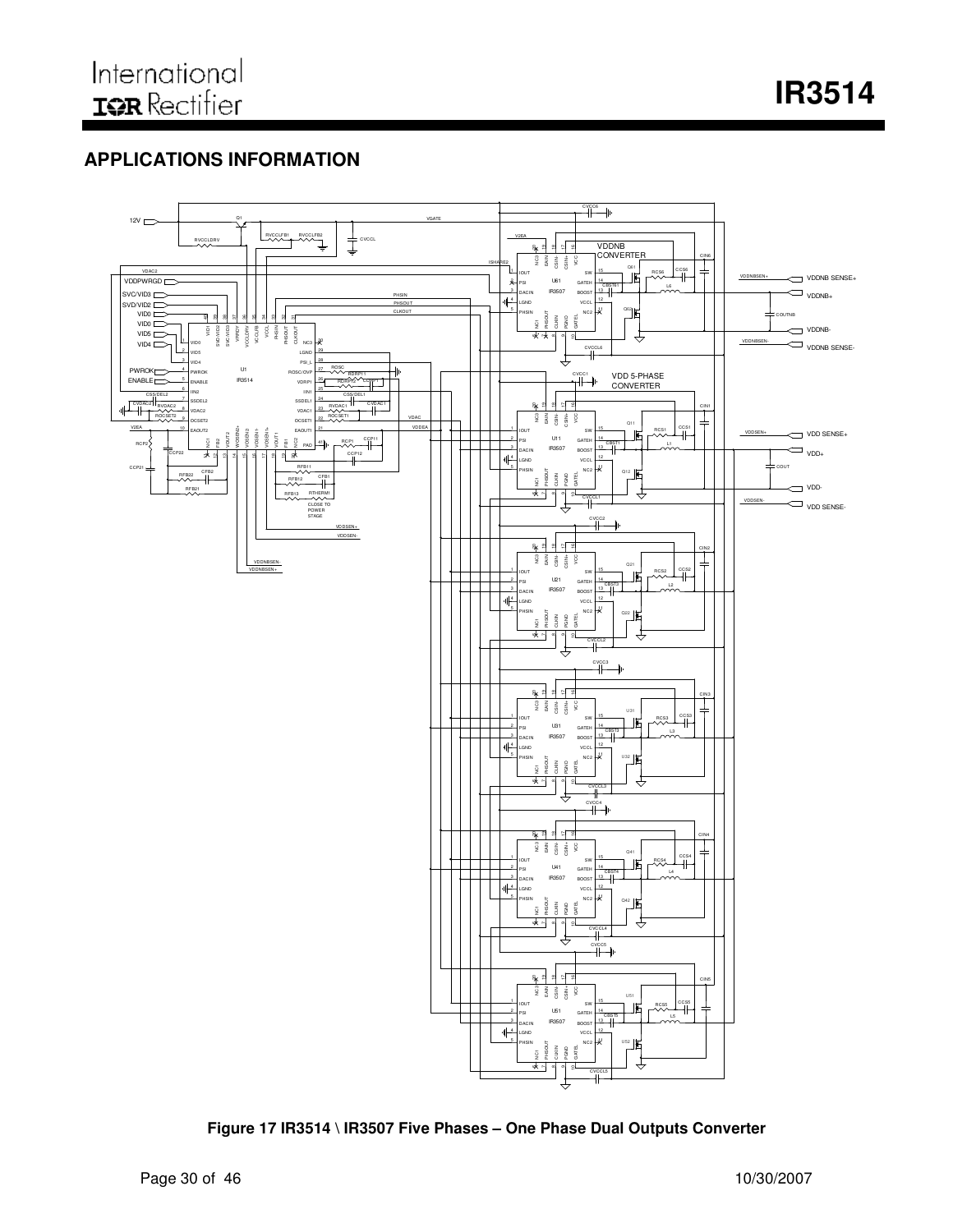# **DESIGN PROCEDURES - IR3514 AND IR3505 CHIPSET**

#### **IR3514 EXTERNAL COMPONENTS**

All the output components are selected using one output but suitable for both unless otherwise specified.

#### **Oscillator Resistor** *RRosc*

The IR3514 generates square wave pulses to synchronize the phase ICs. The switching frequency of the each phase converter equals the PHSOUT frequency, which is set by the external resistor RROSC (use Figure 2 to determine the RROSC value). The CLKOUT frequency equals the switching frequency multiplied by the phase number.

#### **Soft Start Capacitor** *CSS/DEL*

The Soft Start capacitor CSS/DEL programs four different time parameters, soft start delay time, soft start time, VR ready delay time and over-current fault latch delay time after VR ready.

SS/DEL pin voltage controls the slew rate of the converter output voltage, as shown in Figure 11. Once the ENABLE pin rises above 1.65V, there is a soft-start delay time TD1 during which SS/DEL pin is charged from zero to 1.4 V. Once SS/DEL reaches 1.4 V, the error amplifier output is released to begin soft start. The soft start time, TD2, represents the time during which converter voltage rises from zero to pre-PWROK VID voltage and the SS/DEL pin voltage rises from 1.4 V to pre-PWROK VID voltage plus 1.4 V. VR-ready delay time, TD3, is the time period between where VR reaches pre-PWROK VID voltage and VR-ready signal assertion.

Calculate CSS/DEL based on the required soft start time TD2.

$$
C_{SS/DEL} = \frac{TD2 * I_{CHG}}{V_{pre-PWROK}} = \frac{TD2 * 50 * 10^{-6}}{V_{pre-PWROK}}
$$
(1)

The soft start delay time TD1 and VR ready delay time TD3 are determined by equation (2) and (3) respectively.

$$
TD1 = \frac{C_{SS/DEL} * 1.4}{I_{CHG}} = \frac{C_{SS/DEL} * 1.4}{50 * 10^{-6}}
$$
(2)  

$$
TD3 = \frac{C_{SS/DEL} * (3.92 - V_{pre-PWROK} - 1.4)}{I_{CHG}} = \frac{C_{SS/DEL} * (3.92 - V_{pre-PWROK} - 1.4)}{50 * 10^{-6}}
$$
(3)

Once CSS/DEL is chosen, use equation (4) to calculate the maximum over-current fault latch delay time tOCDEL.

$$
t_{OCDEL} = 2.5 * \frac{C_{SS/DEL} * 0.12}{I_{DISCHG}} = 2.5 * \frac{C_{SS/DEL} * 0.12}{47 * 10^{-6}}
$$
(4)

Due to the exponential turn-on slope of the discharge current (47uA), a correction factor (X2.5) is added to the equation (4) to accurately predict over-current delay time.

#### **VDAC Slew Rate Programming Capacitor** *CVDAC* **and Resistor** *RVDAC*

The slew rate of VDAC down-slope SRDOWN can be programmed by the external capacitor CVDAC as defined in (5), where ISINK is the sink current of VDAC pin. The slew rate of VDAC up-slope is three times greater that of down-slope. The resistor RVDAC is used to compensate VDAC circuit and is determined by (6).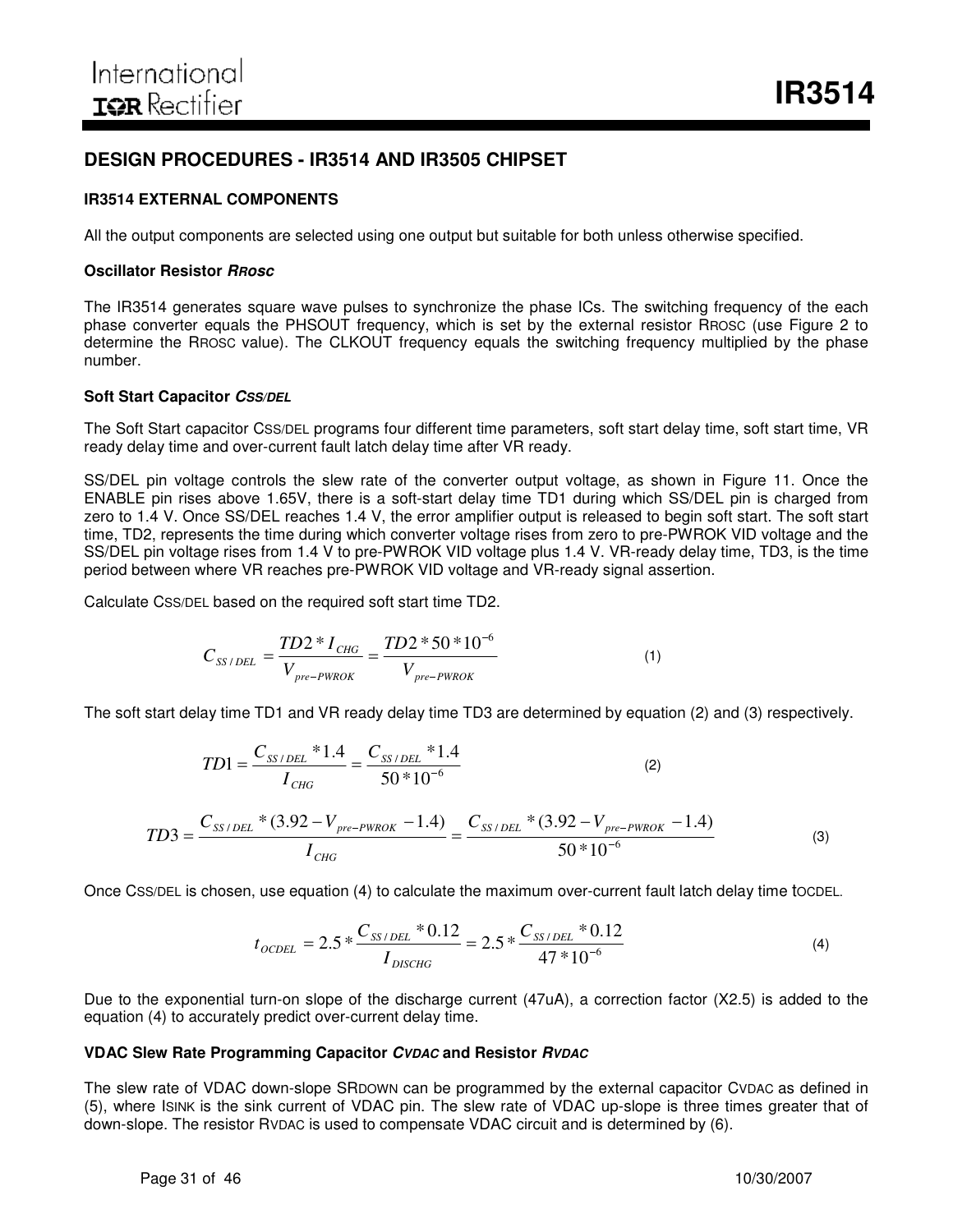$$
C_{VDAC} = \frac{I_{SINK}}{SR_{DOWN}} \tag{5}
$$

$$
R_{VDAC} = 0.5 + \frac{3.2 * 10^{-15}}{C_{VDAC}^2}
$$
 (6)

#### **Over Current Setting Resistor** *ROCSET*

The inductor DC resistance is utilized to sense the inductor current. The copper wire of inductor has a constant temperature coefficient of 3850 ppm/°C, and therefore the maximum inductor DCR can be calculated from (7), where RL\_MAX and RL\_ROOM are the inductor DCR at maximum temperature TL\_MAX and room temperature TL\_ROOM respectively.

$$
R_{L\_MAX} = R_{L\_Room} * [1 + 3850 * 10^{-6} * (T_{L\_MAX} - T_{L\_Room})]
$$
(7)

The total input offset voltage (VCS TOFST), of current sense amplifier in phase ICs, is the sum of input offset (VCS\_OFST) of the amplifier itself and that created by the amplifier input bias current flowing through the current sense resistor RCS.

$$
V_{CS\_TOFST} = V_{CS\_OFST} + I_{CSIN+} * R_{CS}
$$
\n
$$
(8)
$$

The over current limit is set by the external resistor ROCSET as defined in (9). ILIMIT is the required over current limit. IOCSET is the bias current of OCSET pin and can be calculated with the equation in the ELECTRICAL CHARACTERISTICS Table. GCS is the gain of the current sense amplifier. KP is the ratio of inductor peak current over average current in each phase and can be calculated from (10).

$$
R_{OCSET} = \left[\frac{I_{LIMIT}}{n} * R_{L_{MAX}} * (1 + K_P) + V_{CS_{TOFST}}\right] * G_{CS} / I_{OCSET}
$$
(9)  

$$
K_P = \frac{(V_I - V_O) * V_O / (L * V_I * f_{SW} * 2)}{I_O / n}
$$
(10)

#### **VCCL Programming Resistor** *RVCCLFB1* **and** *RVCCLFB2*

Since VCCL voltage is proportional to the MOSFET gate driver loss and inversely proportional to the MOSFET conduction loss, the optimum voltage should be chosen to maximize the converter efficiency. VCCL linear regulator consists of an external NPN transistor, a ceramic capacitor and a programmable resistor divider. Pre-select RVCCLFB1, and calculate RVCCLFB2 from (11).

$$
R_{VCCLFB2} = \frac{R_{VCCLFB1} * 1.23}{VCCL - 1.23} \tag{11}
$$

#### **No Load Offset Setting Resistor** *RFB11, RFB13, RTHERM1* **and Adaptive Voltage Positioning Resistor** *RDRP11* **for Output1**

Define RFB\_R is the effective offset resistor at room temperature equals to RFB11//(RFB13+RTHERM1). Given the offset voltage VO\_NLOFST above the DAC voltage, calculate the sink current from the FB1 pin IFB1 using the equation in the ELECTRICAL CHARACTERISTICS Table, then the effective offset resistor value RFB1 can be determined from (12).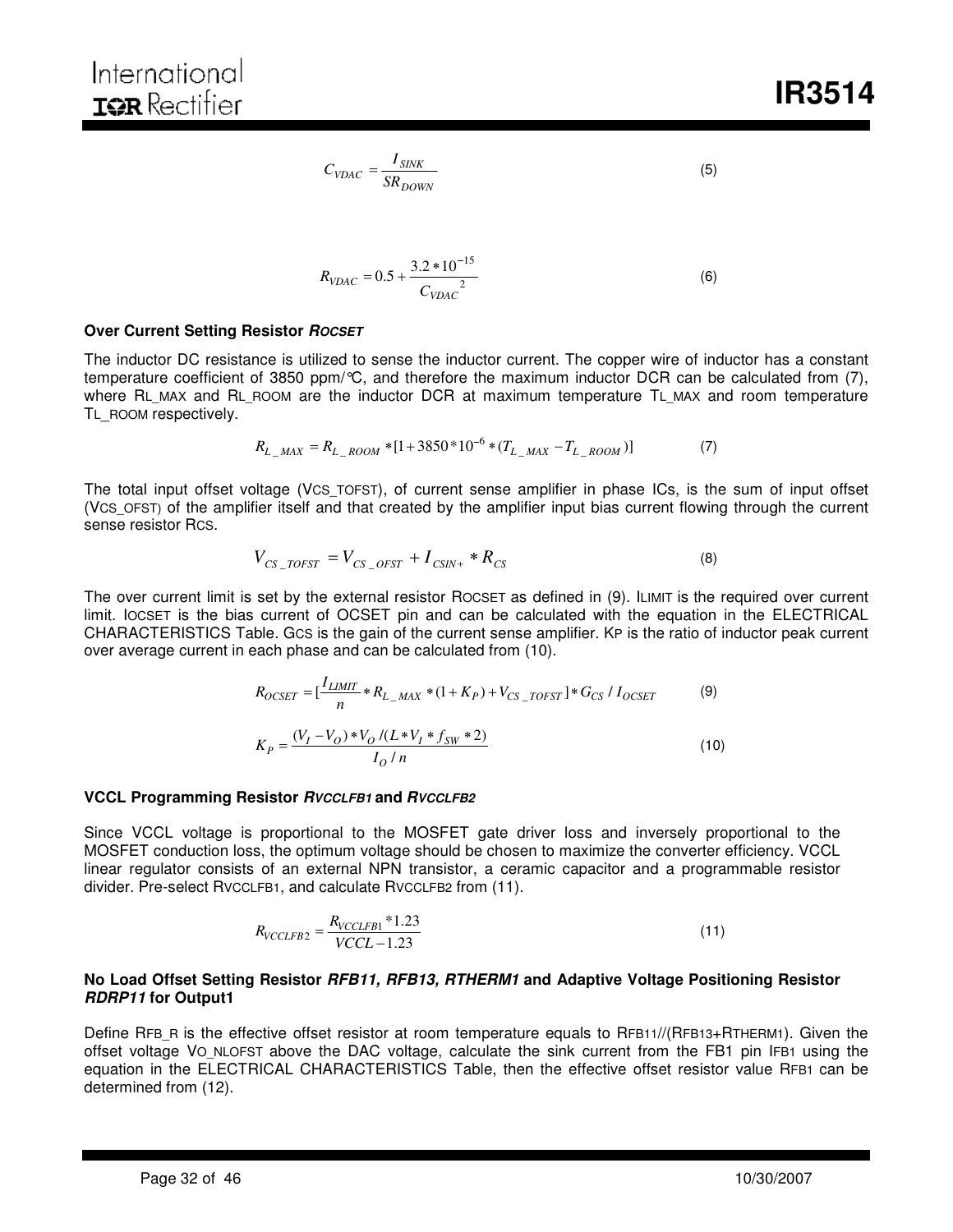International **IOR** Rectifier

**IR3514**

$$
R_{FB_R} = \frac{V_{O_NLOFST}}{I_{FB1}}\tag{12}
$$

Adaptive voltage positioning lowers the converter voltage by RO\*IO, where RO is the required output impedance of the converter. Pre-select feedback resistor RFB, and calculate the droop resistor RDRP,

$$
R_{DRP11} = \frac{R_{FB_R} * R_{L_ROOM} * G_{CS}}{n * R_O}
$$
\n(13)

Calculate the desired effective feedback resistor at the maximum temperature RFB\_M using (14)

$$
R_{FB-M} = \frac{R_{DRP11} * R_O * n}{G_{CS} * R_{L_MAX}}
$$
(14)

A negative temperature constant (NTC) thermistor RTHERM1 is required to sense the temperature of the power stage for the inductor DCR thermal compensation. Pre-select RTHERM, RTHERM1 must be bigger than RFB\_R and RTMAX1 - NTC thermistor resistance at allowed maximum temperature TMAX must be bigger than RFB\_M, RTMAX1 is calculated from (15).

$$
R_{TMAX1} = R_{THERM1} * EXP[B_{THERM1} * (\frac{1}{T_{L_MAX}} - \frac{1}{T_{ROM}})]
$$
\n(15)

Select the series resistor RFB13 using (16) to linearize the NTC thermistor, which has non-linear characteristics in the operational temperature range.

$$
R_{FB13} = \frac{\sqrt{(R_{THERM1} + R_{TMAX1})^2 - 4*(R_{THERM1} * R_{TMAX1} - (R_{THERM1} - R_{TMAX1}) * R_{FB_R} * R_{FB_M} / (R_{FB_M} - R_{FB_R}))}}{2}
$$
(16)

Use equation (17) to determine RFB11

$$
\frac{1}{R_{FB11}} = \frac{1}{R_{FB\_R}} - \frac{1}{R_{FB13} + R_{THERM1}}
$$
(17)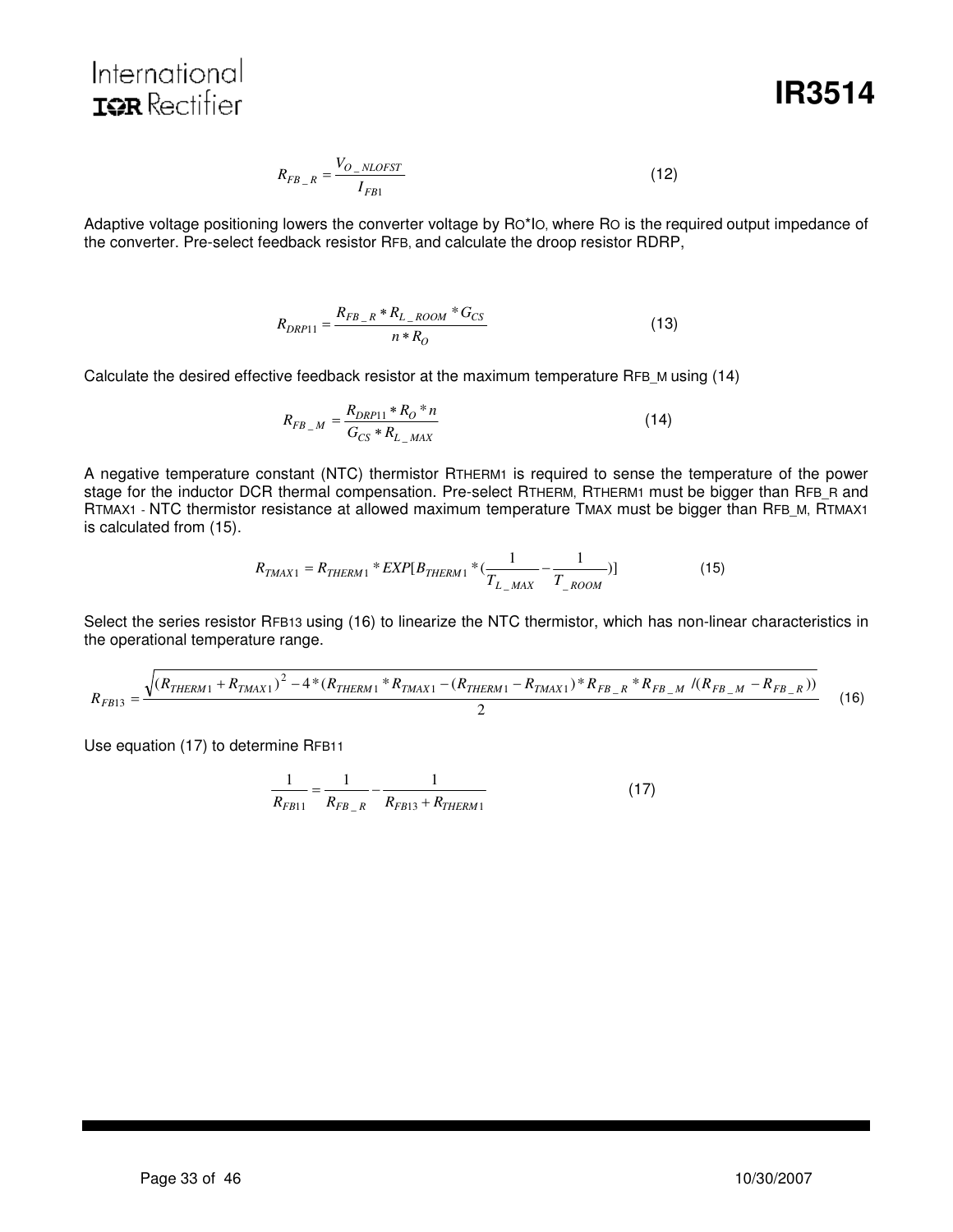# International **ISR** Rectifier **IR3505 EXTERNAL COMPONENTS**

#### **Inductor Current Sensing Capacitor** *CCS* **and Resistor** *RCS*

The DC resistance of the inductor is utilized to sense the inductor current. Usually the resistor RCS and capacitor CCS in parallel with the inductor are chosen to match the time constant of the inductor, and therefore the voltage across the capacitor CCS represents the inductor current. If the two time constants are not the same, the AC component of the capacitor voltage is different from that of the real inductor current. The time constant mismatch does not affect the average current sharing among the multiple phases, but affect the current signal ISHARE as well as the output voltage during the load current transient if adaptive voltage positioning is adopted.

Measure the inductance L and the inductor DC resistance RL. Pre-select the capacitor CCS and calculate RCS as follows.

$$
R_{CS} = \frac{L/R_L}{C_{CS}}\tag{21}
$$

#### **Bootstrap Capacitor** *CBST*

Depending on the duty cycle and gate drive current of the phase IC, a capacitor in the range of 0.1uF to 1uF is needed for the bootstrap circuit.

#### **Decoupling Capacitors for Phase IC**

0.1uF-1uF decoupling capacitors are required at VCC and VCCL pins of phase ICs.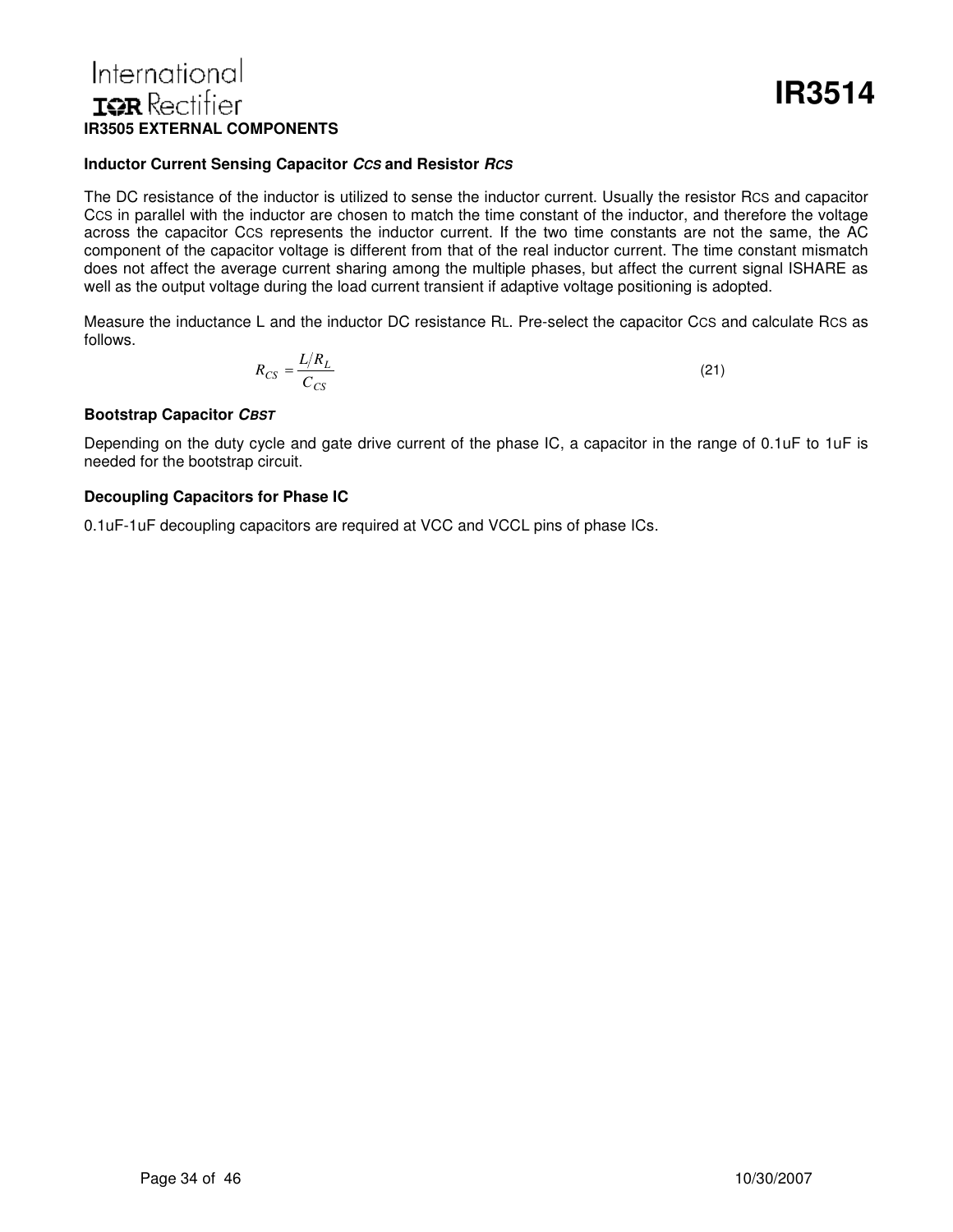#### **VOLTAGE LOOP COMPENSATION**

The adaptive voltage positioning (AVP) is usually adopted in the computer applications to improve the transient response and reduce the power loss at heavy load. Like current mode control, the adaptive voltage positioning loop introduces extra zero to the voltage loop and splits the double poles of the power stage, which make the voltage loop compensation much easier.

Adaptive voltage positioning lowers the converter voltage by RO\*IO, where RO is the required output impedance of the converter.

The selection of compensation types depends on the output capacitors used in the converter. For the applications using Electrolytic, Polymer or AL-Polymer capacitors and running at lower frequency, type II compensation shown in Figure 18(a) is usually enough. While for the applications using only ceramic capacitors and running at higher frequency, type III compensation shown in Figure 18(b) is preferred.

For applications where AVP is not required, the compensation is the same as for the regular voltage mode control. For converter using Polymer, AL-Polymer, and ceramic capacitors, which have much higher ESR zero frequency, type III compensation is required as shown in Figure 18(b) with RDRP and CDRP removed.



#### **Figure 18. Voltage loop compensation network**

#### **Type II Compensation for AVP Applications**

Determine the compensation at no load, the worst case condition. Choose the crossover frequency fc between 1/10 and 1/5 of the switching frequency per phase. Assume the time constant of the resistor and capacitor across the output inductors matches that of the inductor, and determine RCP and CCP from (23) and (24), where LE and CE are the equivalent inductance of output inductors and the equivalent capacitance of output capacitors respectively.

$$
R_{CP} = \frac{(2\pi * f_C)^2 * L_E * C_E * R_{FB} * 5}{V_I * \sqrt{1 + (2\pi * f_C * C * R_C)^2}}
$$
\n
$$
C_{CP} = \frac{10 * \sqrt{L_E * C_E}}{R_{CP}}
$$
\n(24)

CCP1 is optional and may be needed in some applications to reduce the jitter caused by the high frequency noise. A ceramic capacitor between 10pF and 220pF is usually enough.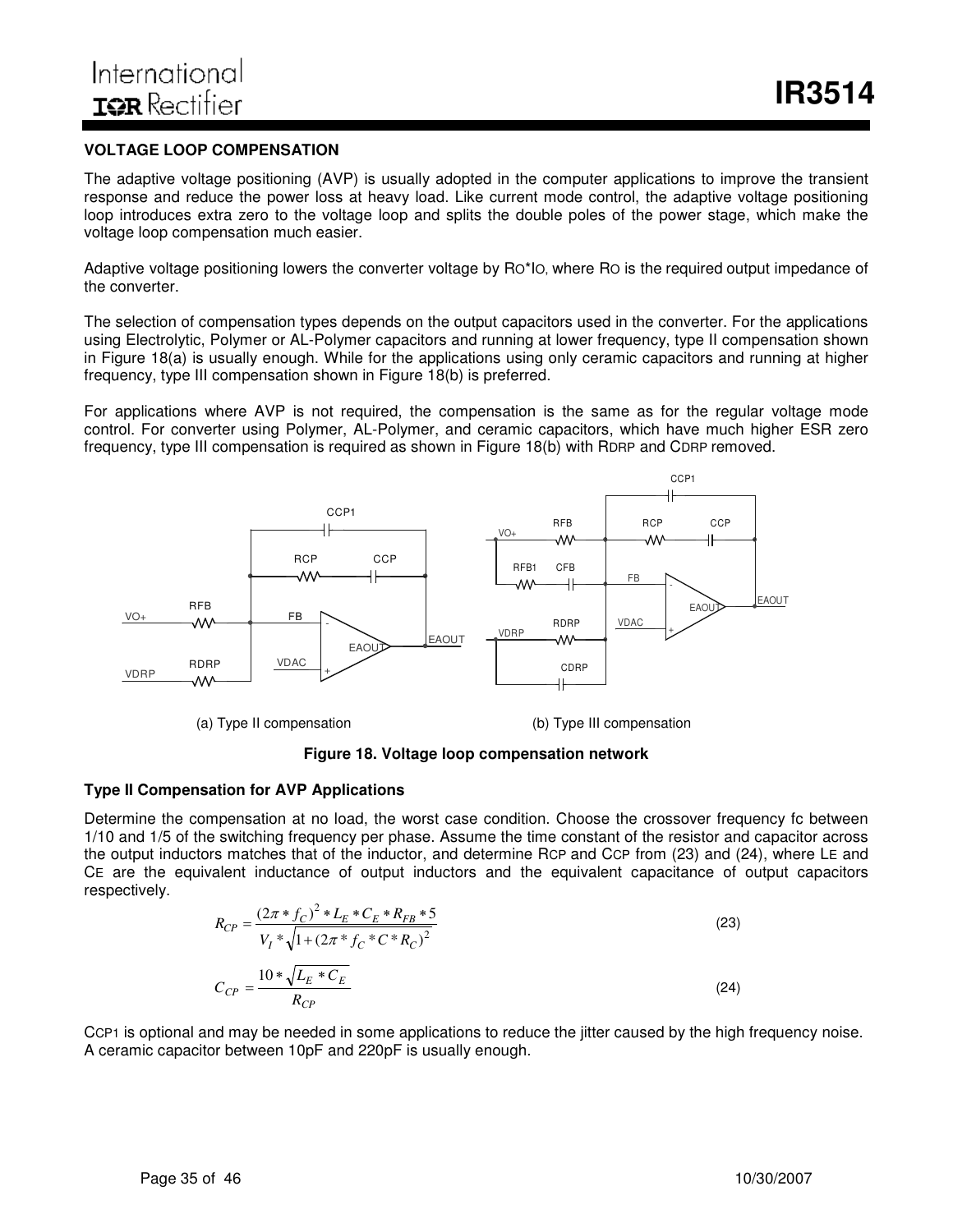#### **Type III Compensation for AVP Applications**

Determine the compensation at no load, the worst case condition. Assume the time constant of the resistor and capacitor across the output inductors matches that of the inductor, the crossover frequency and phase margin of the voltage loop can be estimated by (25) and (26), where RLE is the equivalent resistance of inductor DCR.

$$
f_{C1} = \frac{R_{DRP}}{2\pi \times C_E \times G_{CS} \times R_{FB} \times R_{LE}}
$$
  
\n
$$
\theta_{C1} = 90 - A \tan(0.5) \times \frac{180}{\pi}
$$
\n(26)

Choose the desired crossover frequency fc around fc1 estimated by (25) or choose fc between 1/10 and 1/5 of the switching frequency per phase, and select the components to ensure the slope of close loop gain is -20dB /Dec around the crossover frequency. Choose resistor RFB1 according to (27), and determine CFB and CDRP from (28) and (29).

$$
R_{FB1} = \frac{1}{2} R_{FB} \qquad \qquad \text{to} \qquad R_{FB1} = \frac{2}{3} R_{FB} \tag{27}
$$

$$
C_{FB} = \frac{1}{4\pi * f_C * R_{FB1}}
$$
 (28)

$$
C_{DRP} = \frac{(R_{FB} + R_{FB1}) \cdot C_{FB}}{R_{DRP}} \tag{29}
$$

RCP and CCP have limited effect on the crossover frequency, and are used only to fine tune the crossover frequency and transient load response. Determine RCP and CCP from (30) and (31).

$$
R_{CP} = \frac{(2\pi * f_C)^2 * L_E * C_E * R_{FB} * 5}{V_I}
$$
\n(30)

$$
C_{CP} = \frac{10 * \sqrt{L_E * C_E}}{R_{CP}}
$$
\n(31)

CCP1 is optional and may be needed in some applications to reduce the jitter caused by the high frequency noise. A ceramic capacitor between 10pF and 220pF is usually enough.

#### **Type III Compensation for Non-AVP Applications**

Resistor RDRP and capacitor CDRP are not needed. Choose the crossover frequency fc between 1/10 and 1/5 of the switching frequency per phase and select the desired phase margin  $\theta$ c. Calculate K factor from (32), and determine the component values based on (33) to (37),

$$
K = \tan[\frac{\pi}{4} * (\frac{\theta_C}{180} + 1.5)]
$$
\n(32)

$$
R_{CP} = R_{FB} * \frac{(2\pi * \sqrt{L_E * C_E} * f_C)^2 * 5}{V_I * K}
$$
\n(33)

$$
C_{CP} = \frac{K}{2\pi * f_C * R_{CP}}
$$
\n
$$
\tag{34}
$$

$$
C_{CP1} = \frac{1}{2\pi * f_C * K * R_{CP}}
$$
\n(35)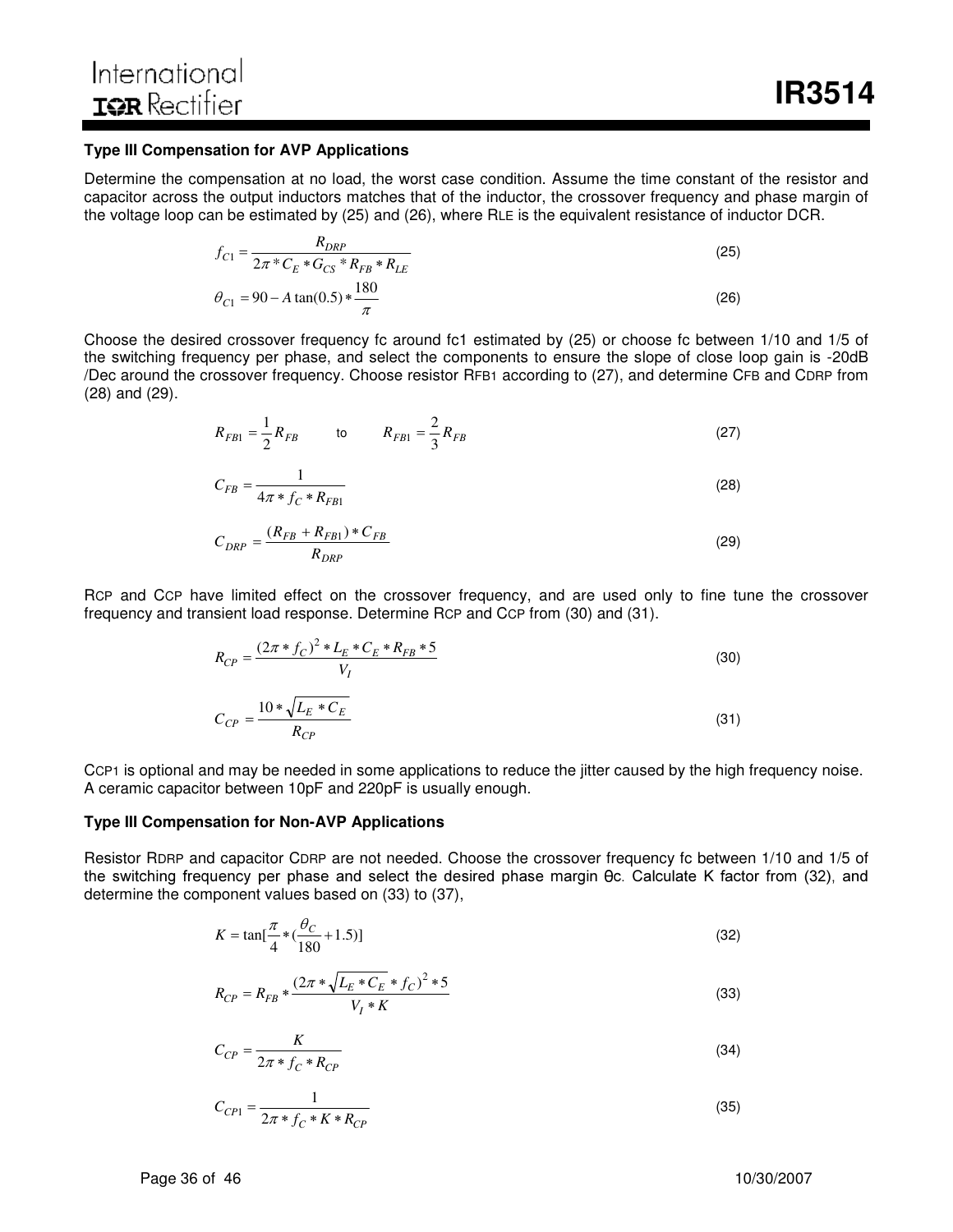$$
C_{FB} = \frac{K}{2\pi * f_C * R_{FB}}
$$
(36)

$$
R_{FB1} = \frac{1}{2\pi * f_C * K * C_{FB}}
$$
\n(37)

#### **CURRENT SHARE LOOP COMPENSATION**

The internal compensation of current share loop ensures that crossover frequency of the current share loop is at least one decade lower than that of the voltage loop so that the interaction between the two loops is eliminated.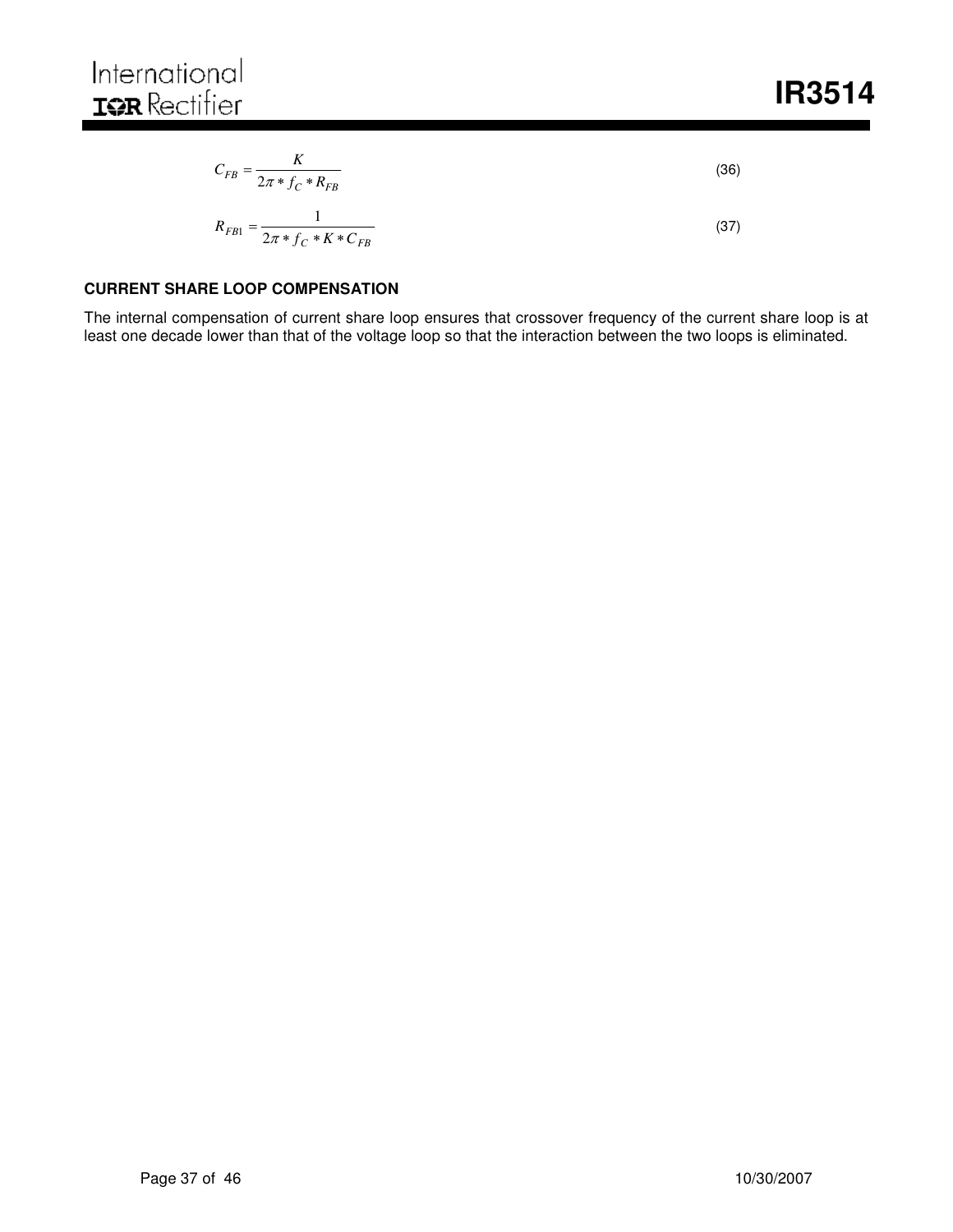# **DESIGN EXAMPLE – AMD FIVE - ONE PHASE DUE OUTPUT CONVERTER (FIGURE 17) SPECIFICATIONS**

Input Voltage: VI=12 V DAC Voltage: VDAC=1.2 V No Load Output Voltage Offset for output1: VO\_NLOFST=15 mV Output1 Current: IO1=95 ADC Output2 Current: IO1=20 ADC Maximum Output1 Current: IOMAX1=120 ADC Maximum Output1 Current: IOMAX2= 26 ADC Output Impedance: RO=0.32 m Dynamic VID Slew Rate: SR=3.25mV/uS Over Temperature Threshold: TMAX=115 °C

#### **POWER STAGE**

Phase Number: n1=6, n2=1 Switching Frequency: fSW=550 kHz Output Inductors: L1=120 nH, L2=220 nH, RL=  $0.5 \text{m}\Omega$ Output Capacitors: POSCAPs, C=470uF, Rc=  $8m\Omega$ , Number Cn1=9, Cn2=5

#### **IR3514 EXTERNAL COMPONENTS**

#### **Oscillator Resistor** *Rosc*

Once the switching frequency is chosen, ROSC can be determined from the equation in the ELECTRICAL CHARACTERISTICS Table. For switching frequency of 500kHz per phase, choose Rosc=23.2k $\Omega$ .

#### **Soft Start Capacitor** *CSS/DEL*

Determine the soft start capacitor from the required soft start time.

$$
C_{SS/DEL} = \frac{TD2 * I_{CHG}}{Vboot} = \frac{2 * 10^{-3} * 50 * 10^{-6}}{1.0} = 0.1 uF
$$

The soft start delay time is

$$
TD1 = \frac{C_{SS/DEL} * 1.1}{I_{CHG}} = \frac{0.1 * 10^{-6} * 1.1}{50 * 10^{-6}} = 2.2 mS
$$

The VR ready delay time is

$$
TD3 = \frac{C_{SS/DEL} * (3.92 - V_{boot} - 1.1)}{I_{CHG}} = \frac{0.1 * 10^{-6} * (3.92 - 1 - 1.1)}{62 * 10^{-6}} = 3.6 mS
$$

The maximum over current fault latch delay time is

$$
t_{\text{OCDEL}} = 2.5 * \frac{C_{SS/DEL} * 0.12}{I_{\text{DISCHG}}} = 2.5 * \frac{0.1 * 10^{-6} * 0.12}{62 * 10^{-6}} = 0.638 \text{mS}
$$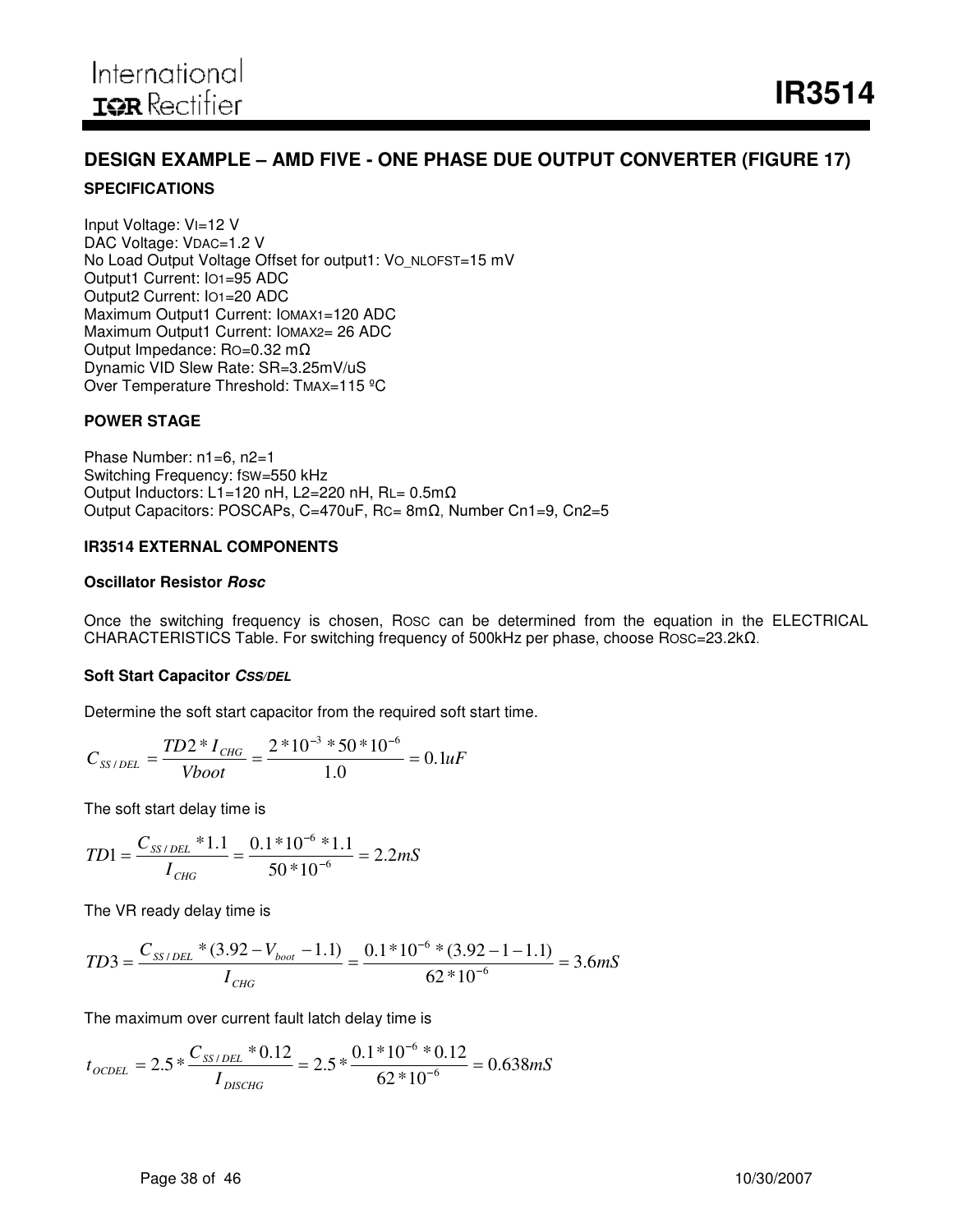#### **VDAC Slew Rate Programming Capacitor** *CVDAC* **and Resistor** *RVDAC*

$$
C_{VDAC} = \frac{I_{SINK}}{SR_{DOWN}} = \frac{45.2 * 10^{-6}}{3.2 * 10^{3}} = 14.1nF
$$
, Choose CVDAC=22nF  

$$
R_{VDAC} = 0.5 + \frac{3.2 * 10^{-15}}{C_{VDAC}^{2}} = 7.1Ohm
$$

#### **Over Current Setting Resistor** *ROCSET*

The output1 over current limit is 115A and the output2 over current limit is 25A. From the electrical characteristics table can get the bias current of OCSET pin (IOCSET) is 26uA with ROSC=23.2 k $\Omega$ . The total current sense amplifier input offset voltage is around 0mV, Calculate constant KP, the ratio of inductor peak current over average current in each phase,

$$
K_{P}1 = \frac{(V_{I} - V_{O}) * V_{O} / (L*V_{I} * f_{SW} * 2)}{I_{LIMIT} / n} = \frac{(12 - 1.2) * 1.2 / (120 * 10^{-9} * 12 * 520 * 10^{3} * 2)}{115 / 5} = 0.38
$$
  
\n
$$
K_{P}2 = \frac{(12 - 1.2) * 1.2 / (220 * 10^{-9} * 12 * 520 * 10^{3} * 2)}{25} = 0.19
$$
  
\n
$$
R_{OCSET}1 = \left[\frac{I_{LIMIT}}{n} * R_{L} * (1 + K_{P}) + V_{CS\_TOFST}\right] * G_{CS} / I_{OCSET}
$$
  
\n
$$
= (\frac{115}{5} * 0.52 * 10^{-3} * 1.38) * 34 / (26 * 10^{-6}) = 21.6k\Omega
$$
  
\n
$$
R_{OCSET}2 = \left[\frac{I_{LIMIT}}{n} * R_{L} * (1 + K_{P}) + V_{CS\_TOFST}\right] * G_{CS} / I_{OCSET}
$$
  
\n
$$
= (\frac{25}{1} * 0.47 * 10^{-3} * 1.19) * 34 / (26 * 10^{-6}) = 18.4k\Omega
$$

#### **VCCL Programming Resistor** *RVCCLFB1* **and** *RVCCLFB2*

Choose VCCL=7V to maximize the converter efficiency. Pre-select RvccLFB1=20 $k\Omega$ , and calculate RvccLFB2.

$$
R_{VCCLFB2} = \frac{R_{VCCLFB1} * 1.23}{VCCL - 1.23} = \frac{20 * 10^3 * 1.23}{7 - 1.23} = 4.26k\Omega
$$

#### **No Load Offset Setting Resistor** *RFB11, RFB13, RTHERM1* **and Adaptive Voltage Positioning Resistor** *RDRP11* **for Output1**

Define RFB\_R is the effective offset resistor at room temperature equals to RFB11//(RFB13+RTHERM1). Given the offset voltage VO\_NLOFST above the DAC voltage, calculate the sink current from the FB1 pin IFB1= 26uA using the equation in the ELECTRICAL CHARACTERISTICS Table, then the effective offset resistor value RFB\_R1 can be determined by:

$$
R_{FB_R}1 = \frac{V_{O_NLOFST}}{I_{FB1}} = \frac{15*10^{-3}}{26*10^{-6}} = 577Ohm
$$

Adaptive voltage positioning lowers the converter voltage by RO\*IO, where RO is the required output impedance of the converter. Pre-select feedback resistor RFB, and calculate the droop resistor RDRP,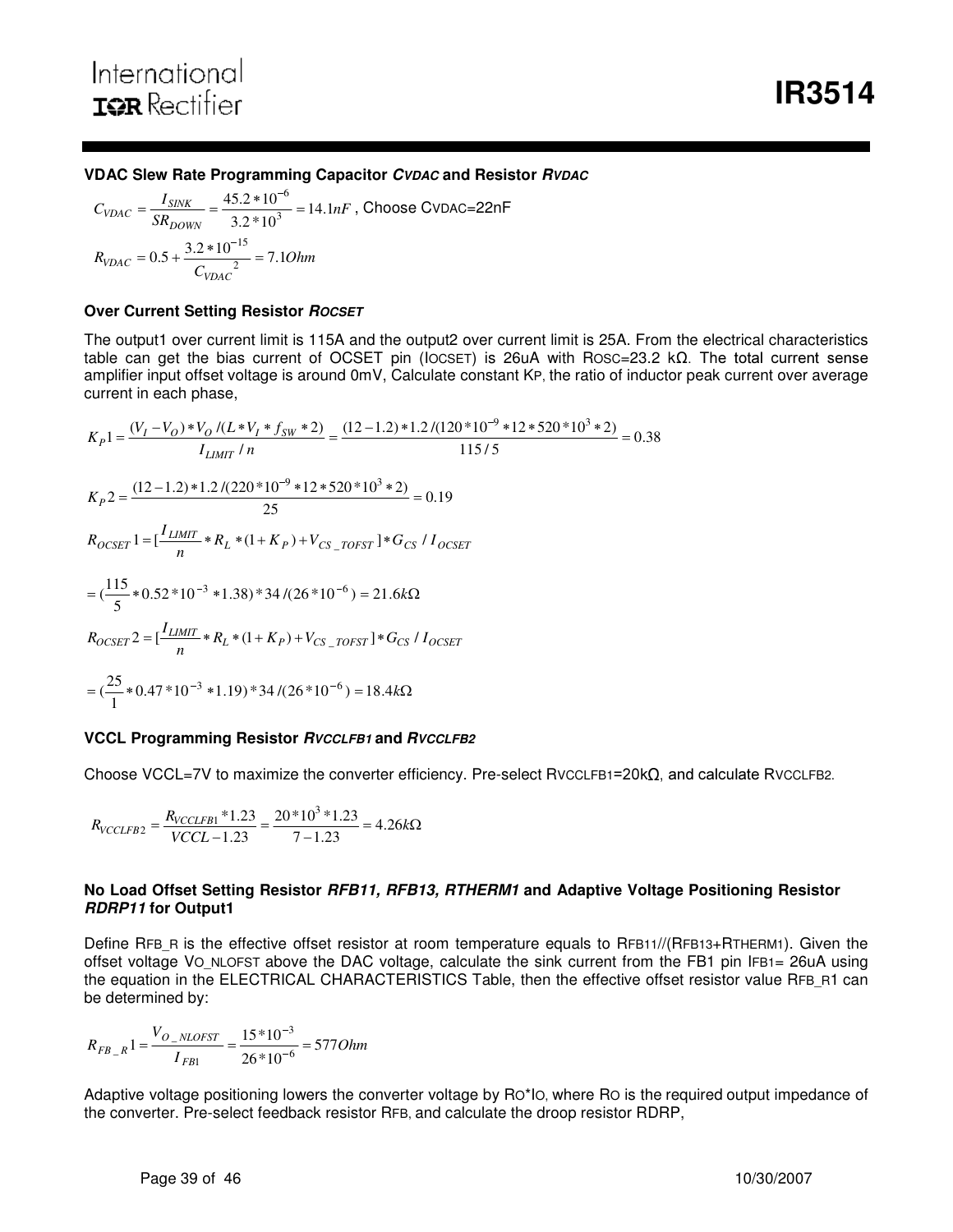$\frac{L_{1.000M} - E_{3}}{n * R_{0}} = \frac{377.032 \times 10^{-3}}{5 * 0.3 * 10^{-3}} = 6.7 \text{KOhm}$  $R_{DRP}1 = \frac{R_{FB}R*R_{L}R_{COM}*G}{R}$ *O*  $E_{DRP}1 = \frac{K_{FB}-R^{-1}K_{L-ROOM} \cdot 9C_S}{n * R_O} = \frac{577 \cdot 0.52 \cdot 10^{-3} \cdot 34}{5 * 0.3 * 10^{-3}} = 6.7$  $1 = \frac{R_{FB_R} * R_{L_R} / 800 M} * G_{CS}}{R_{B_R} * R} = \frac{577 * 0.52 * 10^{-3} * 34}{5 * 0.3 * 10^{-3}}$  $\frac{{{}_R} * R_{L\_Room}}{n * R_O} = \frac{577 * 0.52 * 10^{-3}}{5 * 0.3 * 10^{-3}}$  $=\frac{R_{FB_R} * R_{L_R} / 0.52 * 10^{-3} * 34}{R_{L_R} / 0.52 * 10^{-3} * 34}$ 

In the case of thermal compensation is required, use equation (14) to (17) to select the RFB network resistors.

#### **IR3505 EXTERNAL COMPONENTS**

#### **Inductor Current Sensing Capacitor** *CCS* **and Resistor** *RCS*

Choose CCS1=Ccs2=0.1uF, and calculate RCS,

$$
R_{CS}1 = \frac{L/R_L}{C_{CS}} = \frac{120*10^{-9} / (0.52*10^{-3})}{0.1*10^{-6}} = 2.3k\Omega
$$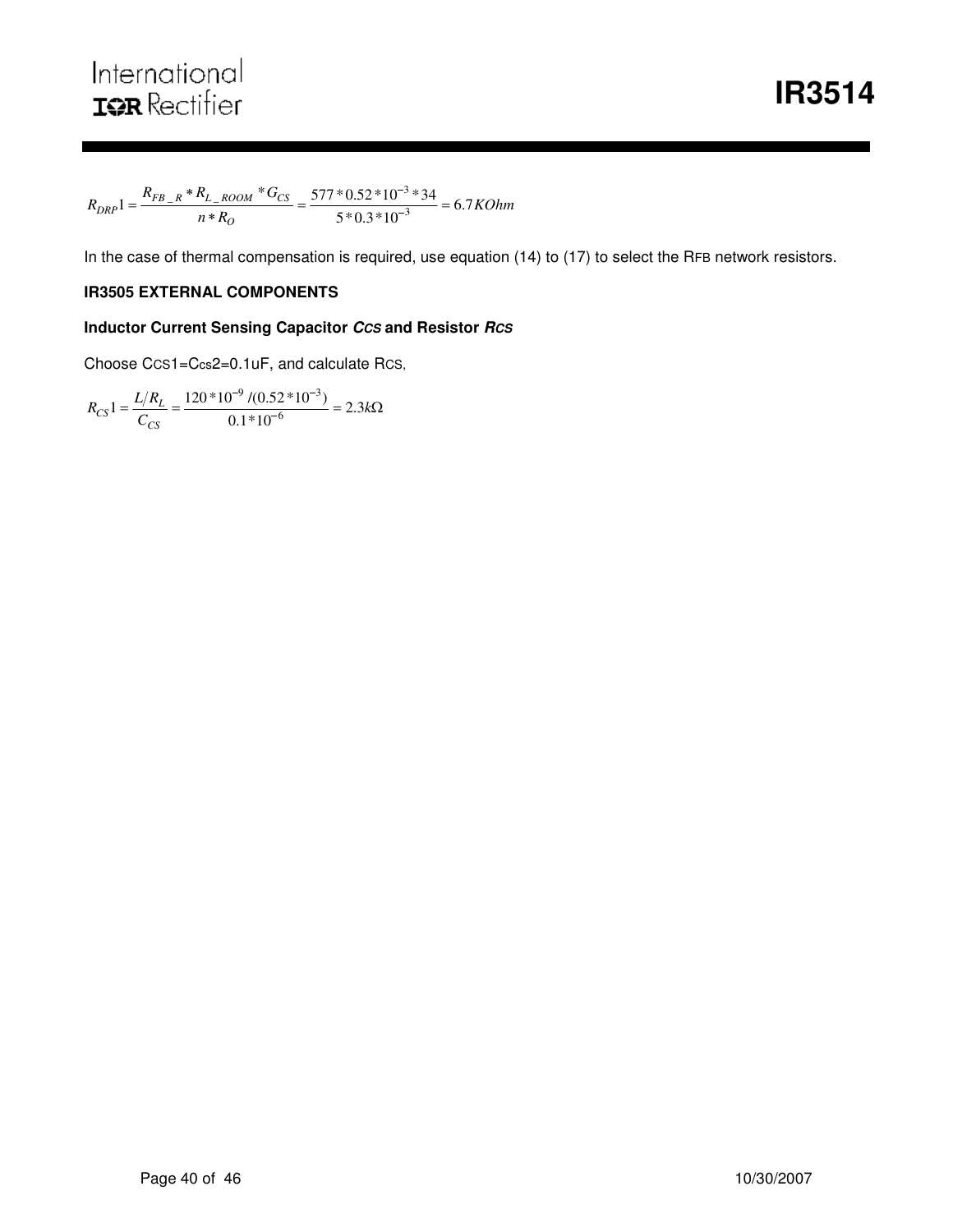# **LAYOUT GUIDELINES**

The following layout guidelines are recommended to reduce the parasitic inductance and resistance of the PCB layout, therefore minimizing the noise coupled to the IC.

- Dedicate at least one middle layer for a ground plane LGND.
- Connect the ground tab under the control IC to LGND plane through a via.
- Separate analog bus (EAOUTx, VDACx and IINx) from digital bus (CLKIN, PHSIN, and PHSOUT) to reduce the noise coupling.
- Place VCCL decoupling capacitor CVCCL as close as possible to VCCL and LGND pins.
- Place the following critical components on the same layer as control IC and position them as close as possible to the respective pins, ROSC, ROCSETx, RVDACx, CVDACx, and CSS/DELx. Avoid using any via for the connection.
- Place the compensation components on the same layer as control IC and position them as close as possible to EAOUTx, FBx, VOUTx and VDRP1 pins. Avoid using any via for the connection.
- Use Kelvin connections for the remote voltage sense signals, VOSNSx+ and VOSNSx-, and avoid crossing over the fast transition nodes, i.e. switching nodes, gate drive signals and bootstrap nodes.
- Avoid analog control bus signals, VDACx, IINx, and especially EAOUTx, crossing over the fast transition nodes.
- Separate digital bus, CLKOUT, PHSOUT and PHSIN from the analog control bus and other compensation components.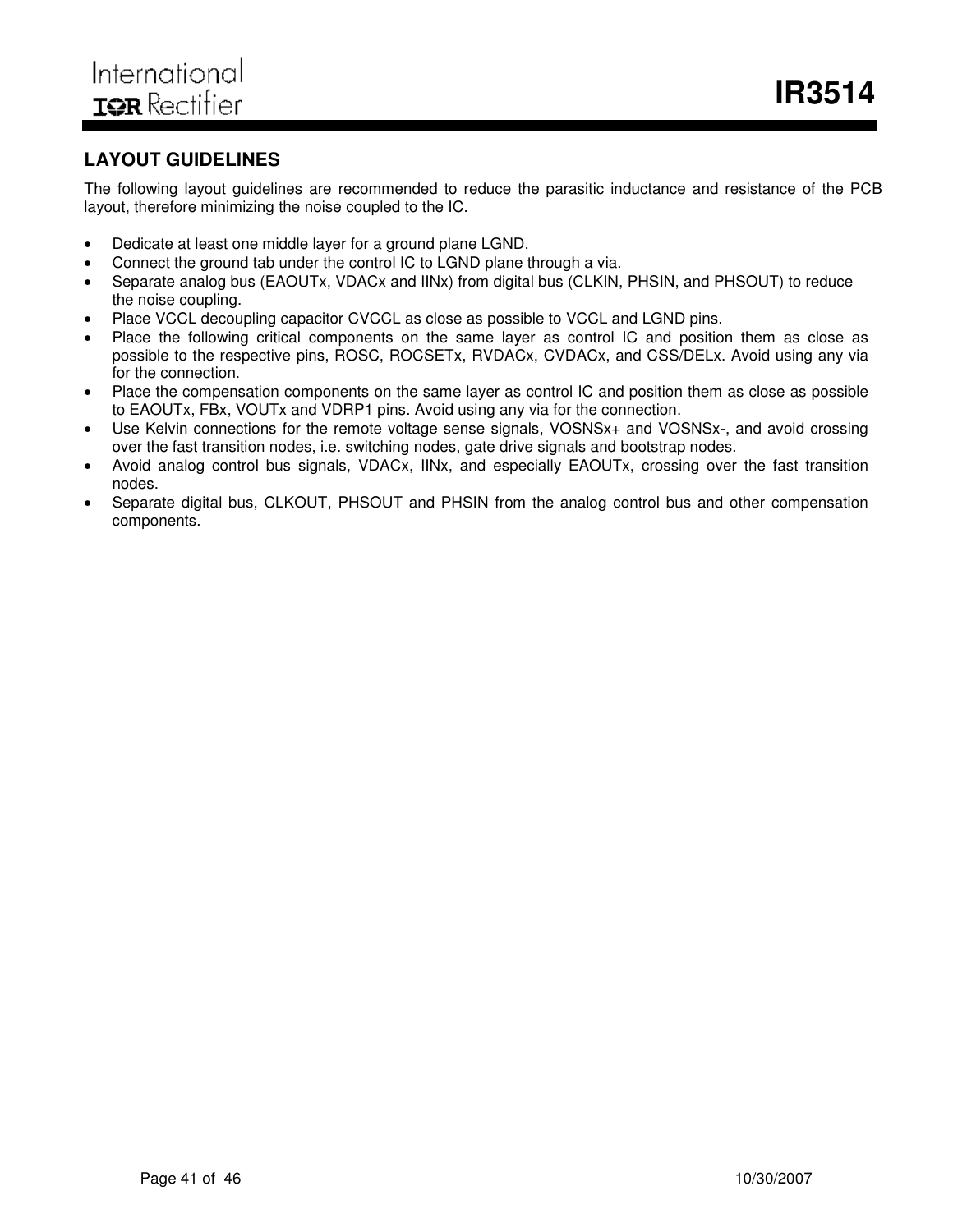#### **PCB METAL AND COMPONENT PLACEMENT**

- Lead land width should be equal to nominal part lead width. The minimum lead to lead spacing should  $be \geq 0.2$ mm to minimize shorting.
- Lead land length should be equal to maximum part lead length  $+ 0.3$  mm outboard extension  $+ 0.05$ mm inboard extension. The outboard extension ensures a large and inspectable toe fillet, and the inboard extension will accommodate any part misalignment and ensure a fillet.
- Center pad land length and width should be equal to maximum part pad length and width. However, the minimum metal to metal spacing should be  $\geq 0.17$ mm for 2 oz. Copper  $(\geq 0.1$ mm for 1 oz. Copper and  $\geq$ 0.23mm for 3 oz. Copper)
- A single 0.30mm diameter via shall be placed in the center of the pad land and connected to ground to minimize the noise effect on the IC.



Component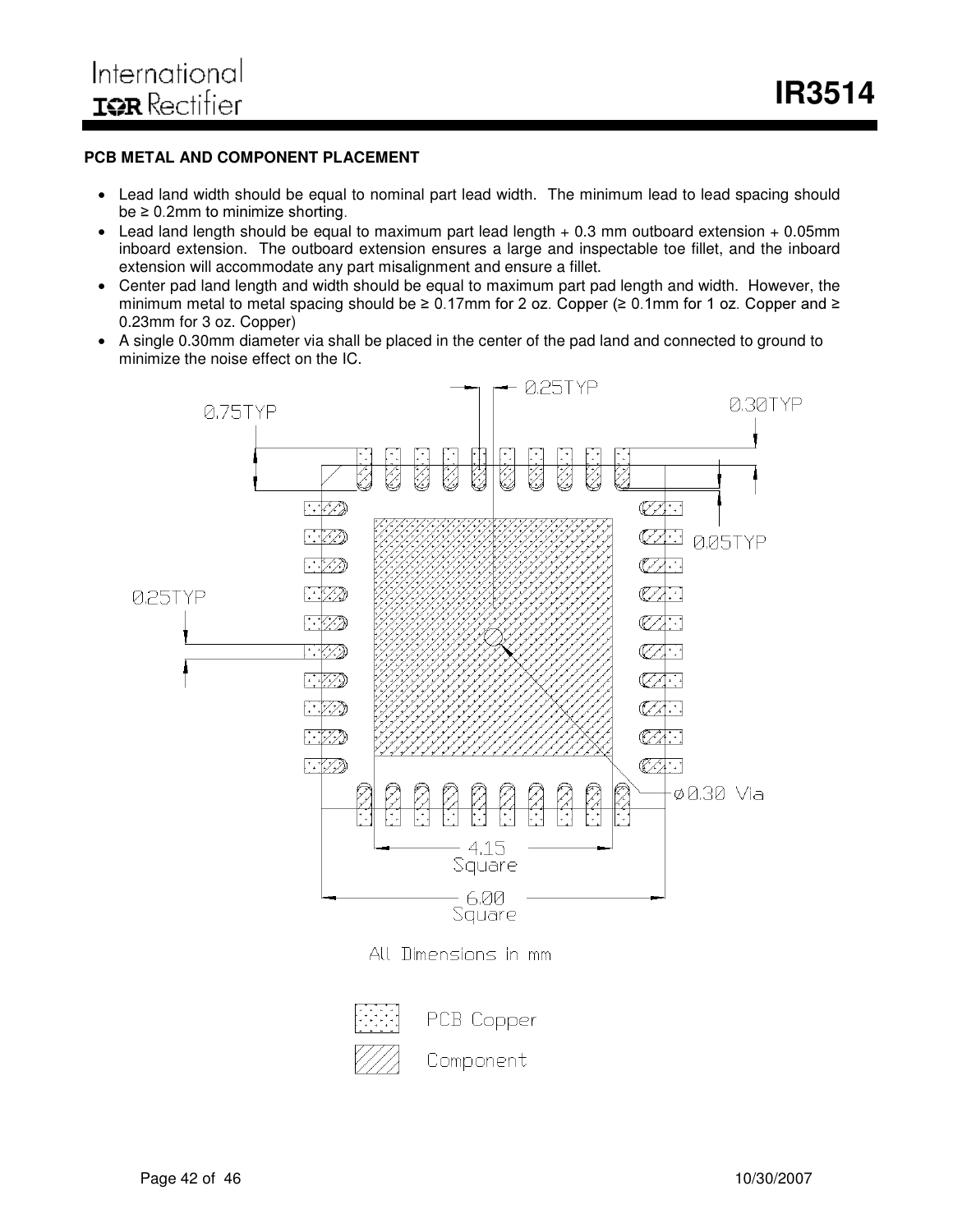#### **SOLDER RESIST**

- The solder resist should be pulled away from the metal lead lands by a minimum of 0.06mm. The solder resist mis-alignment is a maximum of 0.05mm and it is recommended that the lead lands are all Non Solder Mask Defined (NSMD). Therefore pulling the S/R 0.06mm will always ensure NSMD pads.
- The minimum solder resist width is 0.13mm.
- At the inside corner of the solder resist where the lead land groups meet, it is recommended to provide a fillet so a solder resist width of  $\geq 0.17$ mm remains.
- The land pad should be Solder Mask Defined (SMD), with a minimum overlap of the solder resist onto the copper of 0.06mm to accommodate solder resist mis-alignment. In 0.5mm pitch cases it is allowable to have the solder resist opening for the land pad to be smaller than the part pad.
- Ensure that the solder resist in-between the lead lands and the pad land is  $\geq 0.15$ mm due to the high aspect ratio of the solder resist strip separating the lead lands from the pad land.
- The single via in the land pad should be tented or plugged from bottom boardside with solder resist.





PCB Copper

**PCB Solder Resist**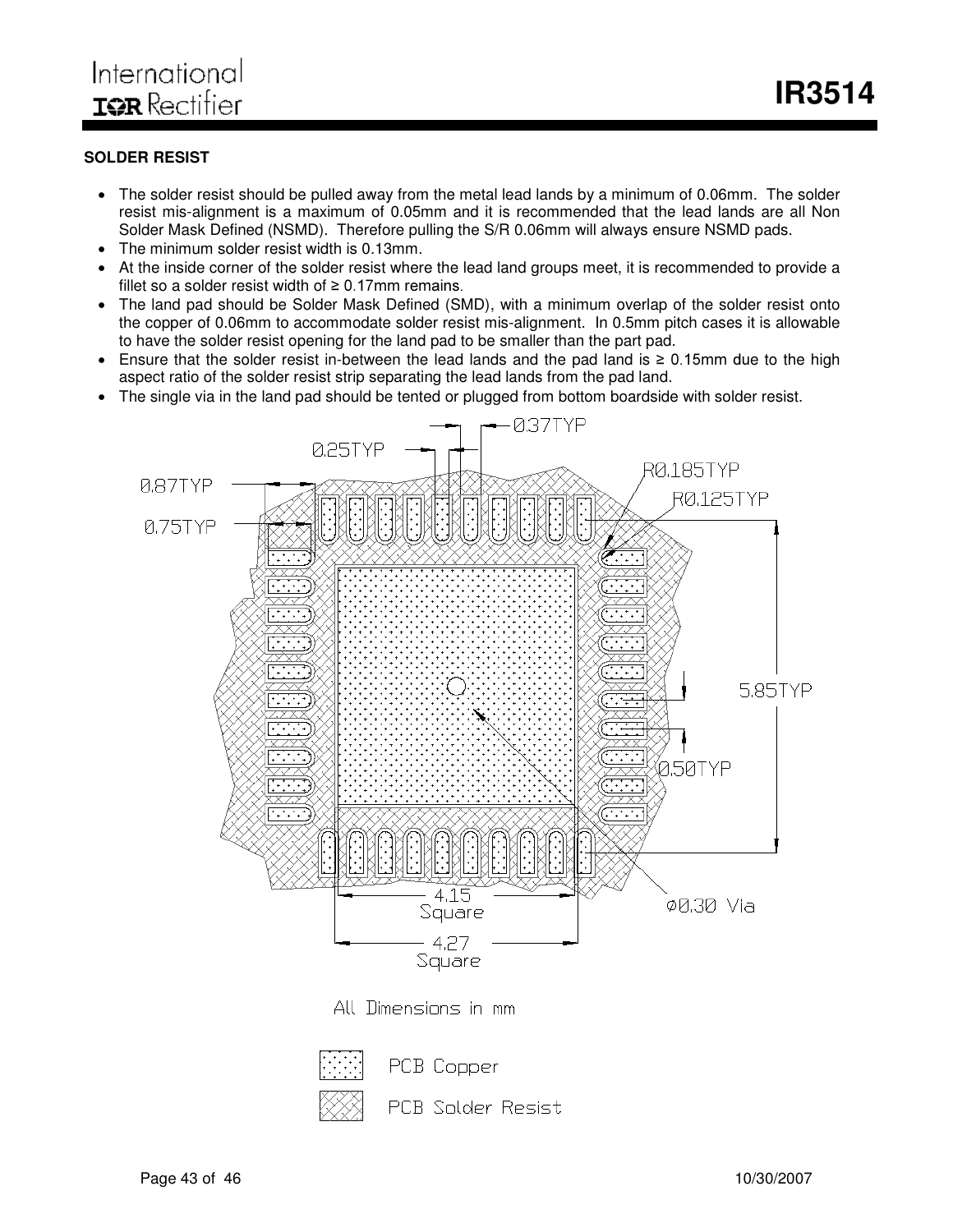#### **STENCIL DESIGN**

- The stencil apertures for the lead lands should be approximately 80% of the area of the lead lands. Reducing the amount of solder deposited will minimize the occurrence of lead shorts. Since for 0.5mm pitch devices the leads are only 0.25mm wide, the stencil apertures should not be made narrower; openings in stencils < 0.25mm wide are difficult to maintain repeatable solder release.
- The stencil lead land apertures should therefore be shortened in length by 80% and centered on the lead land.
- The land pad aperture should be striped with 0.25mm wide openings and spaces to deposit approximately 50% area of solder on the center pad. If too much solder is deposited on the center pad the part will float and the lead lands will be open.
- The maximum length and width of the land pad stencil aperture should be equal to the solder resist opening minus an annular 0.2mm pull back to decrease the incidence of shorting the center land to the lead lands when the part is pushed into the solder paste.



All Dimensions in mm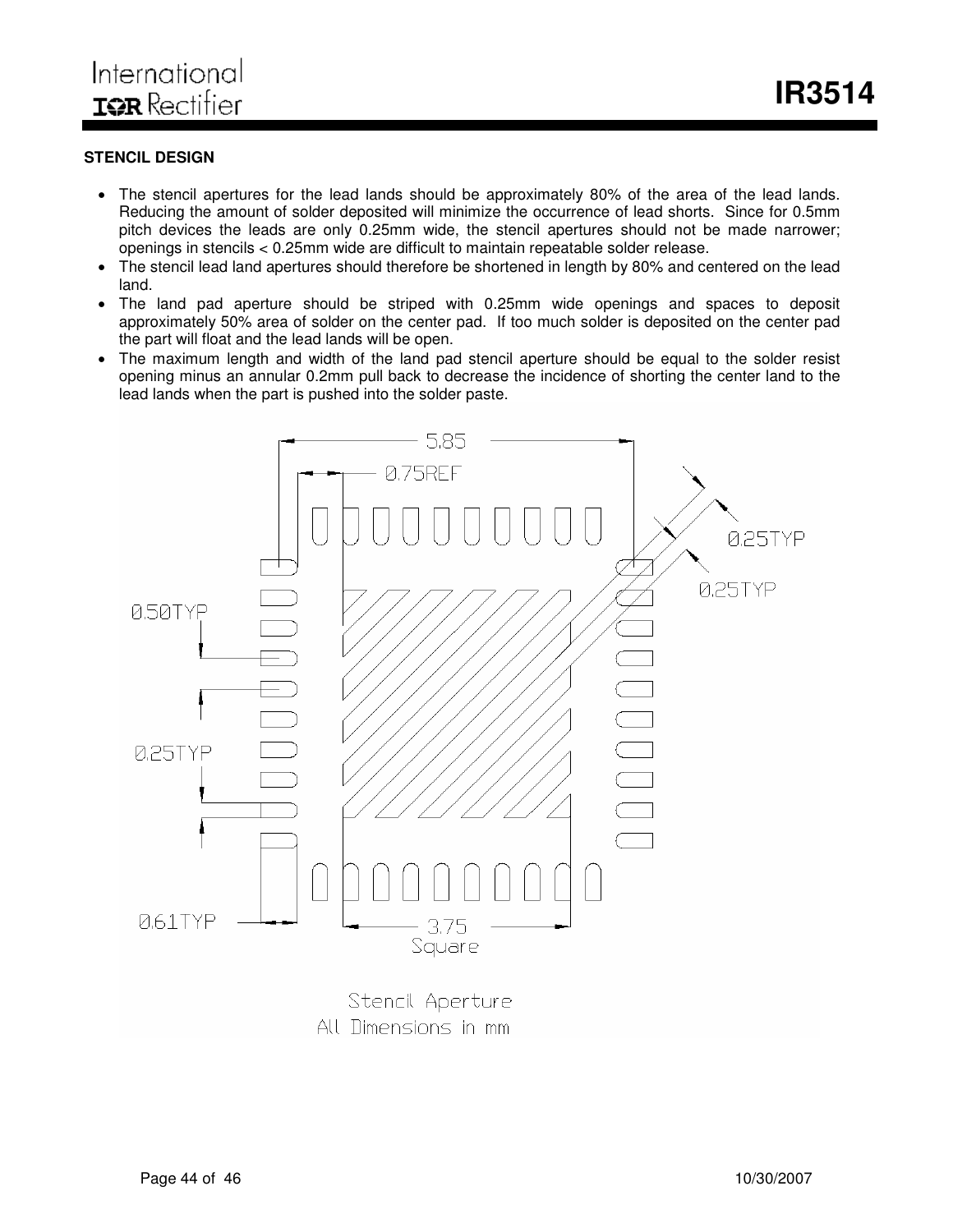## **PACKAGE INFORMATION**



**40L MLPQ (6 x 6 mm Body) JA = 18 <sup>o</sup>&: JC = 0.5 <sup>o</sup>C/W**

Data and specifications subject to change without notice. This product has been designed and qualified for the Consumer market. Qualification Standards can be found on IR's Web site.

Internationa IGR Rectifier

**IR WORLD HEADQUARTERS:** 233 Kansas St., El Segundo, California 90245, USA Tel: (310) 252-7105 TAC Fax: (310) 252-7903 Visit us at www.irf.com for sales contact information**.**